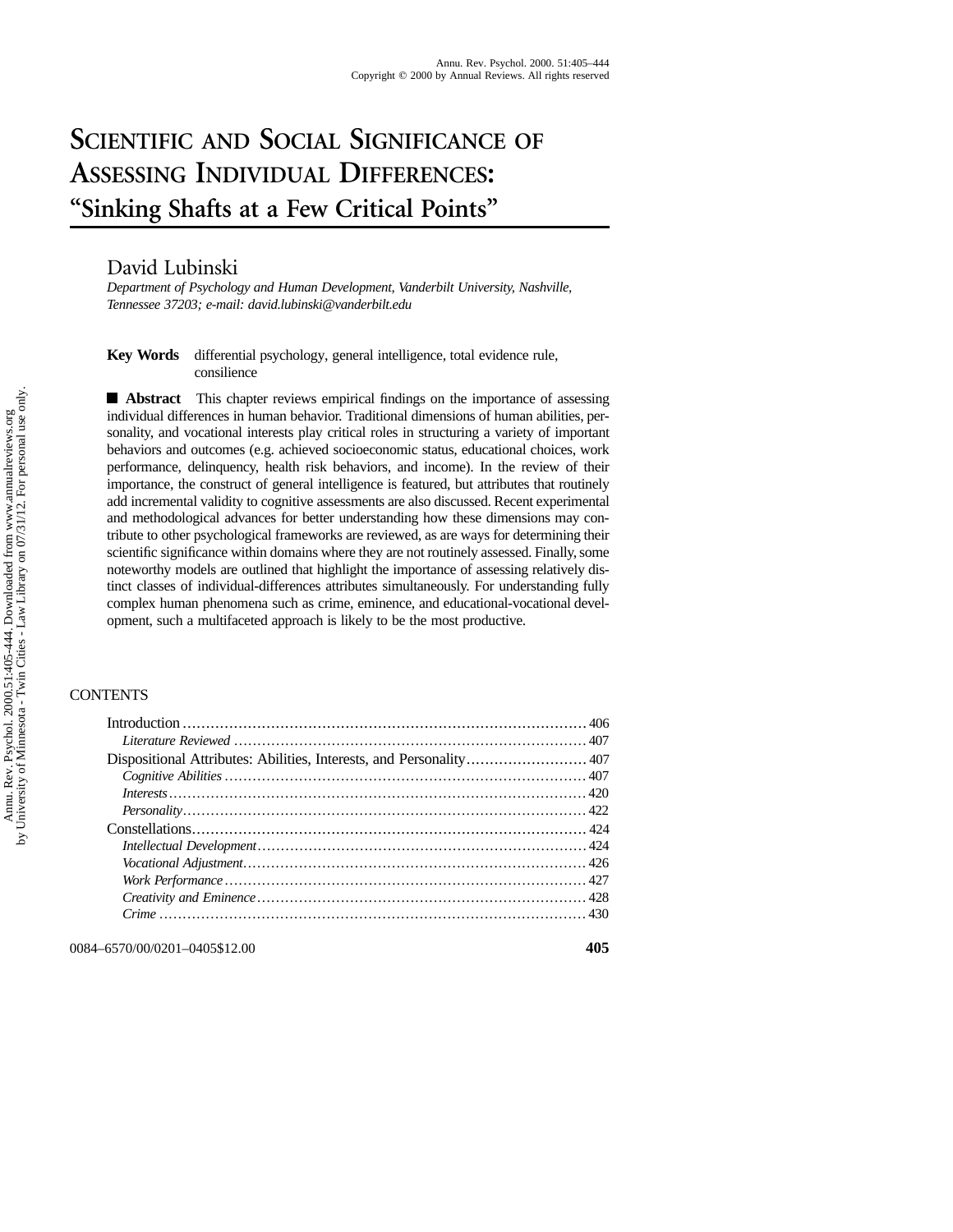# **INTRODUCTION**

Throughout most of this century, a broad introduction to the psychology of individual differences or differential psychology was standard background for graduate training in applied psychology. Its importance was underscored by Scott: ''Possibly the greatest single achievement of the American Psychological Association is the establishment of the psychology of individual differences'' (1920:85). Differential psychology comprises the psychometric assessment of abilities, personality, and vocational interests, with special emphasis devoted to their real-world significance and their developmental antecedents. Topics of interest included educational, interpersonal, and vocational behaviors, especially those relevant to facilitating optimal adjustment to life and work and tailoring opportunities for positive growth. Anastasi (1937), Tyler (1965), and Willerman (1979) all wrote classic texts covering these topics, and provided the conceptual underpinnings for psychologists working in educational, clinical, industrial, and military settings.

Emerging out of these early conceptual foundations, accumulating empirical evidence has made it clear that differential psychology can contribute to better understanding of academic achievement (Benbow & Stanley 1996, Snow 1991), the particulars of intellectual development (Ackerman 1996), creativity (Eysenck 1995, Jensen 1996), crime and delinquency (Gordon 1997, Lykken 1995), educational and vocational choice (Dawis 1992, Snow et al 1996), health-risk behavior (Caspi et al 1997, Lubinski & Humphreys 1997), income and poverty (Hunt 1995, Murray 1998), occupational performance (Hunter & Schmidt 1996, Hough 1997), social stratification (Gottfredson 1997), clinical prediction (Dawes 1994, Grove & Meehl 1996), and life-span development (Harris 1995, Holahan & Sears 1995, Rowe 1994, Schaie 1996). As a matter of fact, causal models of these phenomena that do not incorporate individual differences variables are likely to be underdetermined. In addition, as differential psychologists devote particular attention to socially relevant phenomena, their findings are germane to the work of medical and social scientists studying people at risk for negative outcomes or showing promise for positive outcomes.

As developments in differential psychology unfolded, however, and specialization progressed, the study of individual differences became less likely to be viewed (and reviewed) as a cohesive body of knowledge. Willerman's (1979) comprehensive text was the last of its kind. Basic researchers (and textbook writers) have tended since to restrict their activities to specific classes of attributes: e.g. either human abilities, interests, personality, or their biological and environmental antecedents. Indeed, few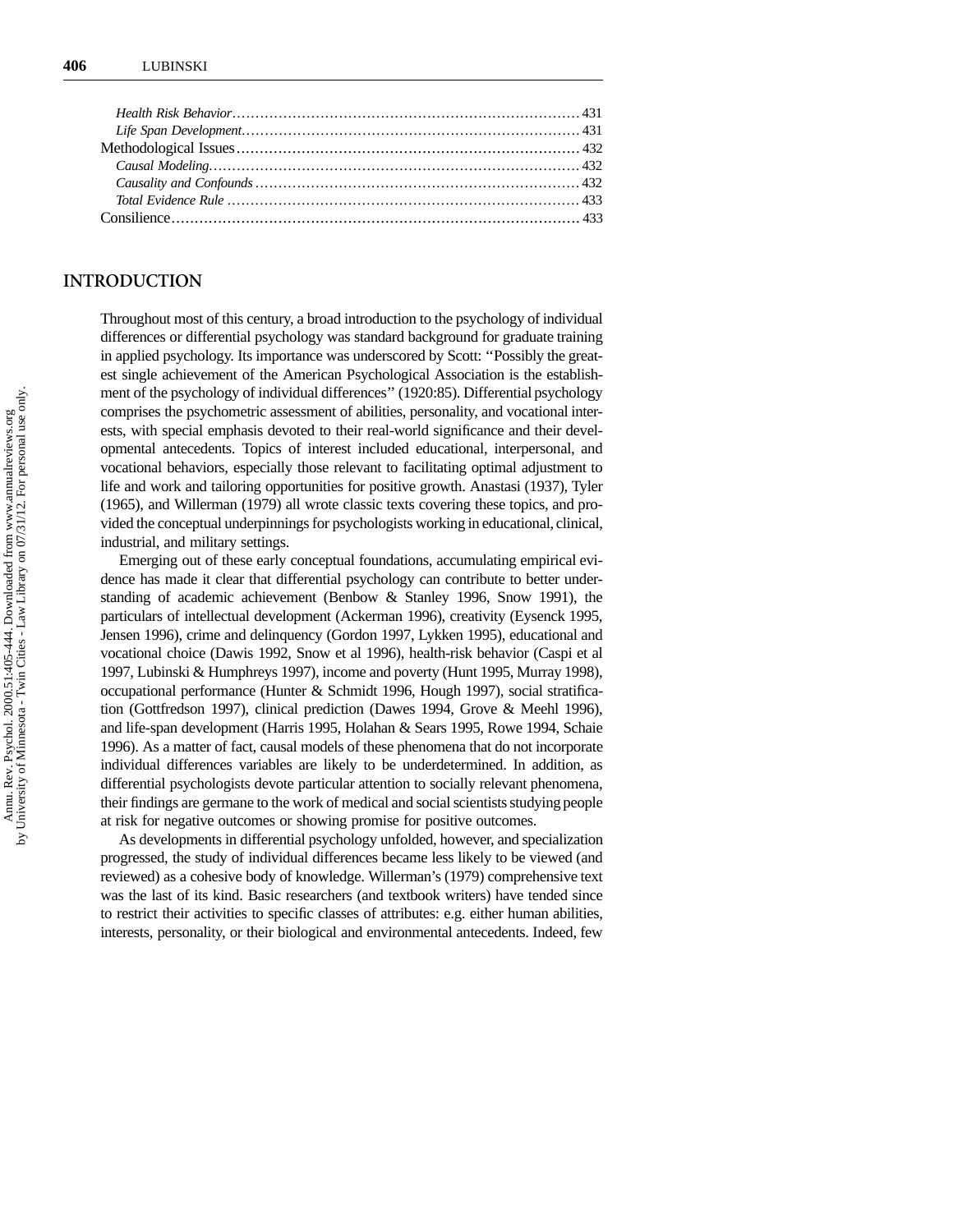research programs have examined these attributes simultaneously or systematically for their collective role in explaining and predicting human psychological phenomena. Yet, a much richer picture of humanity and psychological diversity is brought into focus when constellations of individual-differences variables are assembled for research and practice. By teaming relatively independent individual-differences variables to model human behavior, it becomes easy to illustrate how they operate in many important contexts (whether they are measured or not). A new millennium marks a good time to examine the study of individual differences more holistically.

#### **Literature Reviewed**

Following an examination of Cattell's (1890) classic, wherein the term ''mental test'' was first introduced, Galton (1890: 380) appended two pages of profoundly influential remarks underscoring the importance of assessing psychological phenomena of substantive significance: ''One of the most important objects of measurement is hardly if at all alluded to here and should be emphasized. It is to obtain a general knowledge of . . . capacities . . . by sinking shafts, as it were, at a few critical points. In order to ascertain the best points for the purpose . . . We thus may learn which of the measures are the most instructive.''

The reviewed literature reveals a number of ''deep shafts'' that would likely impress Galton himself. First, three classes of dispositional attributes will be reviewed: abilities, interests, and personality. To keep this review down to manageable dimensions, abilities will be restricted to cognitive abilities, interests will focus on educational and vocational interests, and omitted from consideration in personality dimensions are the familiar psychopathological traits (e.g. schizophrenia, manic depressive disorders, etc). Without this curtailment, a wide-angle view of differential psychology would be prohibitive. Some research combining ability, interest, and personality variables will be reviewed, followed by a discussion of methodological issues pertaining to mis-specified causal modeling. This chapter concludes by explicating some ideas behind the concept of ''niche building'' (i.e. how individuals seek out, build, and create environments that correspond to their personal attributes). This analysis may resolve conflicts between various groups, e.g. the tensions observed between Snow's (1967) ''two cultures'' (the humanists and the scientists) or, closer to home, psychologists who work with people (see clients) versus psychologists who do not. As the psychology of individual differences illuminates issues surrounding human diversity, it may furnish tools for facilitating cross-cultural empathy (Dawis 1992).

# **DISPOSITIONAL ATTRIBUTES: ABILITIES, INTERESTS, AND PERSONALITY**

#### **Cognitive Abilities**

The last two decades have witnessed many ambitious examinations of cognitive ability measures and the constructs they assess. Discussion has focused on the construct of general intelligence (*g*). However, discourse has also extended into cognitive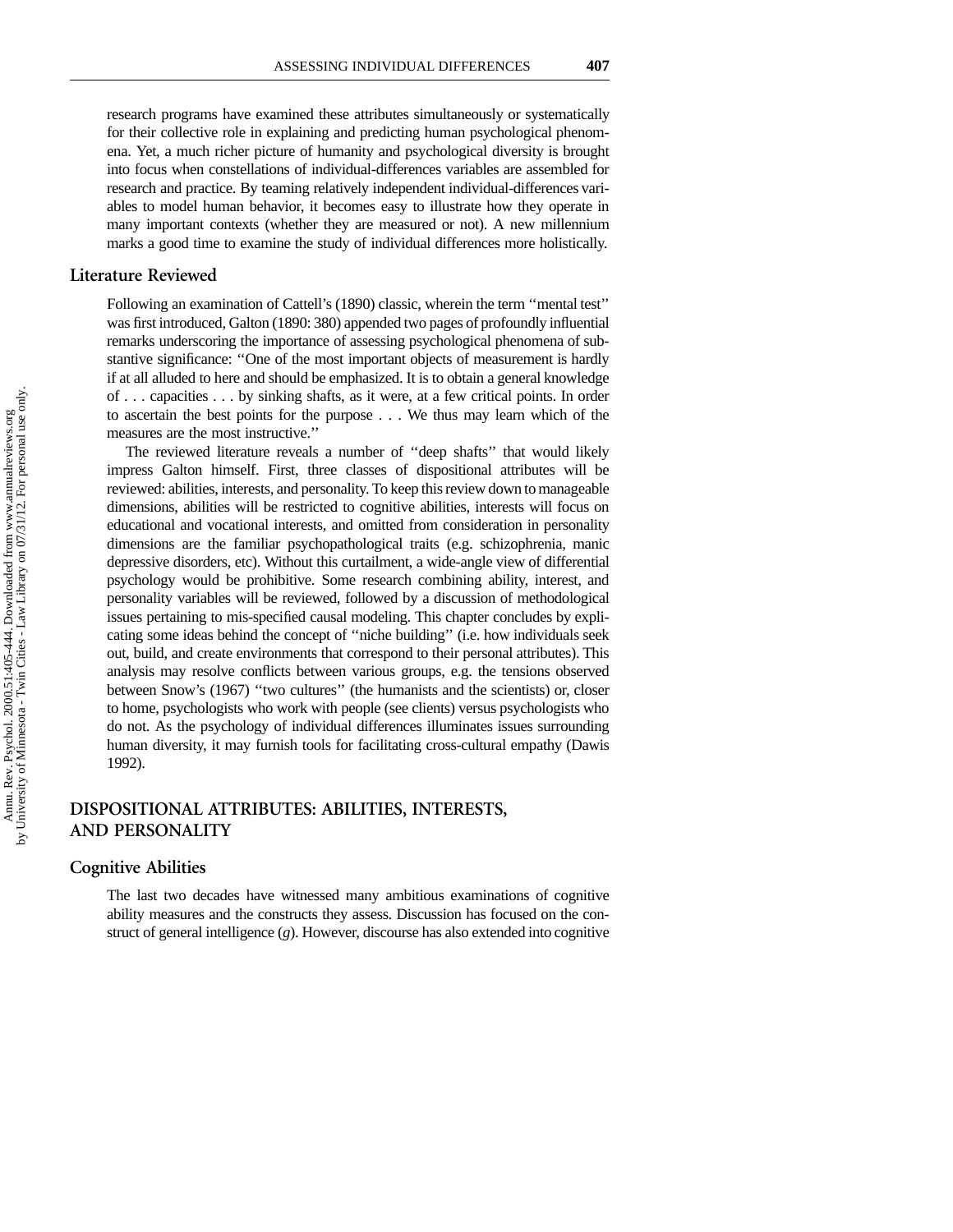abilities beyond *g* and grappled with the full dimensionality and psychometric organization of the resulting array of intellective components. At broader levels of analysis, group differences (e.g. sex, race) have been explored, along with attendant questions about whether test bias might place certain groups at a disadvantage in the assessment process. A further topic of inquiry has been an observed tendency for scores on intelligence tests to rise cross-culturally over the century. Finally, biological correlates of *g* have been explored, leading ultimately to speculation on the evolutionary derivation of general cognitive ability. Findings from each of these areas of investigation are reviewed below.

*General Intelligence (''g'')* Large-scale studies have addressed the psychological nature of *g,* biological interconnections, and the validity of well-known tools purporting to index *g* for predicting socially valued criteria. During the past decade, treatments have intensified exponentially (Carroll 1993, Jensen 1998, Neisser et al 1996), across both familiar (core) as well as less familiar (peripheral) criterion domains. Research has sharpened validity generalizations forecasting educationaloutcomes (Benbow 1992, Benbow & Stanley 1996, Snow 1996), occupational training, and work performance (Hunter & Schmidt 1996, Schmidt & Hunter 1998). More is also now known about periphery phenomena surrounding *g*'s nomological network: aggression, delinquency, and crime (Caspi & Moffitt 1993, Gordon 1997, Wiegman et al 1992); health risks (Lubinski & Humphreys 1997, Macklin et al 1998); and income and poverty (Hunt 1995, Murray 1998).

For some benchmarks, general cognitive ability covaries 0.70–0.80 with academic achievement measures, 0.40–0.70 with military training assignments, 0.20–0.60 with work performance (higher values reflect higher job complexity families), 0.30–0.40 with income, and 0.20 with law abidingness (Brody 1992, 1996; Gordon 1997). Willis & Schaie (1986) have shed considerable light on the role of general intelligence for practical intelligence in later life, and O'Toole (1990) has done the same for motor vehicle accident proneness. A nice compilation of positive and negative correlates of *g* is Brand's (1987) Table 2, which documents a variety of modest correlations between general intelligence and altruism, sense of humor, practical knowledge, response to psychotherapy, social skills, supermarket shopping ability (positive correlates), and impulsivity, accident proneness, delinquency, smoking, racial prejudice, and obesity (negative correlates), among others. These outer-layer peripheral correlates are especially thought provoking because they reveal how individual differences in *g* ''pull'' with them cascades of primary (direct) and secondary (indirect) effects (Gottfredson 1997).

Contemporary psychologists at opposite poles of the applied educational-industrial spectrum, such as Snow (1989) and Campbell (1990), respectively, have showcased *g* in law-like empirical generalizations.

Given new evidence and reconsideration of old evidence, [*g*] can indeed be interpreted as 'ability to learn' as long as it is clear that these terms refer to complex processes and skills and that a somewhat different mix of these constituents may be required in different learning tasks and settings. The old view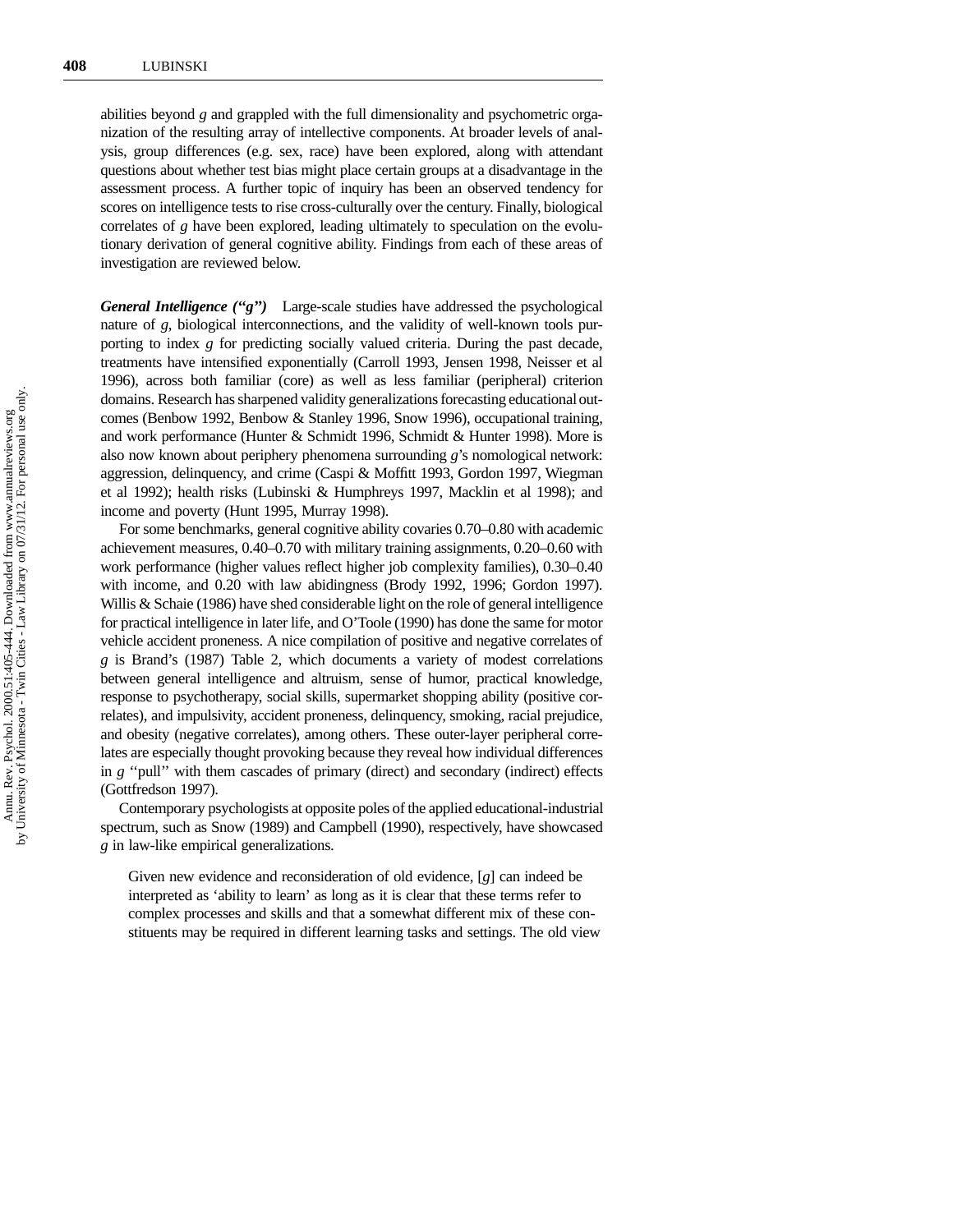that mental tests and learning tasks measure distinctly different abilities should be discarded. (Snow 1989:22)

General mental ability is a substantively significant determinant of individual differences in job performance for any job that includes information-processing tasks. If the measure of performance reflects the information processing components of the job and any of several well-developed standardized measures used to assess general mental ability, then the relationship will be found unless the sample restricts the variances in performance or mental ability to near zero. The exact size of the relationship will be a function of the range of talent in the sample and the degree to which the job requires information processing and verbal cognitive skills. (Campbell 1990:56)

These views are widely accepted among psychometricians (Barrett & Depinet 1991, Carroll 1997, Gottfredson 1997). They will be welcomed by researchers who have searched in vain for genuine moderator variables and felt compelled therefore to accept, however reluctantly, Ghiselli's (1972:270) influential but dyspeptic appraisal: ''It is possible that moderators are as fragile and elusive as that other willo-the-wisp, the suppressor variable.'' The following empirical generalization is now one of the most robust in all of psychology: The positive correlation between work performance  $(Y)$  and general intelligence  $(X)$  is moderated by job complexity  $(Z)$ . Substituting general academic learning for Y and accelerated abstract-curriculum for Z, another robust empirical generalization of a moderated relationship is revealed for curriculum and instruction (Benbow & Stanley 1996).

Yet, contentious debate has been common for research pertaining to *g* (Campbell 1996). Indeed, psychologists can be found on all sides of the complex set of issues engendered by assessing general intelligence (Snyderman & Rothman 1987). This is not new, however. Heated debate has followed this important construct since shortly after Spearman's (1904) initial article (cf. Chapman 1988). Nevertheless, recently, many scientists have been determined to understand *g* and the means of assessing it better. Even prior to 1994, the date marking publication of Herrnstein & Murray's (1994) controversial book, a number of highly visible publications appeared that attempted (among other things) to explicate the social significance of *g.* For by the 1980s it was becoming clear that *g* played a prominent role in learning and work (Ackerman 1988, Thorndike 1985). This development bore out Cronbach's (1970:197) earlier evaluation: ''The general mental test stands today as the most important technical contribution psychology has made to the practical guidance of human affairs.'' Thorndike (1994:150) summarized years of research findings on cognitive abilities: ''[T]he great preponderance of the prediction that is possible from any set of cognitive tests is attributable to the general ability that they share. What I have called 'empirical *g*' is not merely an interesting psychometric phenomenon, but lies at the heart of the prediction of real-life performances . . . .'' Meehl (1990:124) remarked: ''Almost all human performance (work competence) dispositions, if carefully studied, are saturated to some extent with the general intelligence factor *g,* which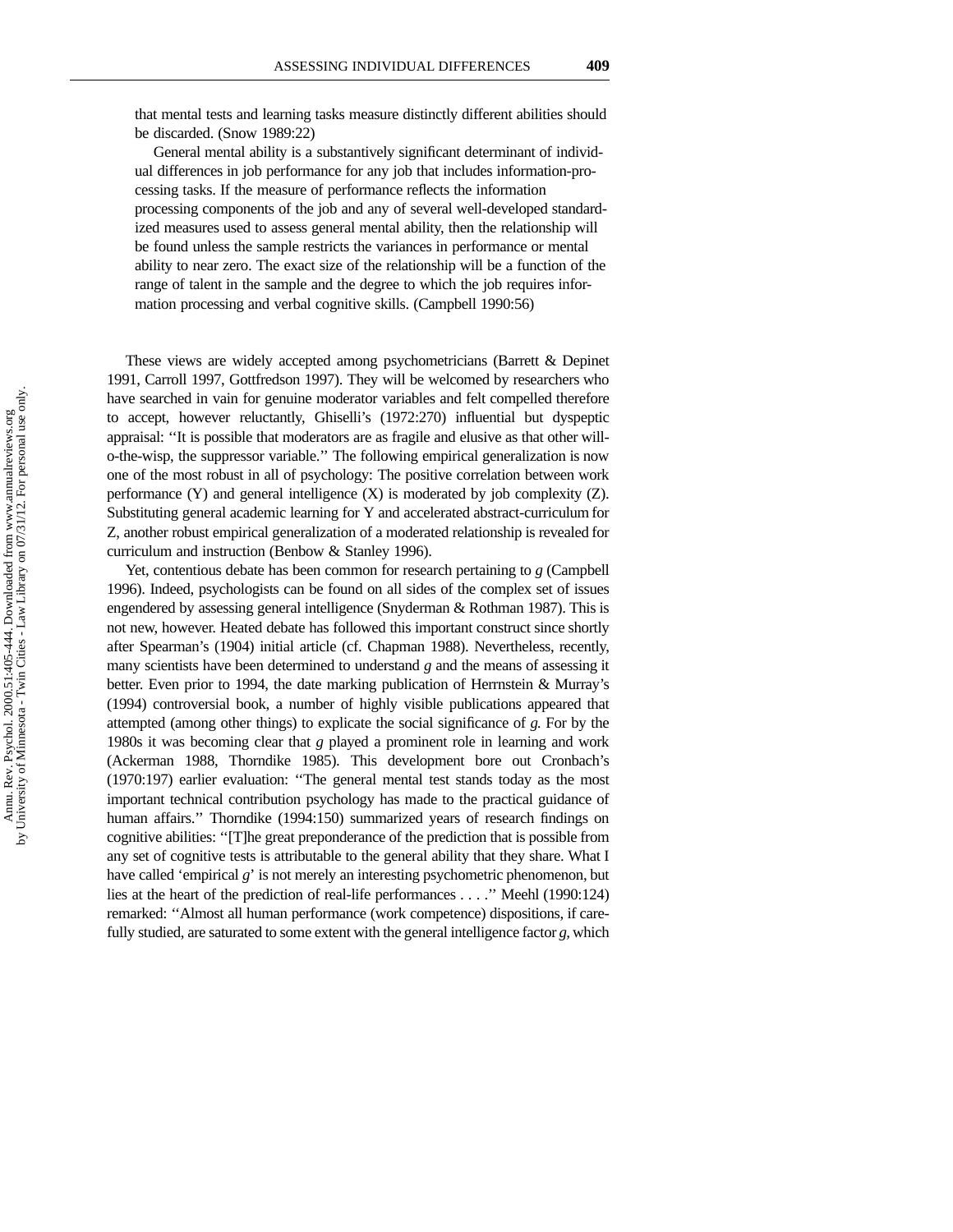for psychodynamic and ideological reasons has been somewhat neglected in recent years but is due for a comeback.''

By 1995, largely in response to exchanges stimulated by the *Bell Curve* (Herrnstein & Murray 1994) (both within scholarly outlets and the popular press), the APA formed a special task force (Neisser et al 1996). Contemporaneously with the work of this task force, several major psychological outlets published special issues (Ceci 1996, Sternberg 1997, Gottfredson 1997).

The final chapter to this story is far from complete. However, one thing is clear: The intensity of research on intellectual abilities continues unabated. Jensen (1998) has just unveiled his most recent book which, like Carroll's (1993), is destined to become a classic (Bouchard 1999, Neisser 1999). In Meehl's (1998) words: ''Verbal definitions of the intelligence concept have never been adequate or commanded consensus. Carroll's [1993] and Jensen's [1998] books, *Human Cognitive Abilities* and *The g Factor* (which will be the definitive treatises on the subject for many years to come), essentially solve the problem.'' In both works, general intelligence has been conceptualized through a (perhaps, the) fundamental predicate of science covariation. General intelligence is defined by the covariation cutting across various problem solving mediums (numerical, pictorial, verbal), assessment modalities (group, individual), and populations (cross culturally); it reflects the general factor or communality—shared by these multiple operations.

To the extent that this general factor reaches out and connects with external phenomena—covariation—a basis is formed for evaluating its scientific significance. Jointly, these two systems of covariation (internal operations of assessment tools and external links to extra-assessment phenomena) form the nexus of the general intelligence construct. *g* is viewed as the central node of this nexus, with its meaning successively clarified as conceptual and empirical interrelationships develop through research and establish the causal directionality of the network's strands. Spearman (1927:89) referred to the essence of *g* as ''mental energy,'' which manifested itself in individual differences in ''the eduction of relations and correlates.'' This was a respectable pioneering beginning but, as indicated below, there are other ways to construe this attribute.

While Meehl (1998) is correct that verbal definitions of intelligence have never been ''adequate or commanded consensus'' because writers tend to focus on the unique features of their formulation rather than the communality that they share (cf. Sternberg & Detterman 1986), literary definitions do have their place. For example, they frequently point to critical core criteria and relevant peripheral criteria that constitute differential degrees of importance for establishing construct validity of measures purporting to assess the attribute in question. Such distinctions can bring the fruitfulness of a particular line of research into focus. Early psychophysical measures of intelligence were rejected, for example, because they failed to covary with educational outcomes, rate of learning academic material, and teacher ratings—criteria thought to be central to the meaning of intelligence; for measures not to display an appreciable relationship with these criteria would violate the essence of what intelligence was intended to embody. It was natural, therefore, that when Binet and Spear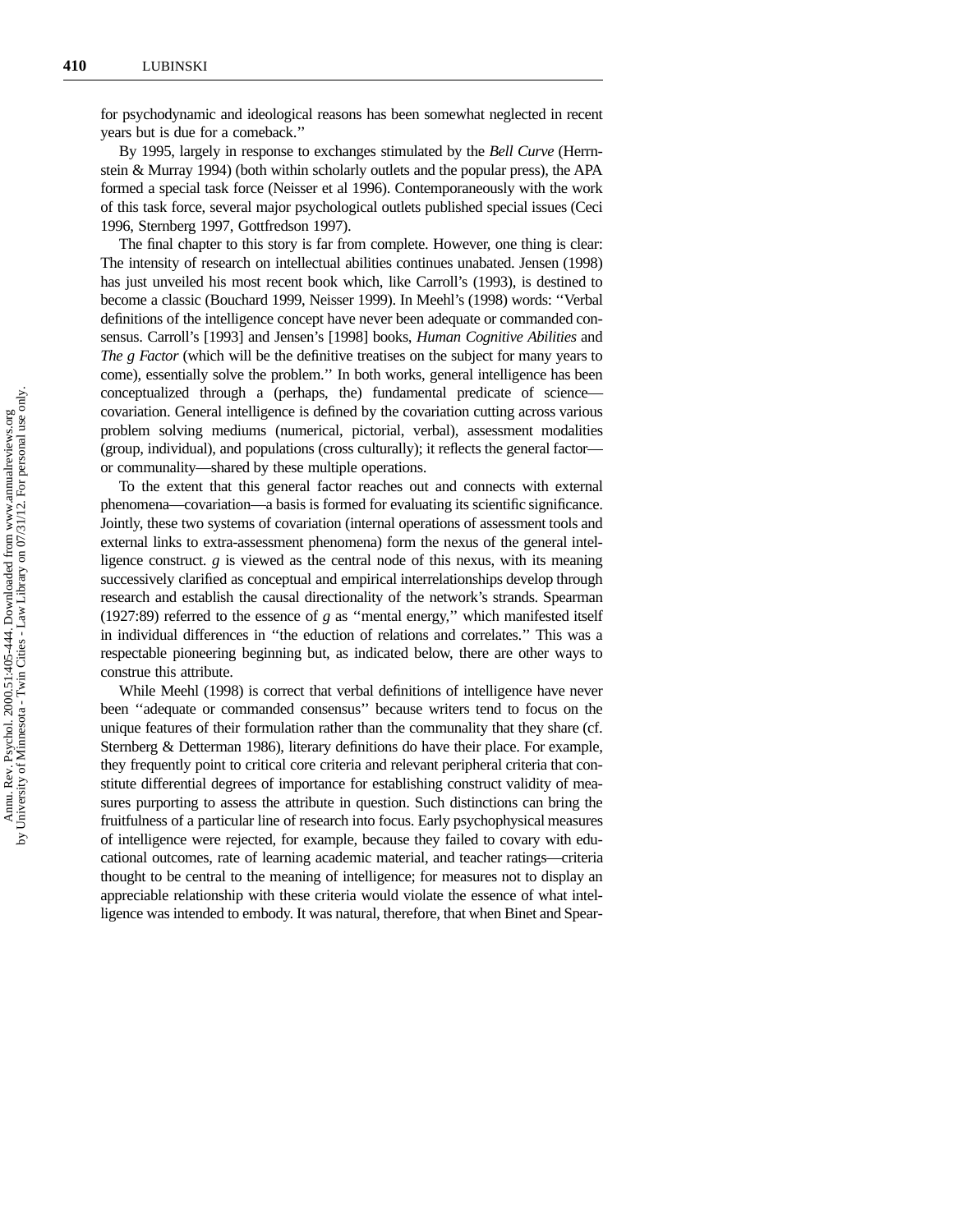man produced tests predictive of these core criteria, investigators shifted their focus and began using the new tools in their empirical research (Thorndike & Lohman 1990).

Today, for example, there is a fair amount of agreement among measurement experts that measures of *g* assess individual differences pertaining to ''abstract thinking or reasoning,'' ''the capacity to acquire knowledge,'' and ''problem-solving ability'' (see Snyderman & Rothman's 1987 survey of 641 experts and Gottfredson 1997). Naturally, individual differences in these attributes influence aspects of life outside of academic and vocational arenas because abstract reasoning, problemsolving, and rate of learning touch so many facets of life, especially now in our information intense society. These quoted characteristics fit with correlates at both the core and the periphery of *g*'s nexus. They are compatible with empirical facts. Investigators who conceptualize intelligence differently are probably talking about something other than psychometric *g,* and something less central to learning and work performance.

*Dimensionality and Organization* Over the past 20 years, an understanding of how cognitive abilities are organized (hierarchically) has emerged, through hierarchical factor analysis (Carroll 1993, Humphreys 1994), radex scaling (Snow & Lohman 1989), and structural equation modeling (Gustafsson & Undheim 1996). To psychological researchers working outside the field of cognitive abilities, variations across these methods mirror Allport's distinction between his and Henry Murray's view of personality: ''narcissisms of subtle difference.'' Most impressive is Carroll's (1993) treatment of cognitive abilities, which confirmed what a number of investigators have maintained all along. Cognitive abilities are organized hierarchically and, when administered to a wide range of talent, approximately 50% of the common variance in heterogeneous collections of cognitive tests comprise a general factor. There is clearly a conspicuous red thread running through variegated conglomerations of cognitive tests (and the items that form them). It reflects the largest vein of constructvalid variance uncovered by differential psychology in terms of its external connections. Yet, to be sure, there is psychological significance beyond the general factor. Quantitative, spatial, and verbal reasoning abilities all possess psychological import beyond *g.* This is especially true for predicting educational and career tracks that people self-select (Achter et al 1999, Austin & Hanisch 1990, Humphreys et al 1993), but also for individual differences in criterion performance (Carroll 1993, Jensen 1998). However, as Carroll (1993:689) has noted, the scientific significance of various abilities comes in degrees: ''[A]bilities are analogous to elements in the periodic table: Some, like fluid intelligence [''g''], are obviously as important as carbon or oxygen; others are more like rare earth elements . . . ''

Although Carroll's (1993) nomenclature is presented below, other approaches would paint a similar picture. All of the aforementioned treatments are centered by a general factor at the apex of a hierarchy (stratum III) that is defined by the communality running through a secondary tier of more content specific abilities (stratum II): mathematical, spatial/mechanical, and verbal reasoning abilities. The stratum III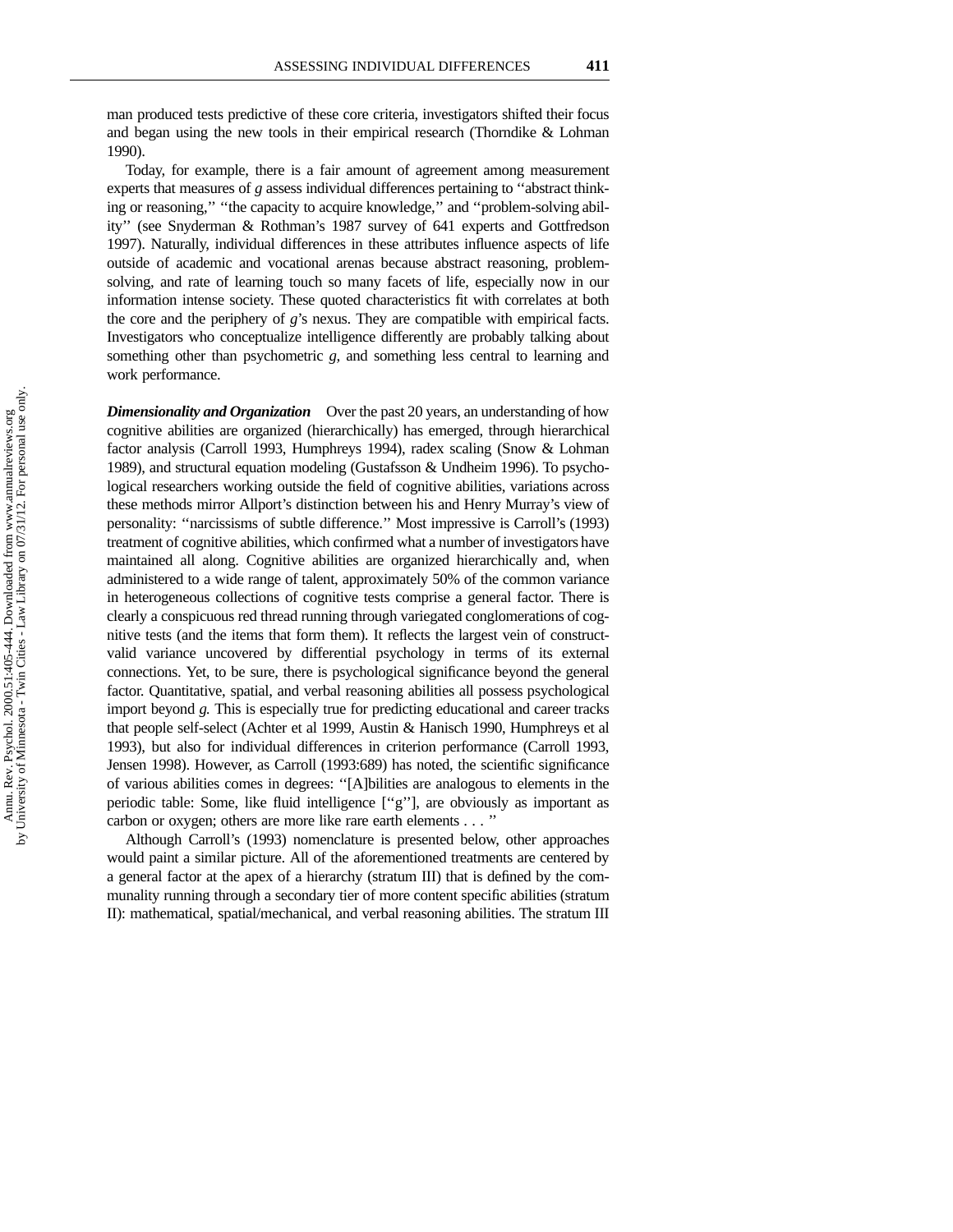general factor is a global marker of intellectual complexity or sophistication, whereas the stratum II abilities are content specific strengths and relative weaknesses. There are others, but the above abilities command the most scientific significance. Finally, under these dimensions are more circumscribed abilities closely associated with specific tests (stratum I), such as arithmetic reasoning, block design, vocabulary, etc. Carroll's (1993) three-stratum theory is, in many respects, not new. Embryonic outlines are seen in earlier psychometric work (Burt, Cattell, Guttman, Humphreys, and Vernon, among others). But the empirical bases for Carroll's (1993) conclusions are unparalleled; readers should consult this source for a systematic detailing of more molecular abilities.

In view of these developments, some have concluded that a fairly comprehensive picture of the structure and forecasting capabilities of cognitive abilities has been drawn. Consequently, little is likely to come of further examining phenotypic aspects of intellectual behavior. For example, Jensen (1998) has argued that basic research needs to uncover more fundamental (biological) vertical paths and develop more ultimate (evolutionary) explanations, for genuine advances to occur. There are, however, at least two issues worthy of additional examination. The first involves the scientific significance of lower-order dimensions of human abilities (those beyond *g*) and how best to appraise their scientific worth. The second has to do with population changes and differences.

*Cognitive Abilities Beyond g* Specific abilities beyond *g* contribute to real-world forecasts. This becomes especially true at higher *g* levels [e.g. continuous gradations extending from bright, to gifted, to profoundly gifted populations (cf. Achter et al 1996, Benbow 1992)], where the major markers of *g* successively pull apart (dissociate). In complex educational (graduate school) and vocational (doctoral-level occupational) environments, range truncation on *g* is intense because an appreciable amount of *g* is necessary to operate with competence in these ever-changing, symbolically dense environments (Hunt 1995, 1996). Hence, the predictive power of other factors increases relative to general intelligence, but again, only for populations highly selected on *g.* This is akin to Tanner's (1965) intriguing discriminant function analysis. The physical (body build) profiles of Olympic athletes enabled Tanner to identify their domains of excellence (events they were competing in) with great accuracy. Yet, within a given event, the individual differences dimensions utilized to classify these gifted athletes were not impressive performance predictors. [That the *American Psychologist* (1998) recently devoted nine letters and 12 pages to pointing out how range truncation can attenuate correlations is commentary on the poor cumulative nature of some psychological research. Reading McNemar's (1964) article would have forestalled the need for this exchange.]

Probably the simplest model of human cognitive abilities (beyond *g*) is Eysenck's (1995) two-dimensional model: the general factor and a bipolar spatial-verbal factor. Vernon (1961) used verbal-educational-numerical (v:ed) and mechanical-practicalspatial (k:m) as major group factors subservient to *g,* while Cattell (1971) has proposed a fluid/crystallized distinction. Snow and his colleagues (Snow 1991, Snow &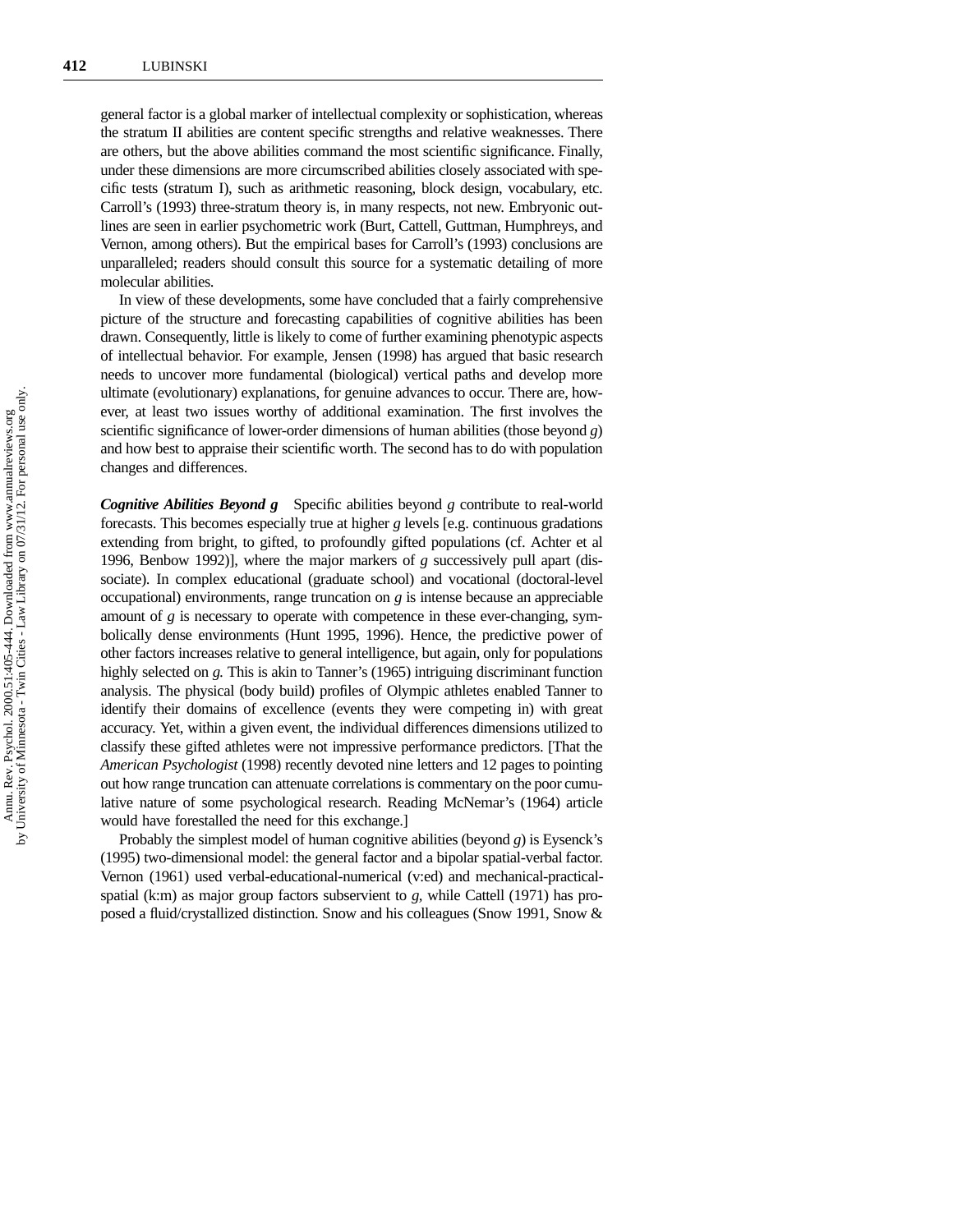Lohman 1989) have discussed verbal/linguistic, quantitative/numerical, and spatial/ mechanical abilities, in addition to the general factor defined by what is common to these symbolic, problem-solving systems. Over a variety of educational/vocational contexts, these three regions represent important sectors of concentration; they have also demonstrated incremental validity relative to *g.* However, traditional factoranalytic treatments have not proceeded with incremental validity in mind. That is, factor analytic models of cognitive abilities have (for the most part) focused on the internal structure of assessment tools. Models have been based on within-instrument covariance structure*.*

Many factor analysts seem to hold as their implicit (if not explicit) goal accounting for all the common variance in a correlation matrix. However, this goal fails to consider the psychologically significant dimensionality that might result. For example, Carroll (1994:196) writes: ''I have pointed out (Carroll 1993) that the general factor on the average contributes only a little more than half the common factor variance of a given test; thus, lower order factors can have almost as much importance as the general factor.'' But it must be asked, Is this view plausible? Given the breadth and depth of the *g* nexus, is it conceivable that, even collectively, lower-order cognitive factors, all independent of *g,* could evince external relationships as important as *g* by itself? Mathematically, of course, it is conceivable; but is it psychologically conceivable based on what we know about various ability dimensions that are independent of *g* when in competition with the general factor for predicting important external criteria? Based on existing evidence, it does not seem likely.

Furthermore, Carroll (1994) seems to imply that all the dimensions resulting from common variance among cognitive abilities have the potential of being psychologically important. Again, although this is technically possible, it is unlikely; in fact, there is reason to suspect otherwise. This is especially true when all of the variables in a factor analysis are assessed by the same (monomethod) modality (Carroll's ''a given test''). Understanding this idea is important, because it generalizes to issues involving the number of dimensions needed to model both personality and vocational interests discussed in subsequent sections. For example, in the context of a discussion on the number of dimensions needed to characterize personality, Block (1995a:189) noted: ''[T]he amount of variance 'explained' internally by a factor need not testify to the external psychological importance of the factor.''

Within a domain of individual-differences measures, only a portion of the common variance should be expected to have psychological import. This can be illustrated through basic concepts from Campbell & Fiske's (1959) multi-trait multi-method matrix. When examining construct validity through multiple sources, monomethod correlations are essentially always larger than their heteromethod counterparts. Indeed, this comparison is most germane to calibrating the magnitude of methods variance operating. It indicates that some portion of common variance running through cognitive ability tests is methods variance and, as such, is construct irrelevant. Dimensions emerging primarily from this aspect of common variance are best viewed as undesirable contaminants for the ultimate psychological solution (but not necessarily for a mathematical solution aiming to account for all of the common variance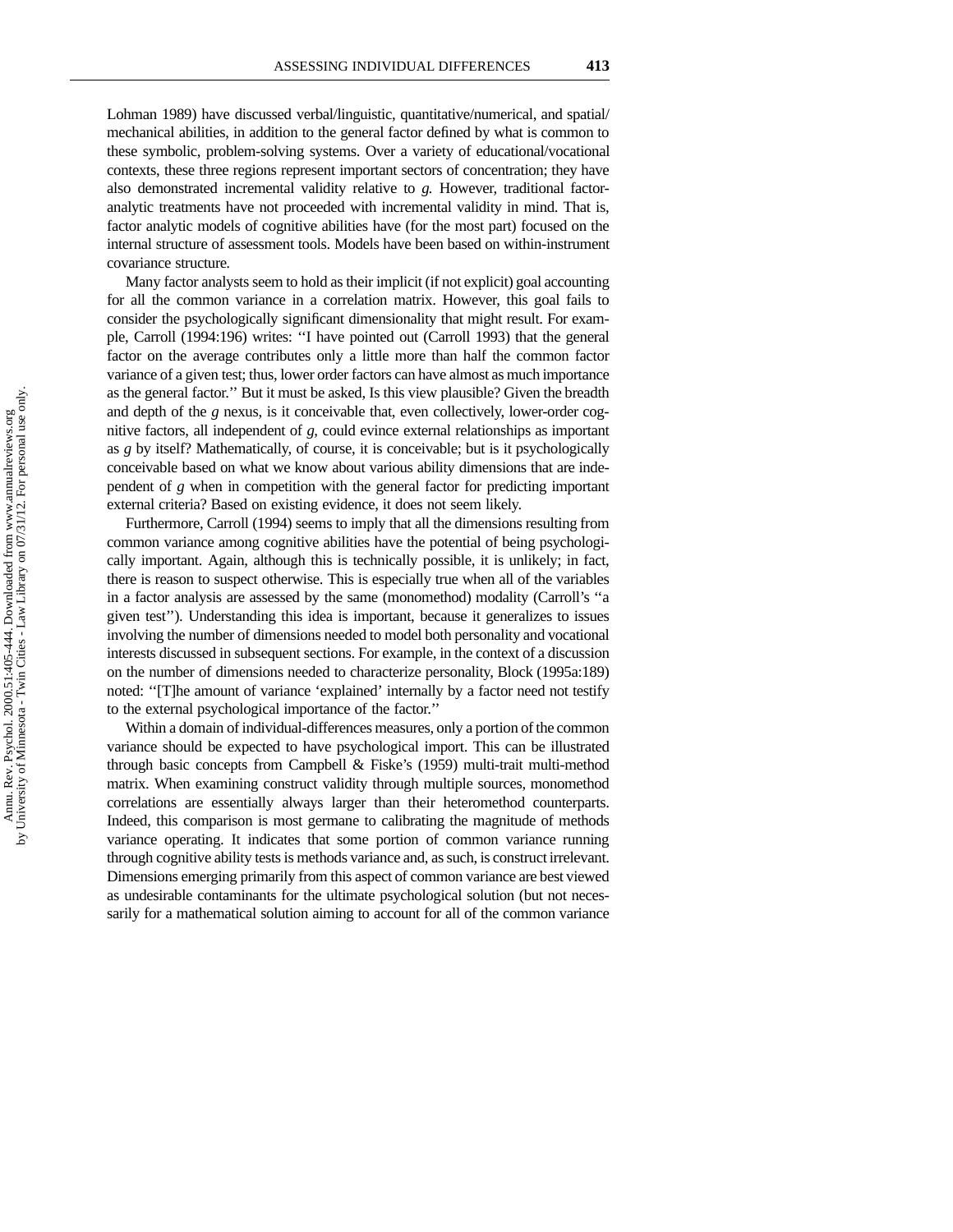regardless of construct relevance). The basic idea, carried to its logical conclusion, challenges the assumed desirability of accounting for all of the common variance in a correlation matrix through factor-analytic techniques (when attempting to understand the psychological structure underlying a representative collection of individual differences measures). It suggests that only a fraction of the common variance is construct relevant.

A factor solution accounting for 85% of the common variance among 50 variables with a three-factor solution, and reinforced by a sharp ''elbowed'' scree between eigenvalues three and four would constitute, by many, a clear-cut, if not elegant, triadic solution. But what if factors two and three provided little incremental validity over factor one in the prediction of relevant (group membership or performance) criteria, and none that held up under cross-validation (Lubinski & Dawis 1992, Schmidt et al 1998)? Should we consider these dimensions psychologically important too? Or, might these factors constitute nuisance variables—namely, reliable variance akin to what Cook & Campbell (1979) have referred to as construct irrelevancies, or ''systematic bias'' (Humphreys 1990), ''constant error'' (Loevinger 1954), ''systematic ambient noise'' (Lykken 1991), ''crud'' (Meehl 1990), or, ''methods variance'' (Campbell & Fiske 1959)? There is no a priori reason to assume that all of the common variance in a correlation matrix is psychologically significant; but to determine whether it is (and to what extent) is an empirical question (cf. Thurstone 1940:217).

If the amount of common variance accounted for in a factor analysis need not translate into the importance of a factor, what does? A proposal stemming from earlier recommendations by Humphreys (1962) and McNemar (1964) has been reinstated (Lubinski & Dawis 1992). Humphreys and McNemar stress the importance of incremental validity. That is, when attempting to ascertain the number of dimensions necessary to characterize cognitive abilities (or any domain of individual differences), consider the amount of incremental validity gleaned over and beyond what is already available. Given that the general factor accounts for about 50% of the common variance among cognitive tests (coupled with the breadth and depth of its external linkages), parsimony suggests that investigators begin here. By adding variables to multiple regression equations (following the general factor), investigators can work their way down the hierarchy of cognitive abilities and, as long as lower-tier dimensions add incremental validity to what prior dimensions provided and these increments hold up on cross-validation (Lubinski & Dawis 1992), more molecular dimensions thus achieve the status of psychologically significant parameters of individuality. Messick (1992:379) has communicated the same idea in a slightly different way: ''Because IQ is merely a way of scaling measures of general intelligence, the burden of proof in claiming to move beyond IQ is to demonstrate empirically that . . . test scores tap something more than or different from general intelligence by, for example, demonstrating differential correlates with other variables (which is the external aspect of construct validity).'' Just as incremental validity is important when appraising innovative measures (Dawis 1992, Lykken 1991, Sanders et al 1995), the same holds for the dimensional products of factor analysis. Innovative measures and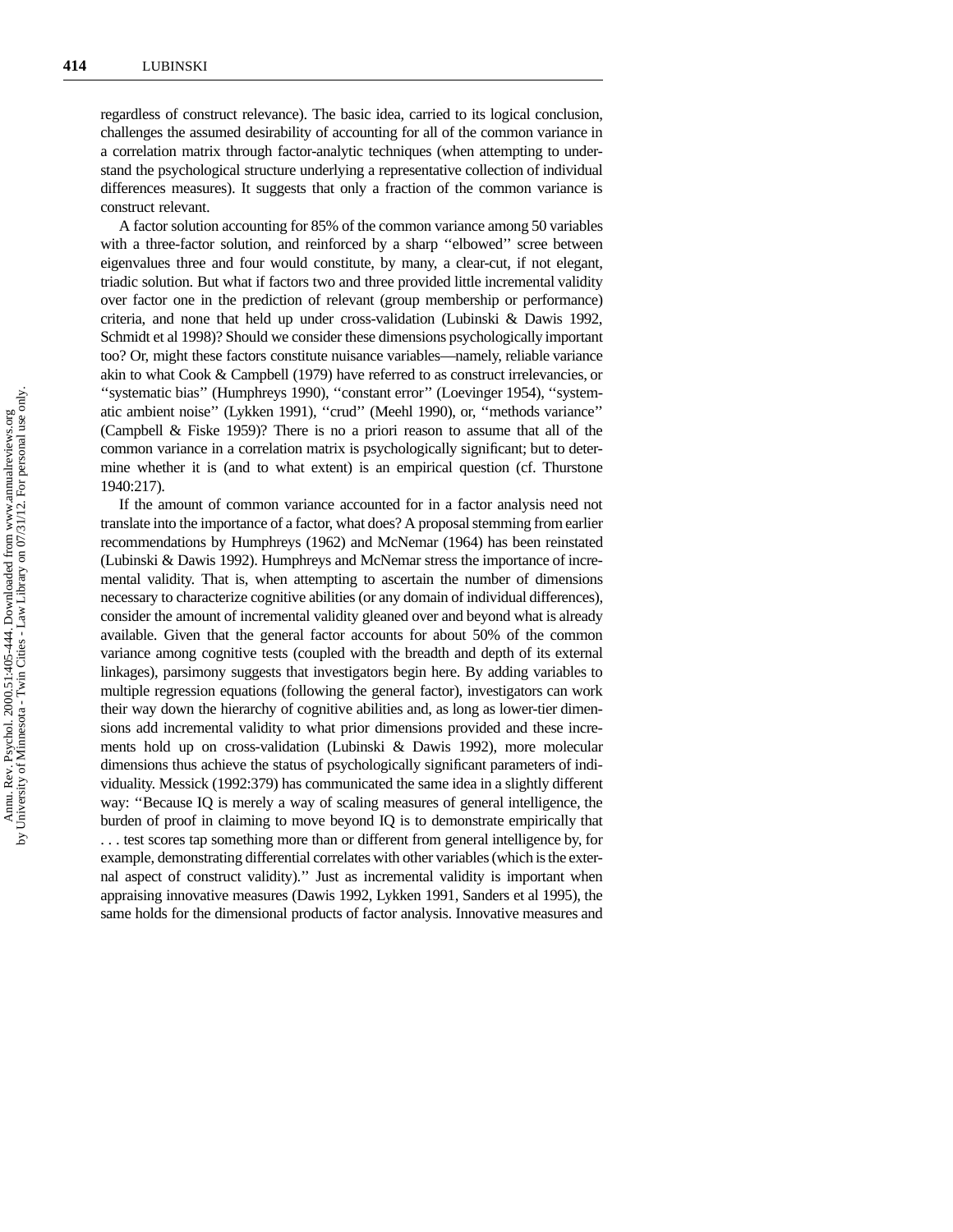variables worthy of scientific attention provide information not already available; nonincremental sources of variance do not.

*Group Differences* When Jenkins & Paterson (1961) compiled their classic book illustrating the historical development of psychological measurement and individual differences, and searched ''for a topic to serve as a model problem [they] quickly settled on intelligence'' (1961:v). Then, like now, intellectual assessment was the richest vein of differential psychology. Furthermore, not unlike today (Herrnstein & Murray 1994), their preface stressed how controversial this area is. Campbell (1996) provides an excellent contemporary overview (see also Coleman 1990–1991). Humphreys (1995), moreover, has maintained that it is because of the magnitude of group differences on ability measures, and the real world performances that these measures are able to forecast, that differential psychology has been a neglected area in psychology.

At the apex as well as at the lower tiers of cognitive abilities, attention toward group contrasts has arisen for several reasons. Before proceeding, however, the magnitude of overlap between various groupings of human populations should be emphasized. In standard deviation units, the range within any given population (race, sex) is many times the range between population means. One noteworthy achievement of differential psychology is that it has moved human psychological appraisals from crude nominal categories (group membership) to more refined ordinal and interval measurement (continuous dimensions of human variation), and experimental procedures for ratio measurement are underway (Deary 1996). As a result of these refinements, all human populations have revealed exceptional talent (comparable ranges). Ordinal and interval assessments of individual differences illuminate the diversity of talent within all demographic groupings, which nominal scaling systems are ill equipped to do.

Since the onset of psychometric inquiry, however, differences among various racial groupings (sometimes reaching one standard deviation or slightly more) have been both stubborn and consistent (Cronbach 1975; Jensen 1980, 1998). Furthermore, the magnitude of these differences has been relatively stable even during periods of converging educational opportunities (Gottfredson & Sharf 1988). Beyond this, it is important to understand that, like demonstrable differences, seemingly minor differences in ability level (mean) and dispersion (variability) warrant critical scrutiny. Collectively and individually, small group differences in level and dispersion frequently create huge upper tail ratios when stringent cutting scores are implemented (e.g. for select educational and training opportunities). Asian and Jewish populations, for example, typically manifest superior test scores, relative to the general population, and are overrepresented when stringent selection is applied to test scores. Feingold (1995) presents data on sex differences and considers implications for group differences more generally. For example, meta-analytic reviews focus on level or aggregating effect sizes (differences in standard deviation units), but groups may also differ in variability, which meta-analyses typically do not address. Feingold highlights the importance of examining both.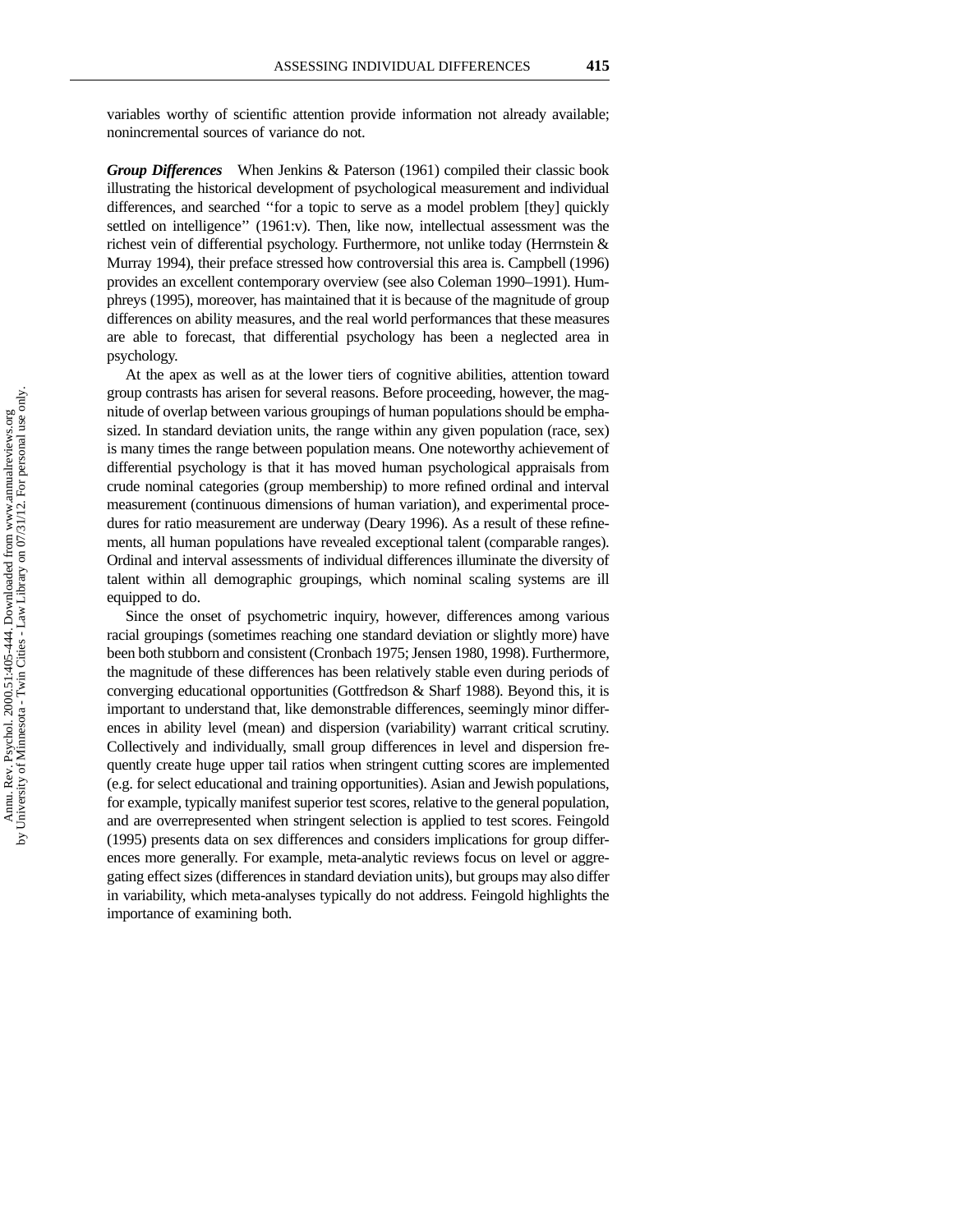*Sex Differences* Most investigators concur on the conclusion that the sexes manifest comparable means on general intelligence (Halpern 1992); yet, there is some evidence for slightly greater male variability (Eysenck 1995, Jensen 1998, Lubinski & Dawis 1992). With respect to level, Jensen (1998) has provided a particularly detailed presentation of this topic, including an innovative methodology for arriving at this conclusion. However, a number of investigators—including Jensen (1998), using his new method—have reached a different consensus about sex differences in strengths and relative weaknesses on specific abilities (Benbow 1988, Geary 1998, Halpern 1996, Hedges & Nowell 1995, Stanley et al 1992). Females appear to excel in certain verbal abilities, males in certain mathematical and spatial abilities. Hedges & Nowell (1995) published probably the most compelling contemporary analysis on this topic. They analyzed data from six large-scale studies collected between 1960 and 1992. Their analysis is important because, as they point out, many studies on sex differences are based on nonrandom samples, whereas their probability samples consisted of stratified random samples of U.S. populations. This study compiled data from Project Talent, National Longitudinal Study of the High School Class of 1972, National Longitudinal Study of Youth, High School and Beyond 1980, National Educational Longitudinal Study 1988, and National Assessment of Educational Progress. Means, variances, and upper tail ratios  $>90\%$  and  $>95\%$  were computed. Findings were consistent with other reports: Females tend to score higher on several verbal/linguistic measures, while males score higher in certain quantitative and spatial/mechanical abilities. Moreover, with respect to spatial/mechanical abilities, males display higher means and larger variances on nonverbal reasoning tests, which, again, generate huge upper tail ratios. Hedges & Nowell (1995) discuss implications of these findings for male/female proportions in math/science domains.

*Race Differences* Clearly, the most contentious area of contemporary research on individual differences is found in Black/White contrasts (Gordon 1997). The most noteworthy group difference in this regard is the approximately one standard deviation difference on the general factor mean, with Whites scoring higher than Blacks. There are other group differences as well. For example, Hispanic populations tend to score intermediately between Blacks and Whites, whereas Asian and Jewish populations are score slightly higher than Whites (Gottfredson 1997). Nevertheless, Black/White contrasts have generated the best data (Humphreys 1988, 1991) and, by far, the most attention (Campbell 1996). Over the years, these differences have motivated intense study of test bias (especially underestimating the performance of underrepresented groups). Some benchmarks are found in an *American Psychologist*(1965) special issue and two APA task force reports (Cleary et al 1975, Neisser et al 1996). Jensen (1980) is still an excellent source on test bias. Given that these reports, compiled over four decades, reached the same conclusion found in two National Academy of Science reports (Wigdor & Garner 1982, Hartigan & Wigdor 1989), an empirical generalization can be ventured: Professionally developed general ability measures do not underpredict performance of underrepresented groups.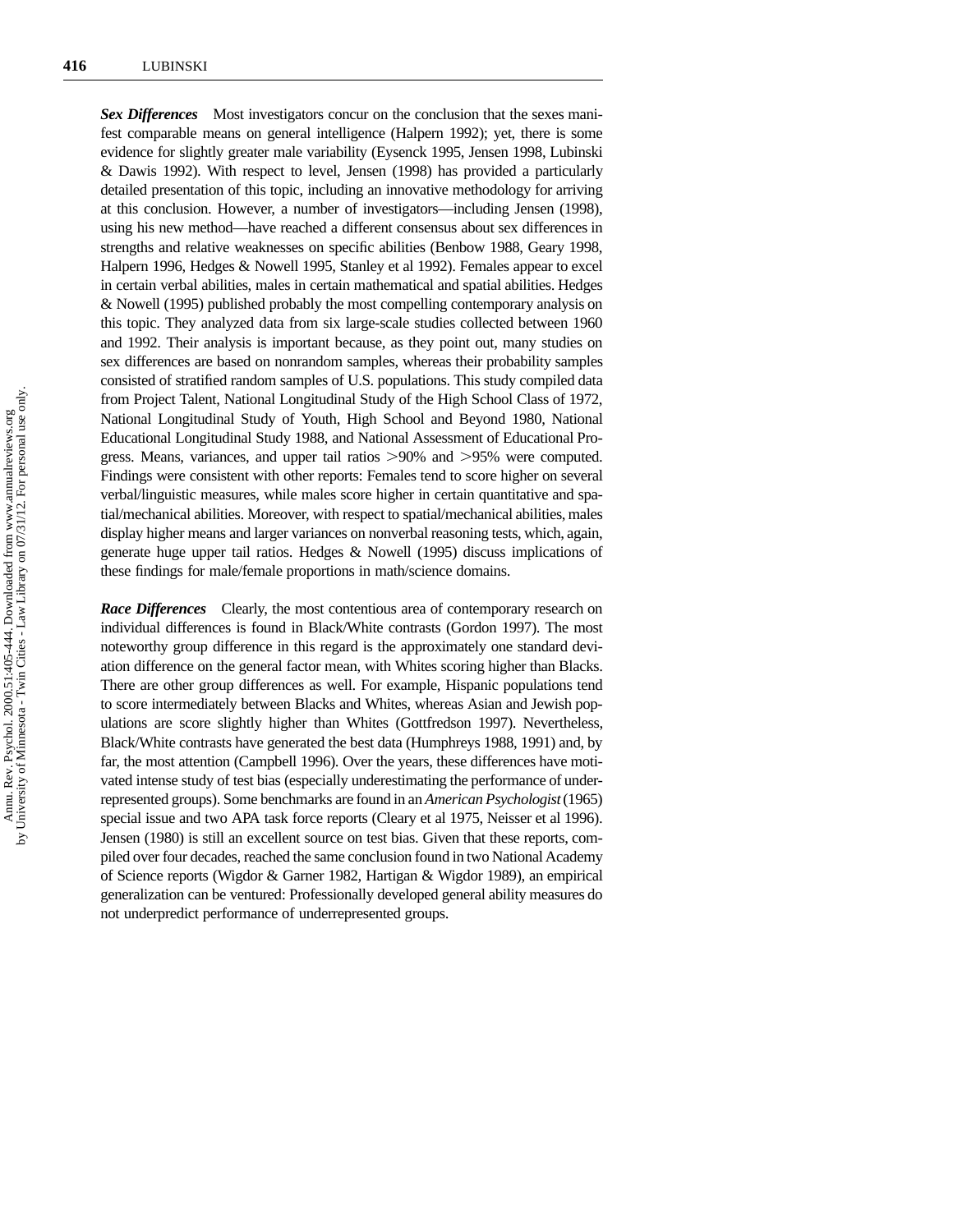*Flynn Effect* Observed scores on intelligence tests have been steadily rising crossculturally over this century. These raw-score increases on measures of general intelligence have been labeled the ''Flynn effect,'' after the investigator who documented their occurrence (Flynn 1999). Whether these increases reflect genuine gains in *g* is, however, unclear. Increases can occur due to increases on a measure's construct relevant or construct irrelevant (nonerror unique) variance, or both. The problem is complex and has generated considerable discussion (Neisser 1998). As yet, a final answer is not available. However, evidence that changes are due, at least in part, to construct irrelevant aspects of measuring tools is available.

Across various *g* indicators, the Flynn effect is positively correlated with the amount of nonerror uniqueness. For example, gains on the Raven matrices are greater than gains on verbal reasoning composites of heterogeneous verbal tests, which, in turn, are greater than gains on broadly sampled tests of *g* (aggregates of heterogeneous collections of numerical, spatial, and verbal problems). The Raven matrices consist of approximately 50% *g* variance, whereas heterogeneous collections of cognitive tests aggregated to form a measure of *g* approach 85% (Lubinski & Humphreys 1997). (Broad verbal reasoning tests are intermediate.) Complexities are added by considering that test scores have probably increased (especially at the lower end of general intelligence) due to advances in medical care, dietary factors, and educational opportunities (Jensen 1998). Yet, at high levels of *g,* the gifted appear to have suffered some setbacks as a consequence of being deprived of developmentally appropriate opportunities—a challenging curriculum at the appropriate time (Benbow & Stanley 1996). This topic deserves intense study for a number of reasons (Moffitt et al 1993, Schaie 1996), one of which is especially noteworthy. Sorting out the complexities involved in assessing dysgenic trends (Loehlin 1997, Lynn 1996, Williams & Ceci 1997) is predicated on understanding the causal determinants of raw score fluctuations on measures of *g.*

Whatever these raw score gains are ultimately attributed to, they do not, as some have indicated, appreciably detract from the construct validity of measures of *g.* Mean gains on construct valid measures do not speak to changes in internal or external covariance structure (Hunt 1995). Populations at contrasting levels of development, for example, typically manifest the same covariance structure with respect to the trait indicators under analysis (Rowe et al 1994, 1995).

*Horizontal and Vertical Inquiry* The idea that constructs may be analyzed at different levels of analysis is well known. For example, Embretson (1983) has contributed an important distinction to the construct validation process. She suggests a parsing of the nomological network into two regions: construct representation versus nomothethic span. The latter denotes the network of empirical relationships observed with measures at the behavioral level, whereas the former is aimed at underlying processes or mechanisms responsible for generating these phenotypic manifestations. Jensen (1998) has likewise pointed to two lines of empirical research on *g,* one vertical and the other horizontal. Both lines dovetail with MacCorquodale & Meehl's (1948) distinction between hypothetical constructs (HC) and intervening variables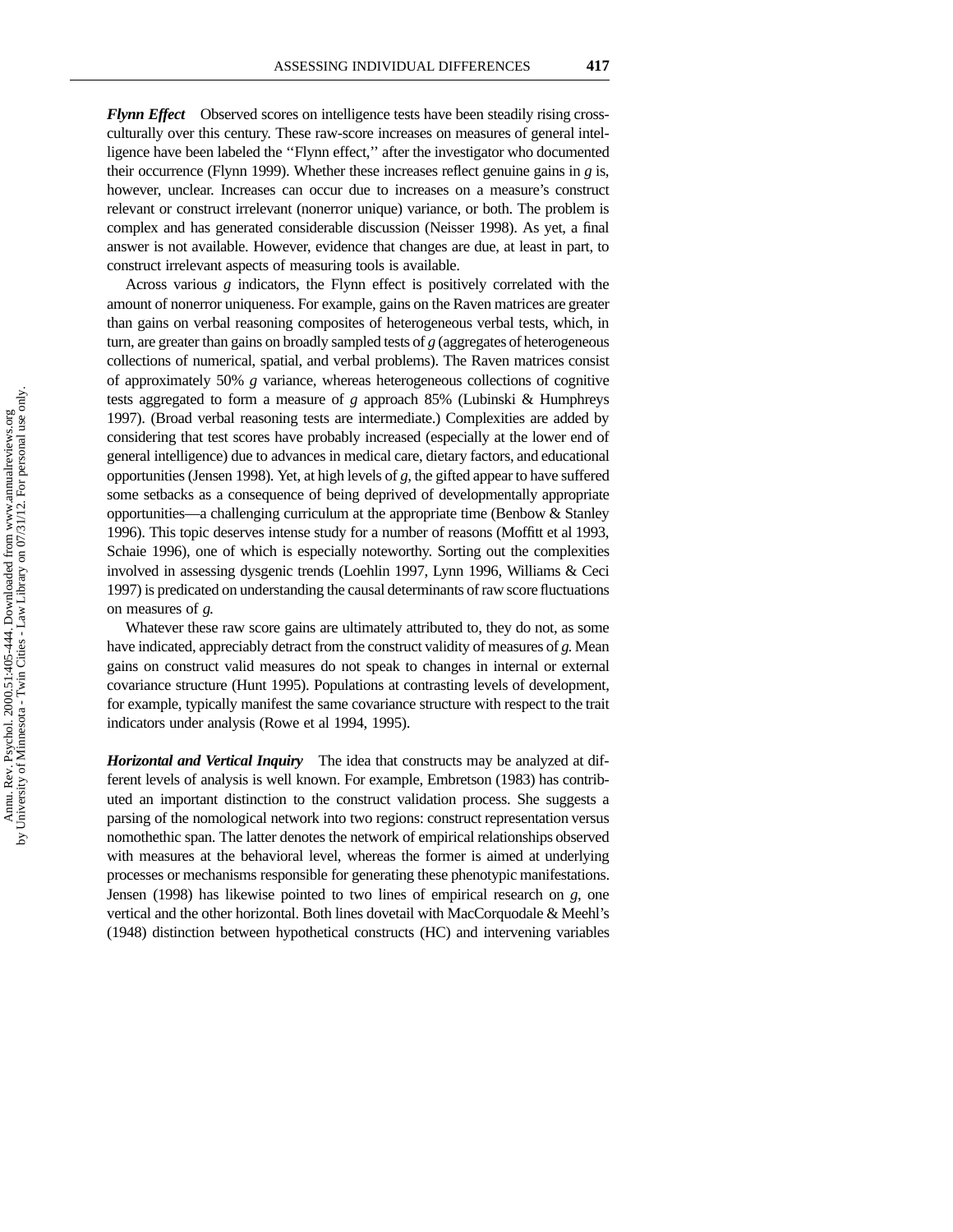(IV). Although both concepts carry denotative and explicative meaning, hypothetical constructs stress explanation, whereas intervening variables are more restricted to description. Spearman's (1927) initial formulation of *g* as ''mental energy,'' was a HC, whereas the parameters describing the functional relationships between conceptually equivalent measures of *g* and external criteria were IVs. When crossdisciplinary linkages are drawn, the HCs of one discipline can become the IVs of another, but that discussion is beyond the scope of this review (see Maxwell 1961). What is important for our purposes is that connecting threads have been established between *g* and several biological phenomena. Ultimately, the causal paths of these interrelationships will need to be traced.

Pooling studies of a variety of kinship correlates on IQ (e.g. MZ and DZ twins reared together and apart and a variety of adoption designs), the heritability of general intelligence in industrialized nations has been estimated to be between 60%–80% (Hetherington et al 1994, McGue & Bouchard 1998). Using magnetic resonance imaging (MRI) technology, brain size controlled for body weight covaries 0.30–0.40 with general intelligence (Bouchard 1999, Jensen 1998, Willerman et al 1991). Haier (1993) reports that glucose metabolism is related to problem-solving behavior, and that the gifted appear to engage in more efficient problem solving behavior that expends less energy. Also, highly intellectually gifted individuals evince enhanced right hemispheric functioning (Haier & Benbow 1995, O'Boyle et al 1995). The complexity of electroencephalograph (EEG) waves is positively correlated with *g,* as are amplitude and latency of the average evoked potential (AEP) (Lutzenberger et al 1992). Some investigators have determined the negative correlation between *g* and inspection times, assessed through chronometric procedures, to be a biological phenomenon (Deary 1996). Anderson (1993) suggested that dendritic arborization is correlated with *g.* Although Anderson typically examines histological data across groups of individuals with documented IQ differences, he also has conducted an intriguing case study involving Albert Einstein's brain (Anderson & Harvey 1996). In contrast to a control group of autopsied men, the frontal cortex of Einstein's brain possesses a significantly greater neuronal density (cf. Diamond et al 1985). Given this, the following was perhaps inevitable: A multidisciplinary team appears to have uncovered a DNA marker associated with *g* (Chorney et al 1998).

It is virtually guaranteed that more biological linkages will be made to *g* (Vernon 1993). Like those already uncovered, they are likely to be heterogeneous and to vary in strength of association with *g.* These biological phenomena are in no way mutually exclusive and can be complementary to one another. Some may transcend phylogenetic orders and thus enhance our comparative understanding of general learning phenomena (Anderson 1993, 1994a,b, 1995). One provocative conjecture is the myelination hypothesis (Miller 1994): Individual differences in cognitive efficiency are a function of individual differences in the amount of myelin (the fatty substance coating the neurons).

*Proximal and Ultimate Examinations of g* Given the biological connections to *g* (Vernon 1993), some researchers have gone beyond these proximal associations to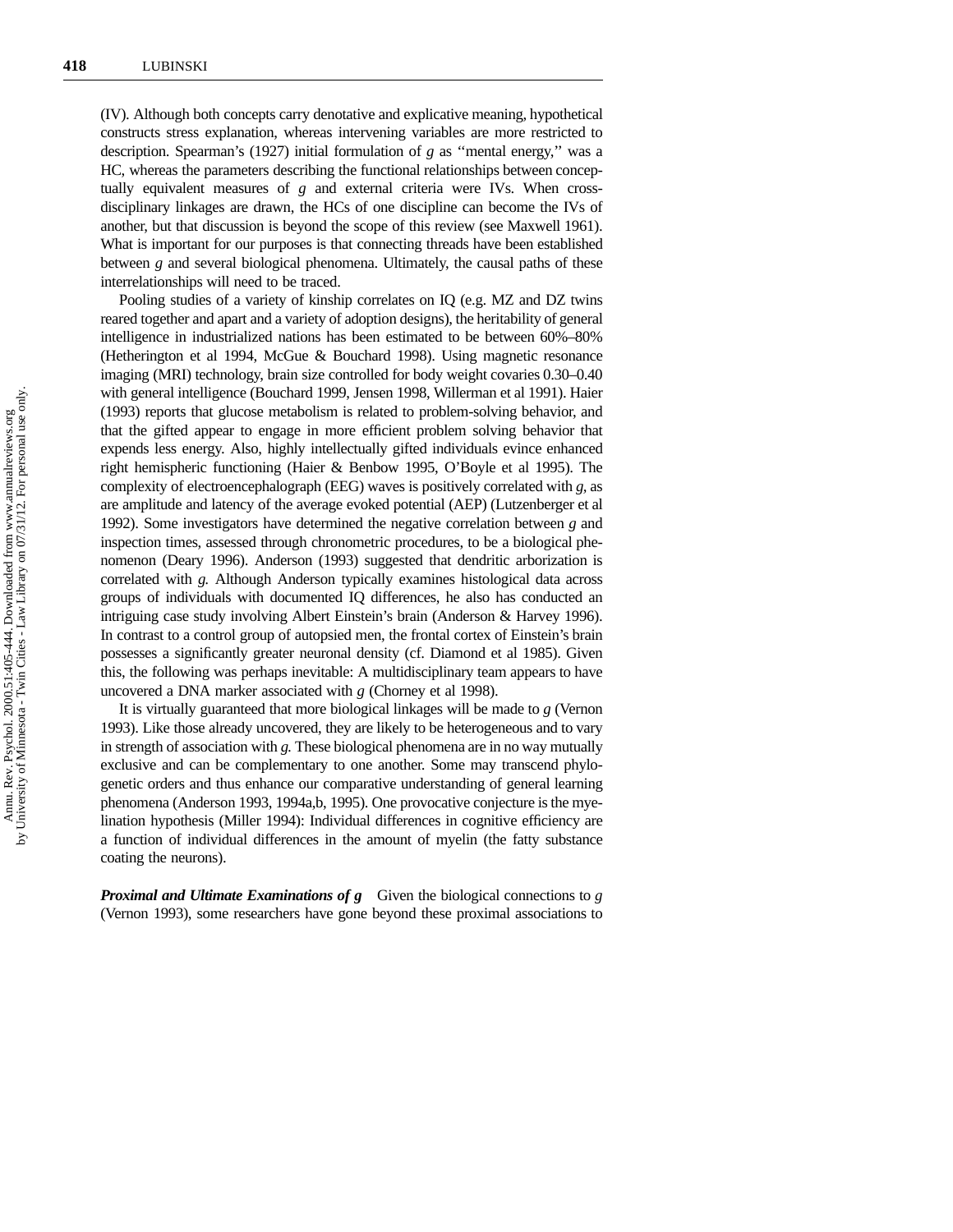speculate on their ultimate evolutionary basis. Bouchard et al (1996) have revised experience producing drives (EPD) theory, which speaks to human intellectual development. EPD theory-revised is a modification of an earlier formulation by Hayes (1962), a comparative psychologist and pioneer in language and socialization capabilities of nonhuman primates. His idea was that, like all organisms, humans were designed to do something, and that they possess EPDs to facilitate ability and skill acquisition through inherited dispositions that motivate individuals toward particular kinds of experiences and developmental opportunities. Such evolutionary selective sensitivities can operate, moreover, in a wide range of functionally equivalent environments (which fits with the idea that humans evolved in a highly fluctuating environment).

Other investigators have sought a synthesis between evolutionary psychology and chronometric procedures for measuring inspection time (Deary 1996). Inspection time is a measure of speed of perceptual discrimination on ''simple'' elementary cognitive tasks (responses to stimulus configurations that typically take less than one second for average adults to perform with essentially zero errors). Theoretically, performance on elementary cognitive tasks indexes the time course of information processing in the nervous system. There are a variety of technical measurement issues surrounding this area of research, but it does appear that the temporal dynamics of performance on elementary cognitive tasks covaries negatively with *g* (faster processing is associated with higher *g* levels). Washburn & Rumbaugh (1997) used inspection time measures to successfully assess individual differences in cognitive sophistication among nonhuman primates.

This intriguing line of research might provide a vehicle for comparative psychological inquiry into the biological underpinnings of general cognitive sophistication, comparable with what the sign-language modality fostered for language learning in nonhuman primates. This is certainly not far-fetched. Investigators have long remarked on the range of individual differences within primate conspecifics. For example, Premack (1983:125) noted in his discussion of language versus nonlanguage-trained groups of chimpanzees, ''Although chimpanzees vary in intelligence, we have unfortunately never had any control over this factor, having to accept all animals that are sent to us. We have, therefore, had both gifted and nongifted animals in each group. Sarah is a bright animal by any standard, but so is Jessie, one of the non-language trained animals. The groups are also comparable at the other end of the continuum, Peony's negative gifts being well matched by those of Luvy.''

Individual differences in processing stimulus equivalency (verbal/symbolic) relationships have been postulated by some experimentalists to index general intelligence (Sidman 1986). If such individual differences are ultimately linked to individual differences in central nervous system microstructure within and between the primate order, and these in turn are linked to observations like Premack's ''teacher ratings,'' all of the ingredients are assimilated for advancing primate comparative psychology. The language-communicative performances now routinely displayed by chimpanzees and, especially, pigmy chimpanzees are truly remarkable (Savage-Rumbaugh et al 1993, Savage-Rumbaugh & Lewin 1994, Wasserman 1993). They encompass sign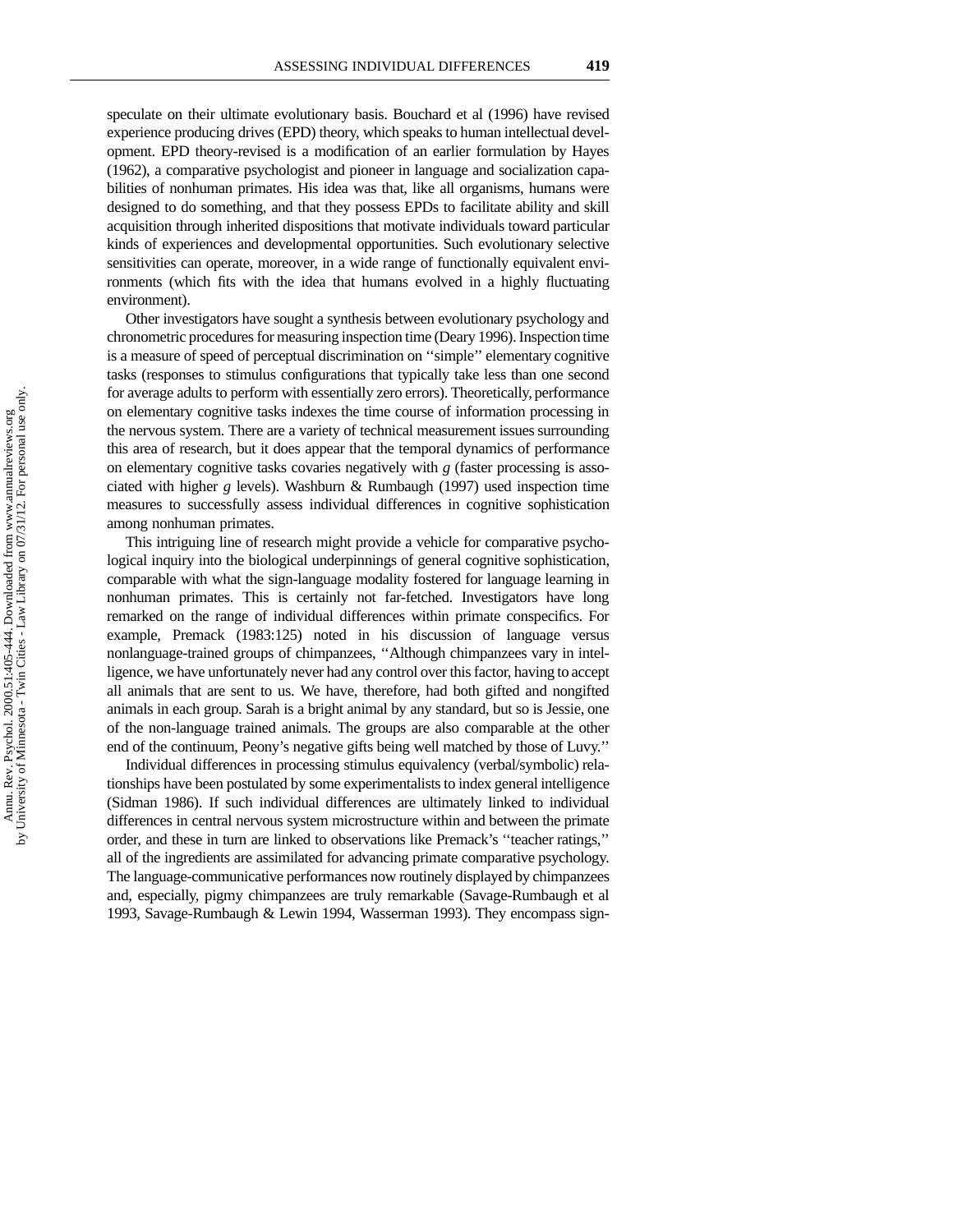language reports of emotional states and conspecific tutoring (Lubinski & Thompson 1993). Savage-Rumbaugh et al (1993) have connected these nonhuman primate findings with those from child language-development research. Will primate comparative-examinations someday provide clues to human individuality? If individual differences in acquiring cognitive skills could be linked to more fundamental biological mechanisms (like the phenomena discussed above), we might have an especially powerful lens through which to view common phylogenetic processes involved in cognitive development. Research developments on this front will be interesting to follow. Perhaps they might even obviate Wilson's (1998:184) recently expressed concern: ''[S]ocial scientists as a whole have paid little attention to the foundations of human nature, and they have had almost no interest in its deep origins.''

#### **Interests**

Interests have played a large role in differential psychology since the 1920s. Longitudinal inquiry comprising both temporal stability analyses (reliability) and forecasts of occupational group-membership (validity) established these measures as among the most important in applied psychology (Harmon et al 1994, Savickas & Spokane 2000). Going beyond adult populations, assessments conducted at more developmentally inchoate stages revealed that interests begin to crystallize during adolescence. They can forecast antecedents to occupational choice (e.g. college major) and, as such, serve as important tools in educational contexts (Dawis 1992). An especially critical aspect of these longitudinal studies is their incremental validity (Austin & Hanisch 1990, Humphreys et al 1993): Interests contribute important information relative to abilities. Further, the validity generalization of the unique contribution of interests has been extended to special populations. For example, Achter et al 1999 recently reported that age 13 interest assessments, among intellectually gifted students, forecast educational choice (four-year degree) over a 10-year temporal gap and add incremental validity to ability assessments. These are scientifically significant tools, which (like cognitive abilities) are predictive of a broad spectrum of criteria ranging from (core) educational/vocational settings to (more peripheral) activities in everyday life (Dawis 1992, Hogan et al 1996).

Although early research on interests was atheoretical, using empirical keying (group contrast) methodology to literally form a scale for every occupation, over the past few decades the push for deriving a general model of interest dimensions has intensified. A hexagonal structure of interest dimensions emerged (Holland 1996), which is helpful for understanding how people approach and operate within learning and work environments. Holland's model is defined by six general interest themes known as RIASEC: *r*ealistic [working with things and gadgets], *i*nvestigative [scientific pursuits], *a*rtistic [aesthetic pursuits and opportunities for self-expression], *s*ocial [people contact and helping professions], *e*nterprising [corporate environments: buying, marketing, selling], and *c*onventional [office practices and well-structured tasks].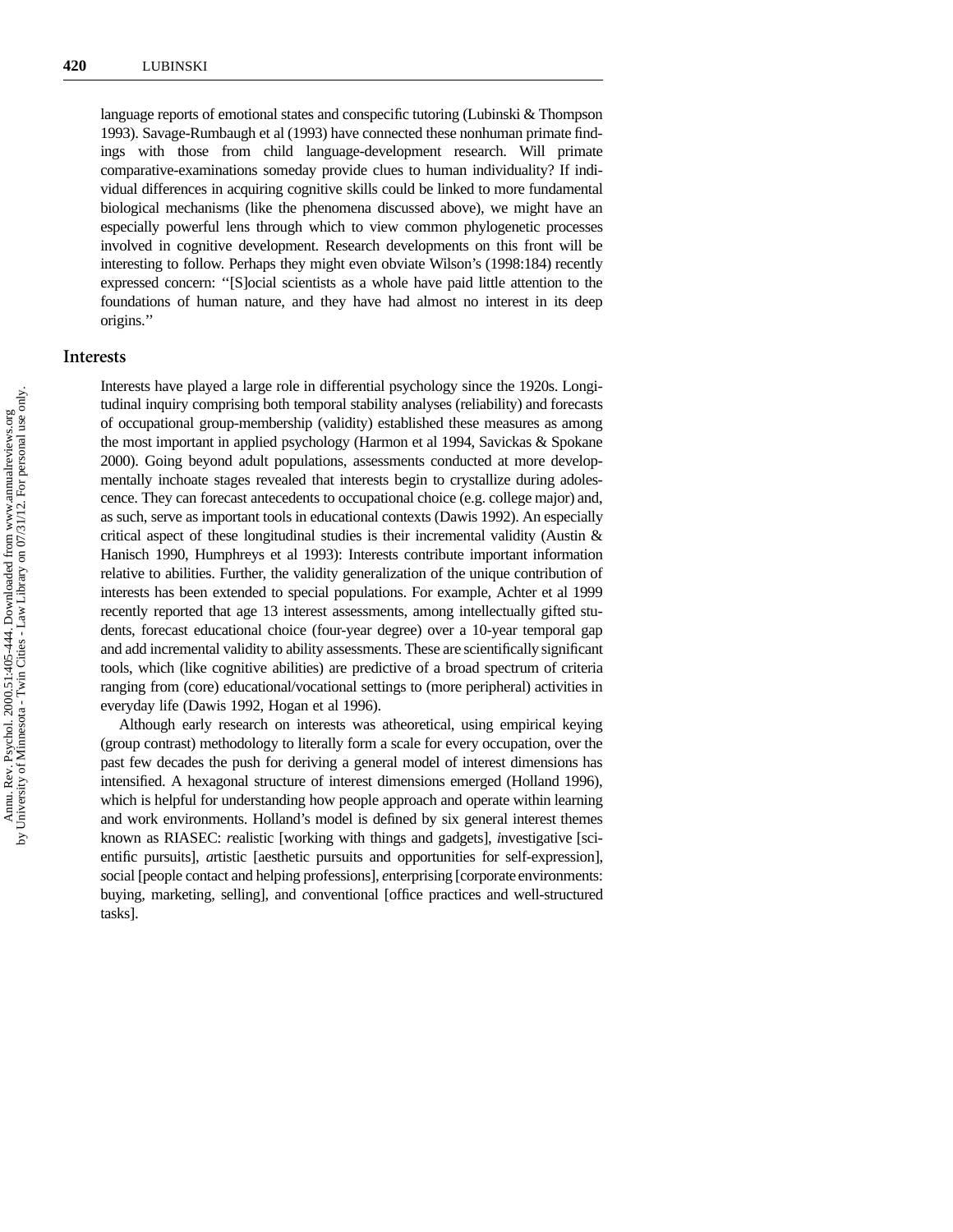While RIASEC is not embraced by everyone (Gati 1991), it is the most popular model available and, like the hierarchical organization of human abilities and personality's five-factor model (discussed below), innovative frameworks will need to be measured against it. RIASEC has emerged repeatedly in large samples (Rounds & Tracey 1993, Tracey & Rounds 1993), and its generalizability has held up crossculturally (Day & Rounds 1998). RIASEC is organized around Holland's (1996) calculus assumption, which states that adjacent themes are most highly correlated, and opposite themes least correlated. Prediger (1982) has argued that Holland's model can be reduced to two relatively independent dimensions: people versus things, and data versus ideas. The former runs from Holland's social (people) to realistic (things) themes, whereas the latter runs perpendicular to people versus things splitting enterprising and conventional (data) and artistic and investigative (ideas). Prediger's twodimensional model fits, as he maintains, within RIASEC, but most investigators feel that the parsimony achieved through this two-dimensional collapse does not offset the richness that is lost. Nevertheless, Prediger's work is important.

While the sexes do not appear to differ appreciably on data versus ideas, they routinely differ by a full standard deviation on people versus things (females tend to gravitate toward the former, males toward the latter). For example, Lippa (personal communication) computed all the effect sizes (female minus male) in his interesting multi-study article on the people versus things dimension (Lippa 1998). For all three studies, effect sizes were  $\geq 1.20$  on people versus things. This is typical, reflecting perhaps the largest of all sex differences on major psychological dimensions.

To be sure, there are more specific interest dimensions beyond RIASEC that carry psychologically significant import [religiosity being a noteworthy example (Waller et al 1990; see also Harmon et al 1994, Savickas & Spokane 2000)]. Nevertheless, RIASEC constitutes a cogent outline of this important arena of psychological diversity. Interestingly, like the constituents found in the hierarchy of human cognitive abilities, antecedents to RIASEC may be traced over many decades. RIASEC exemplifies how, through careful research (including cross-cultural inquiry), the nature and organization of an important domain can be successively clarified. Guilford (1954), for example, examined and discussed very similar structures: mechanical, scientific, aesthetic expression, social welfare, business, and clerical. Holland's (1996) model stands on the shoulders of much that has gone before it.

As in our earlier discussion of range truncation (Olympic athletes), the most important dimensions for steering individuals to specific opportunities and settings are often uniformly high. With respect to forecasting continuous work-related criteria, range truncation among incumbents may generate equivocal empirical findings. So, with respect to predicting job satisfaction,

A number of explanations can be advanced to account for the mixed results found for interests. If . . . subjects of follow-up studies were the survivors of a selection process, one might infer that in this process, the dissatisfied would have tended to leave, whereas the satisfied—and satisfactory—would have tended to remain. The restriction of range that would result could contribute to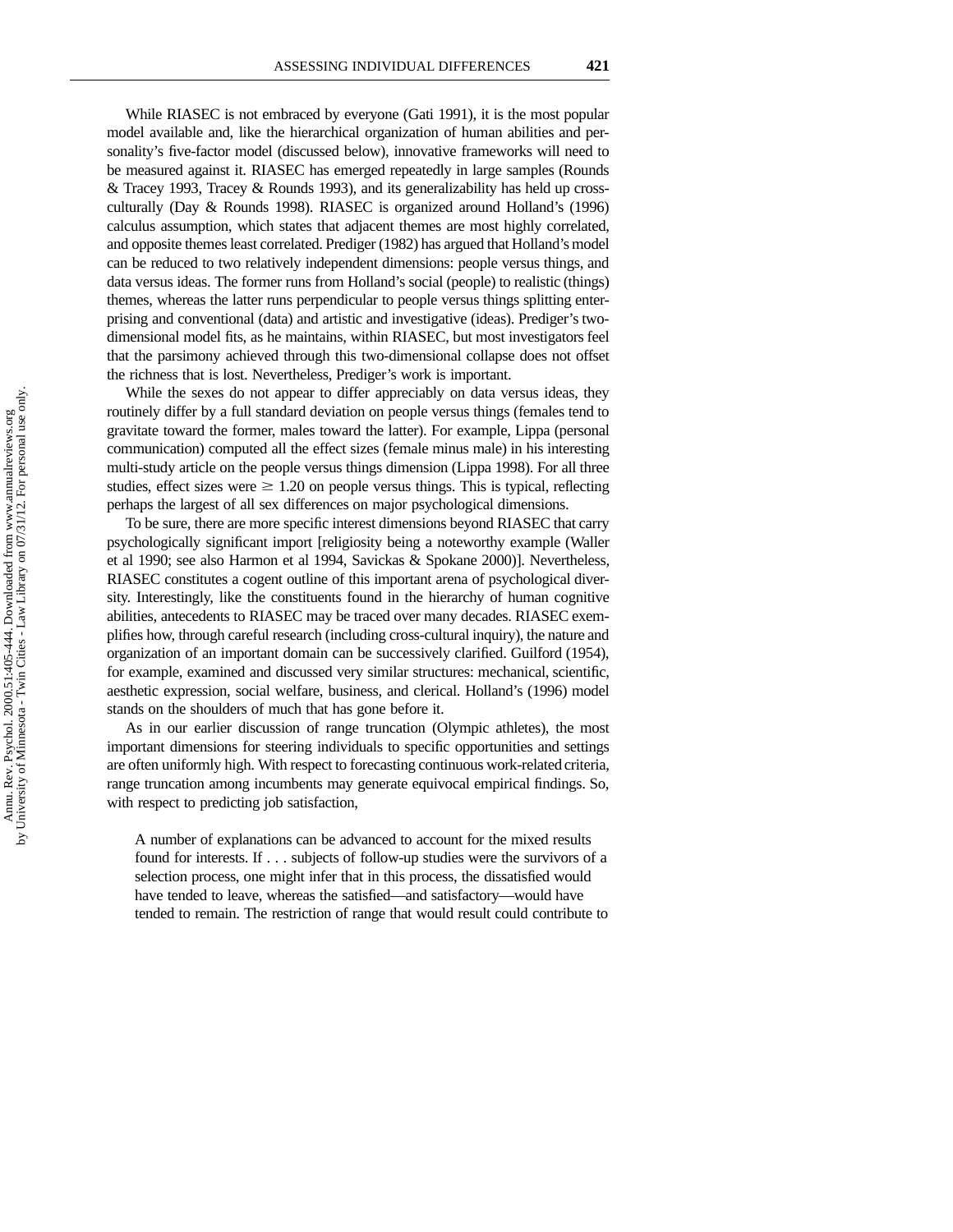the lowering of the true correlations. Unfortunately, the means and standard deviations of variables frequently go unreported so that a straightforward check on this simple explanation is often thwarted (Dawis 1991:851–52).

Indeed, psychological research would be more informative if it routinely described samples with means and standard deviations on major dimensions of abilities, interests, and personality for purposes of ecological validity. Doing so would reveal that some perplexing findings stem from nonrepresentative sampling.

#### **Personality**

A consensus has emerged on the major personality dimensions, but it is more opaque than for cognitive abilities and interests. Although the dimensions reviewed here appear relatively independent of abilities and interests (Ackerman 1996, Ackerman & Heggstad 1997), it is something of a misnomer to reserve the term ''personality'' for them. One could argue that abilities and interests are salient aspects of personality. (Cattell [1971], for example, thought so.) Like garden-variety personality measures, abilities and interests are enduring features of one's psychological make-up (Bouchard 1997, Rowe 1994, Scarr 1996). A complete understanding of one's character or reputation (Hogan et al 1996) is incomprehensible without them. Thus, while thinking about personality, it is important to keep in mind the wisdom of the great counseling psychologist, Roe, whose words are as true today as they were when she published them:

I have become more and more convinced that the role of occupation in the life of the individual has much broader psychological importance than has generally been appreciated. I believe that psychological theory could profit greatly from the kinds of satisfactions that can be found in work. This is as true for developmental theory as it is for motivational theory . . . If one wishes to understand the total psychology of any person, it is at least as important to understand . . . occupational behavior as it is to understand . . . sexual behavior. (They are not unrelated.) . . . The fact is, of course, that one can start with any facet of human behavior and work through it to the 'total personality' (1956:vi).

With this in mind, and acknowledging that some of the best contemporary evidence for the scientific significance of broad dimensions of personality is found in predicting vocational criteria (Hogan et al 1996, Hough 1997), an examination of recent advances in personality follows.

*The Big Five* The intensity of work on the dimensionality of personality during the 1980s and 1990s is comparable to that of validity generalization in abilities during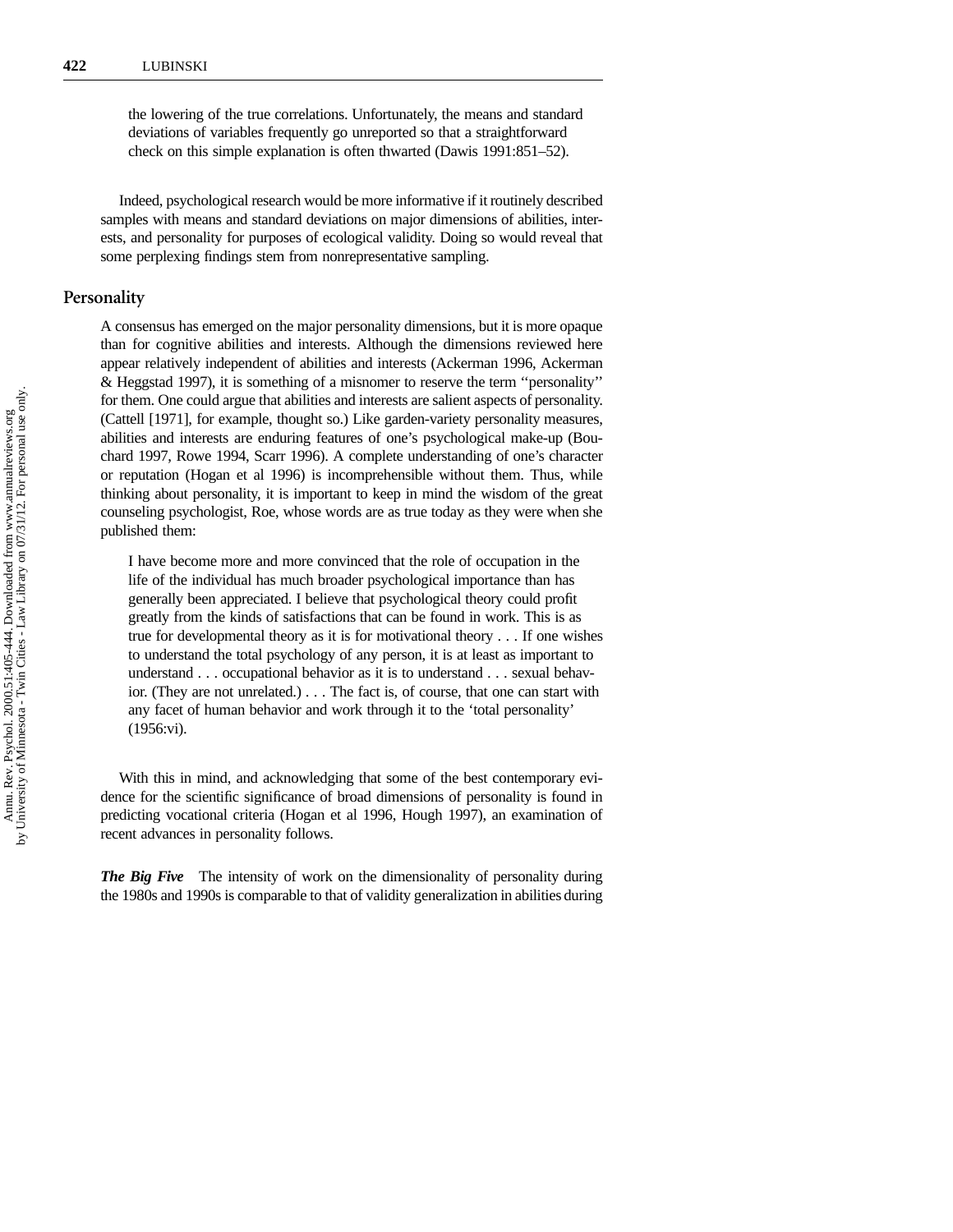the 1970s and 1980s. This work has been productive. For the most part, examinations of personality have followed the ''lexical'' approach suggested by Galton (1884), namely, that important dimensions of human behavior will be encoded in natural language for economy of thought. Hence, the dictionary, when systematically examined, should prove an invaluable source for identifying personality characteristics (Allport & Odbert 1936). A working model of descriptors from the dictionary is available: the ''big five'' (McCrae & Costa 1997) [but see Block's (1995a) ''contrarian view'' and replies from Costa & McCrae (1995) and Goldberg & Saucier (1995), and Block's (1995b) rejoinder].

Labels for the big five have varied, but include Extraversion (surgency, positive emotionality), Neuroticism (anxiety, negative emotionality), Agreeableness (antagonism reversed), Conscientiousness (will to achieve), and Openness (culture, intellect). Like abilities and interests, these five generic factors have a long history in psychology. For years, they were simply referred to as ''Norman's five,'' following Norman's (1963) seminal treatment. However, the same dimensions surfaced at least 50 years ago (Fiske 1949) and were subsequently supported by large-scale analysis of military samples (cf Tupes & Christal 1992, initially published in 1961). It should be noted that Eysenck (1995) felt that conscientiousness and agreeableness can be combined to form his psychoticism (reversed) dimension, thus supporting his preference for a three-dimensional model (the ''big three''): extraversion, neuroticism, and psychoticism.

*The Big Seven* Waller (1999) has traced decisions concerning the item pool that Allport & Odbert (1936), Cattell, and Norman considered relevant to ''authentic traits.'' Subsequent investigators who consulted Allport and Odbert's categorical lists apparently excluded practically all evaluative terms from efforts to develop scales of the basic dimensionality of personality. Terms such as special, important, immoral, disloyal, and nasty were not routinely examined in attempts at mapping personality.

For several years now, Tellegen and Waller have studied evaluative terms by systematically sampling from the dictionary (Tellegen 1993, Tellegen & Waller 2000, Waller 1999). They have a questionnaire purporting to assess evaluative traits and the Big Five dimensions (Tellegen et al 1991). Their analysis appears to warrant seven dimensions: the big five and Positive and Negative Valence. Positive Valence depicts a dimension with positive loadings on ''outstanding,'' ''first-rate,'' ''excellent," "remarkable," which form a continuum from ordinary-to-exceptional, or common-to-impressive. Negative Valence is captured by terms such as "cruel," "evil," ''wicked,'' and ''sickening,'' which portray a continuum from worthy-to-evil, or decent-to-awful. These two dimensions have held up cross-culturally (Almagor et al 1995, Benet & Waller 1995). Because these highly evaluative terms were prematurely jettisoned from empirical analyses until recently, there has not been an opportunity to demonstrate their importance.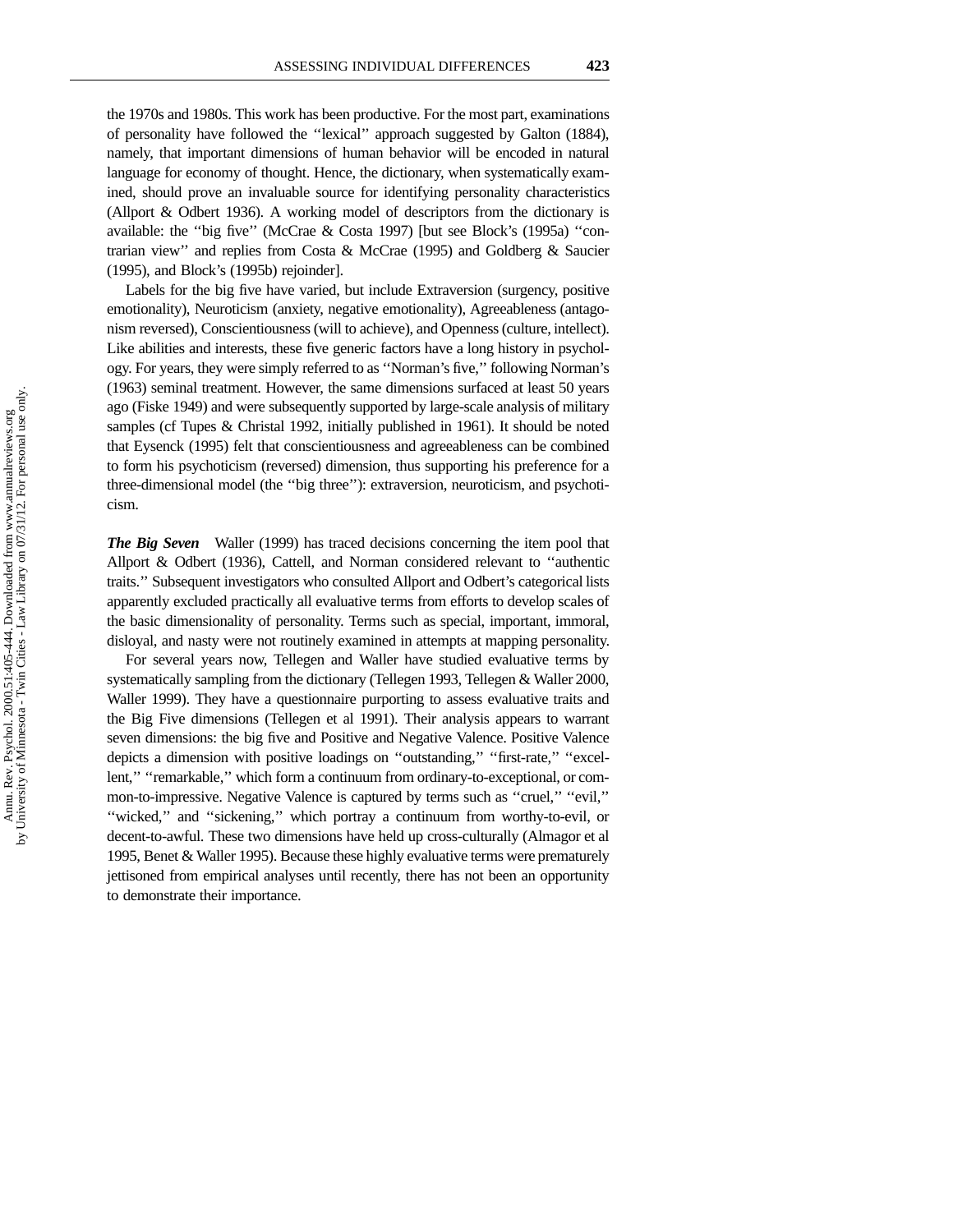*Interpretation and Future Directions* Tellegen (1993) has suggested that major dimensions of personality have adaptability import. Individual differences reflect one's ''preparedness'' or ''tuning'' to affordances in the social landscape (see also Snow 1991). Tellegen's (1993) big seven studies motivated him to adopt somewhat different labels (with the following interpretations). ''Positive and Negative Valence reflect primal readiness to encode power and evilness; Positive Emotionality and Negative Emotionality reflect built-in responsiveness to signals of emotion and emotional-temperamental dispositions; and Dependability, Agreeability, and Conventionality (vs. Unusualness) reflect protoscientific propensities to encode a person's predictability, controllability, and comprehensibility, respectively'' (1993:126). Tellegen also has advanced the idea that we consider these ''folk concepts'' as distinguished from psychological concepts advanced to describe or explain psychological phenomena and processes. Recent advances have placed personological inquiry into the broader context of evolutionary theory (Hogan & Hogan 2000).

#### **CONSTELLATIONS**

Hogan et al (1996) have recently cautioned against examining personality dimensions individually because the manner in which each operates depends on the full constellation of personal characteristics. Two extroverts will operate quite differently, for example, if their standings on conscientiousness are diametrically opposed. The point is well-taken, but the evidence indicates that we should move beyond Hogan et al's (1996) recommendation (sound as it is) and intermingle cross-domain attributes. Like contrasting constellations of personality attributes, similar interest and ability patterns often produce markedly different phenotypes as a result of differences on dimensions from other classes. The paths traveled by two spatially gifted students are likely to be quite distinct if, for example, they occupy contrasting locations on ''people versus things.'' Assuming that more comprehensive assessments will enhance psychological theory and practice, some approaches that go beyond domain-constrained treatments follow.

# **Intellectual Development**

Ackerman (1996, Ackerman & Heggstad 1997) has proposed an intriguing model of adult intellectual development that orchestrates abilities as process, personality, and interest dimensions simultaneously to describe changes in cognitive content and processes throughout the life span. Content denotes the pedagogical aspects of learning (knowledge), whereas process is more restricted to power of intellect [or e.g. working memory capacity (Carpenter et al 1990, Kyllonen & Christal 1990), perhaps a modern conceptualization of Spearman's (1927) mental energy]. Ackerman's theory is called PPIK, for intelligence-as-process, -personality, -interests, and -knowledge. Interests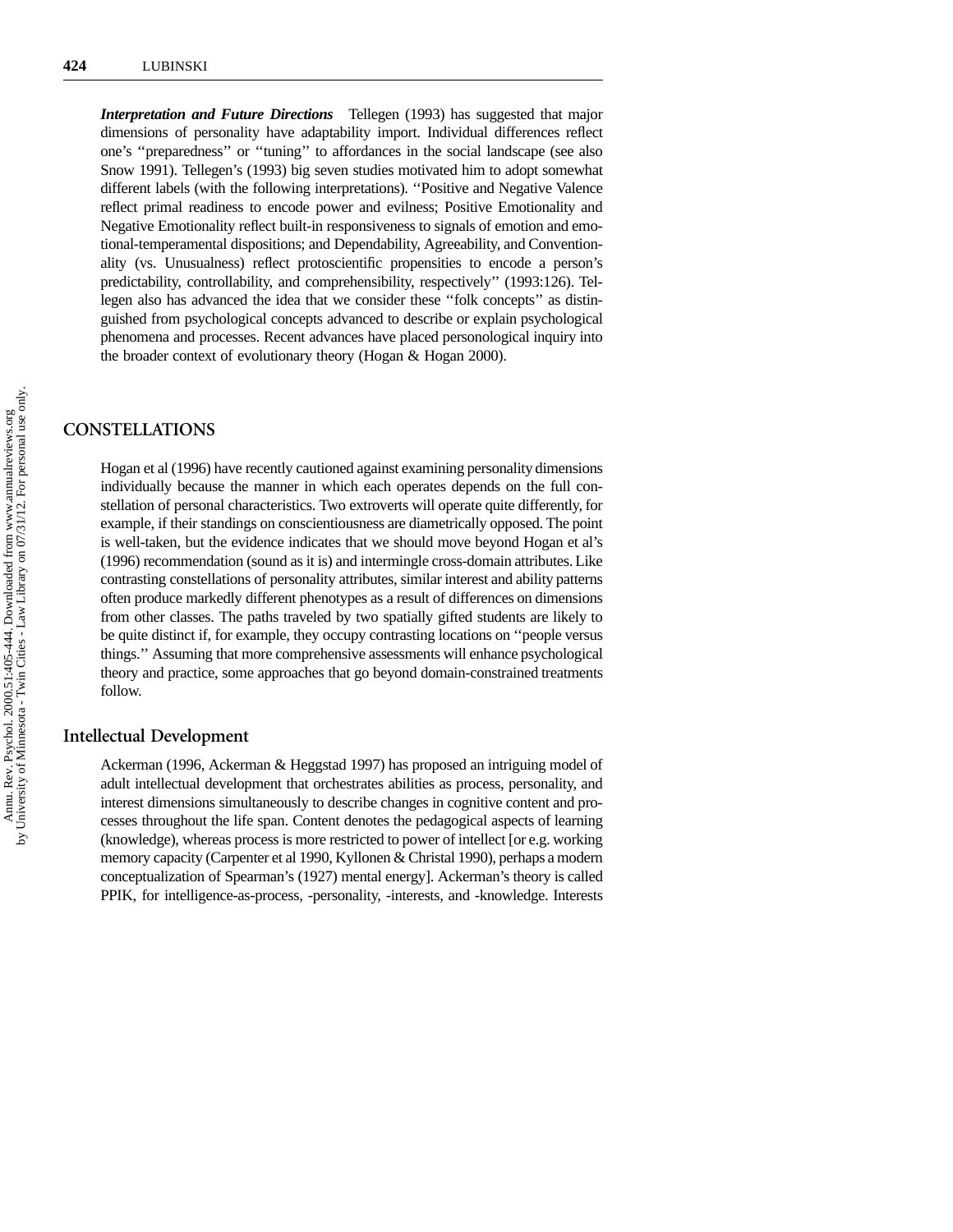and personality attributes channel the development of knowledge structures down different paths, for example, CP Snow's (1967) two intellectual cultures, while intelligence-as-process determines the complexity and density of the knowledge assimilated. Ackerman's approach is reminiscent of Cattell's (1971) early formulation of investment theory, where fluid abilities are invested in the development of crystallized abilities as a function of nonintellectual personal attributes. Intellectual bodies develop from a common multidimensional core (abilities, interests, and personality) that are seemingly quite generic cross-culturally (Carroll 1993, Day & Rounds 1998, McCrae & Costa 1997).

This model provides an insightful basis for uncovering why individuals with similar cognitive profiles can, and frequently do, vary widely in their knowledge base or ''crystallized abilities.'' Ackerman (1996, Ackerman & Heggstad 1997) has compiled ability/interest, ability/personality, and interest/personality correlates to support PPIK. Analysis has distilled four across-attribute (ability/interest/personality) trait complexes. They are social, clerical/conventional, science/math, and intellectual/cultural. Intellectual/cultural, for example, reflects light correlations between verbal ability and aesthetic and investigative interests, whereas science/math reflects light correlations between math/spatial abilities and realistic, investigative and social (reversed) interests. The psychological import behind these trait complexes is similar to Snow's  $(1991)$  aptitude complexes (ability  $+$  interest constellations for classifying educational treatments), and Dawis & Lofquist's (1984) taxons (ability  $+$  preference constellations for conceptualizing transactions between individuals and work environments; see below).

PPIK might be especially relevant to contexts where knowledge is more important than intellectual processing abilities for predicting performance (Ericsson 1996). Examinations of expert performance (Rolfhus & Ackerman 1996), for example, have often revealed that the greatest difference between experts and nonexperts is in the richness and depth of the knowledge structures of the former. Ackerman also has developed a typical intellectual engagement (TIE) measure for assessing how much an individual is likely to invest in developing his or her intellectual abilities. However, this measure tends to covary more deeply with humanistic than scientific knowledge domains (Ackerman 1996). Therefore, multiple TIE measures might be required to capture the multiple motives involved in developing intellect. Perhaps distinct TIE should be developed for each PPIK trait complex. Given that the current TIE is primarily relevant to the humanities, a more descriptively apt label might be ''TIEverbal/humanistic'' (for trait complex: intellectual/cultural). A TIE measure focusing more on nonverbal ideation might better forecast development in more technical domains: ''TIE-science/math'' (for trait complex: science/math).

What one knows (knowledge) and how sophisticated one is at manipulating what one knows (thinking) are ostensibly two different things. Yet, with respect to measurement operations, content and process (knowledge and thinking) always have been inextricably intertwined (Roznowski 1987). As Ackerman (1996:245) remarks: ''[A]n individual can strive for breadth of knowledge or depth of knowledge, but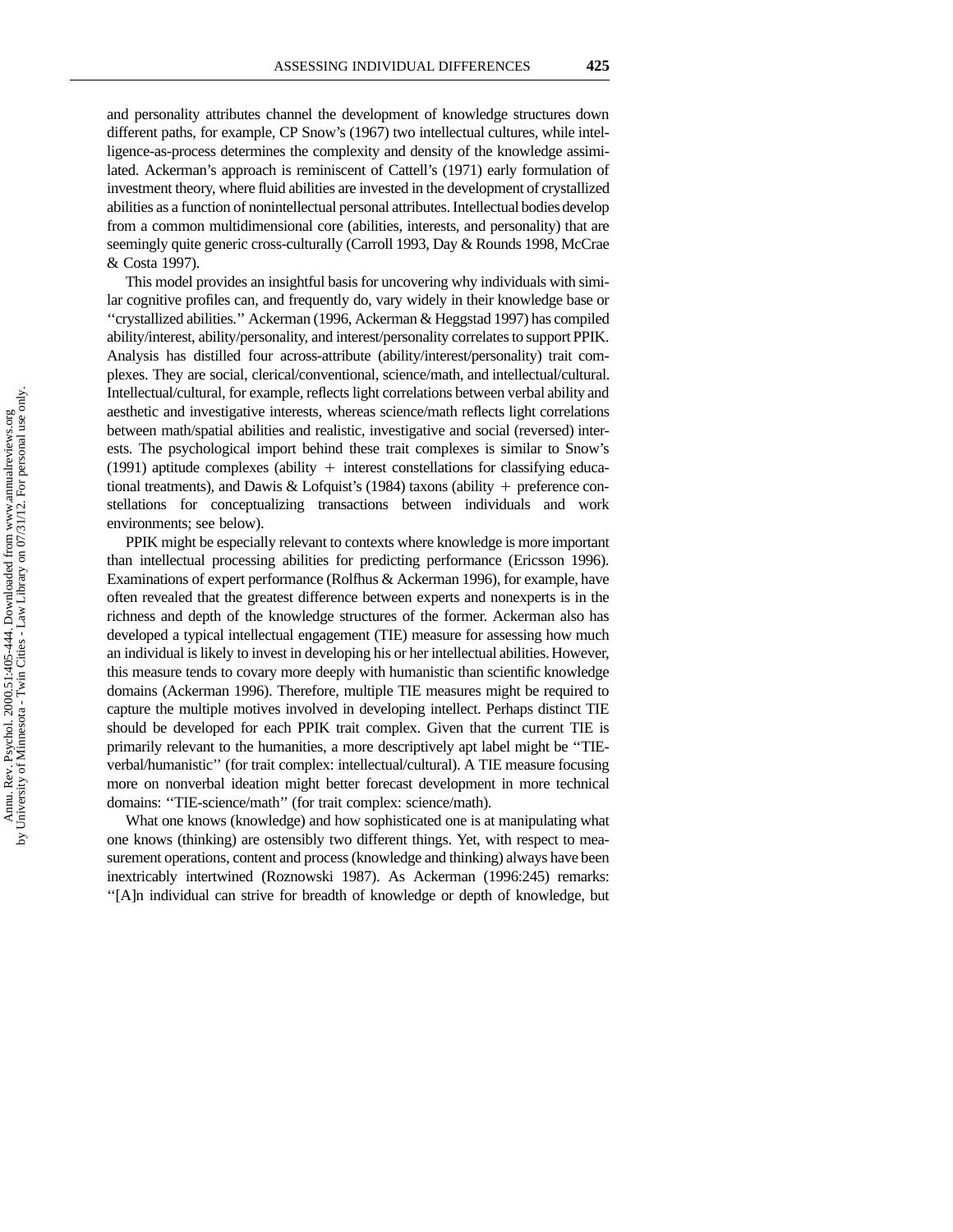there is a trade off between these two orientations. Only the most exceptional intellectual talent will allow for high levels of knowledge domain depth and breadth.'' Does ''exceptional intellectual talent'' primarily stem from one dimension or two? Perhaps breadth and depth combine to map *g* in a manner analogous to area; or perhaps speed should be added to assess this central dimension akin to measuring volume? It seems as though we always return to Spearman's *g* in one way or another—a dominant dimension whose scientific significance is central. These observations notwithstanding, PPIK clearly takes an important step forward in conceptualizing the nature of intellectual development.

#### **Vocational Adjustment**

Are you able to do it? Are you happy doing it? Throughout most of this century, in one form or another, vocational psychologists have been asking clients these two questions. Often data were collected to help clients whose reactions were initially uncertain or unclear. Dawis & Lofquist (1984, Lofquist & Dawis 1991) developed a system to conceptualize vocational adjustment and counseling, the theory of work adjustment (TWA). TWA is helpful for understanding why abilities and interests show incremental validity relative to each other in learning and work settings. Katzell (1994), reviewing volumes one through three of the *Handbook of Industrial and Organizational Psychology,* used TWA as an integrative framework to synthesize research literature in I/O psychology. TWA has been applied to designing learning environments throughout the life span (Lubinski & Benbow 2000), and the *Journal of Vocational Behavior* (1993) has a special issue on TWA.

TWA is predicated on two dimensions: satisfaction and satisfactoriness. Satisfaction is a function of the correspondence between a person's preferences (needs, interests, and values) and the rewards offered in a particular occupational setting or career path. Satisfactoriness is determined by the correspondence between one's abilities and the competency requirements needed for effective performance in a given occupation. Equal emphasis is placed on assessing the individual and the environment; both are assessed in commensurate terms; and, when a high degree of correspondence is achieved across both dimensions (i.e. the individual is feeling satisfied and is performing satisfactorily), a symbiotic relationship develops to sustain the joint person-environment interaction. When satisfaction is high but satisfactoriness is low, the environment is likely to terminate the relationship; when the inverse occurs, the person is more likely to break off the relationship.

TWA uses the term ''taxon''—akin to Ackerman's ''trait complexes'' and Snow's ''aptitude complexes''—to depict ability-preference constellations related to differential performance and enjoyment outcomes within the world of work. Supporting data are found in two books (Dawis & Lofquist 1984, Lofquist & Dawis 1991), as well as throughout the applied psychological literature examining how ability/ preference constellations fit into relatively well-defined ecological settings (e.g. educational tracks, military classification systems, occupations). As Katzell (1994:13) noted, ''[a]though not derived specifically from the theory, there have been many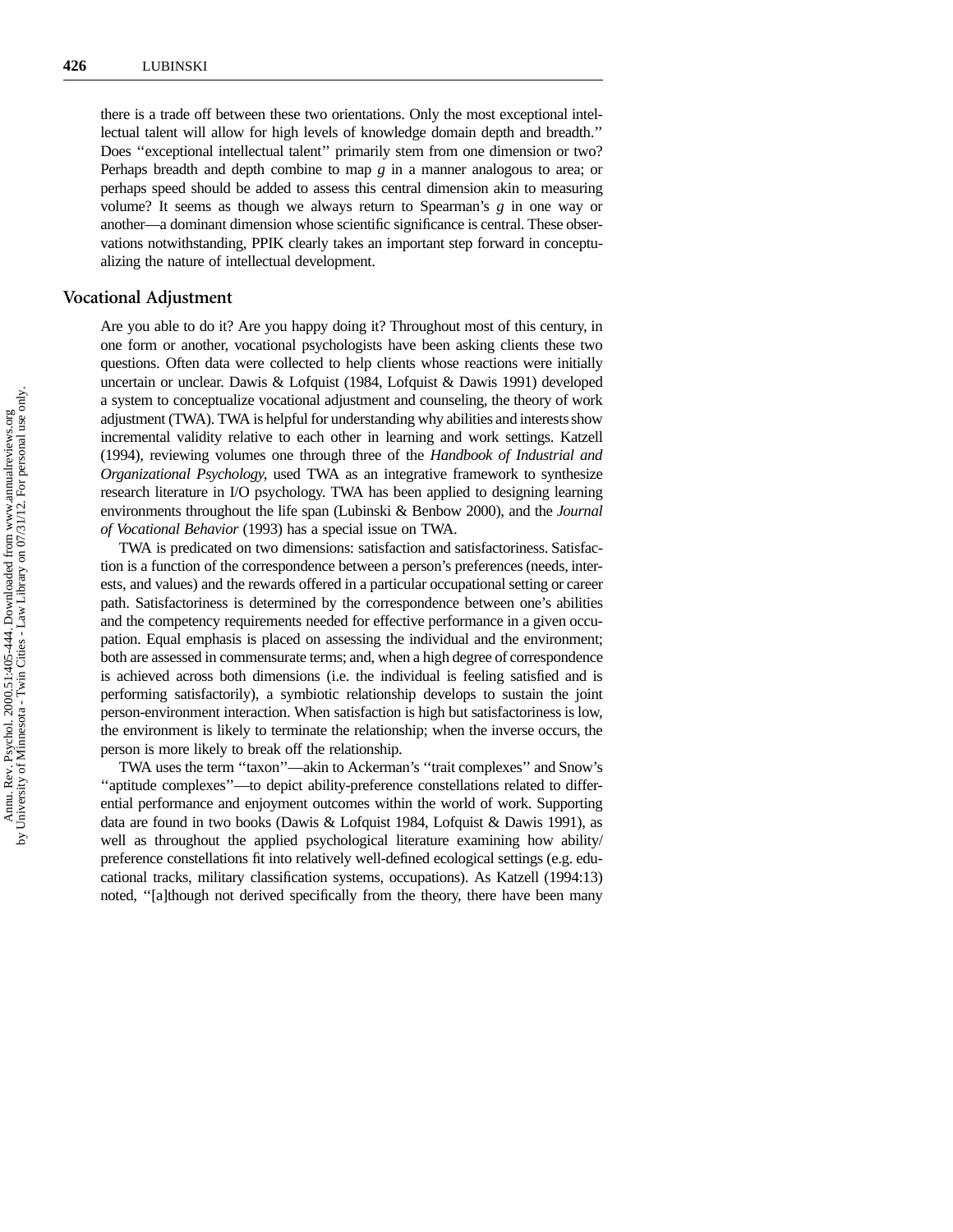practical applications of parts of it in industry, such as the prediction of turnover from job satisfaction and the matching of ability with job requirements to predict performance.'' Support for TWA's validity is seen in positive results for Schneider et al's (1995) attraction-selection-attrition (ASA) model and the gravitational hypothesis (Dunnette 1998, Wilk et al 1995, Wilk & Sackett 1996). The basic idea is that people select environments congenial to their personal attributes and style of life and migrate from those that are not good fits.

#### **Work Performance**

The opening sentence of Schmidt & Hunter's (1998:262) review of 85 years of research on selection methods in personnel psychology is consistent with the desire of applied psychologists to uncover longitudinally stable dimensions: ''From the point of view of practical value, the most important property of a personnel assessment method is the predictive validity.''

Work performance is an important area of applied psychology, not only in terms of a society's economic well-being in internationally competitive markets, but also in terms of the emotional and physical well-being of citizens within a society (Hunter & Schmidt 1996, Schmidt & Hunter 1998). For a poignant example, see Hunter & Schmidt's (1996) powerful and compelling illustration of factors associated with the time it takes to catch a rapist (measured in number of crimes committed). Huge individual differences are found between competent and excellent police officers, in the effectiveness of their work and how expeditiously justice is served. When consulting with legal officials, Hunter & Schmidt point out that lawyers frequently appreciate individual differences between competent and poor workers, but they have a rather poor appreciation of differences between competent and exceptional workers.

Laypersons are unaware of the two primary ways to assess individual differences in performance: dollar value of output and percent of mean output. At minimum, the standard deviation of the dollar value of output across individuals has been found to be 40% of the mean salary of the job. Hence, if the average salary for a job is \$50,000, the standard deviation of employees' dollar-value output is \$20,000. The difference, therefore, between above*-*average workers (e.g. one standard deviation above the mean) and below-average workers (e.g. one standard deviation below the mean) would be:  $$70,000 - $30,000 = $40,000$ . Work performance measured as a percentage of mean output would be estimated as follows: An employee's output would be divided by the output of workers at the 50th percentile and then multiplied by 100. The standard deviation of output as a percentage of average output is moderated by job level. Schmidt & Hunter's (1998) review found that percentage to be around 19% for unskilled and semi-skilled jobs, 32% for skilled jobs, and 48% for managerial and professional jobs. There is an old saying in applied psychology: For a difference to be a difference it must make a difference.

In view of these important differences, uncovering predictors to model work performance has attracted much attention. This was anticipated in Lerner's (1983) discussion of ''human capital.'' Research has added to validity generalization studies of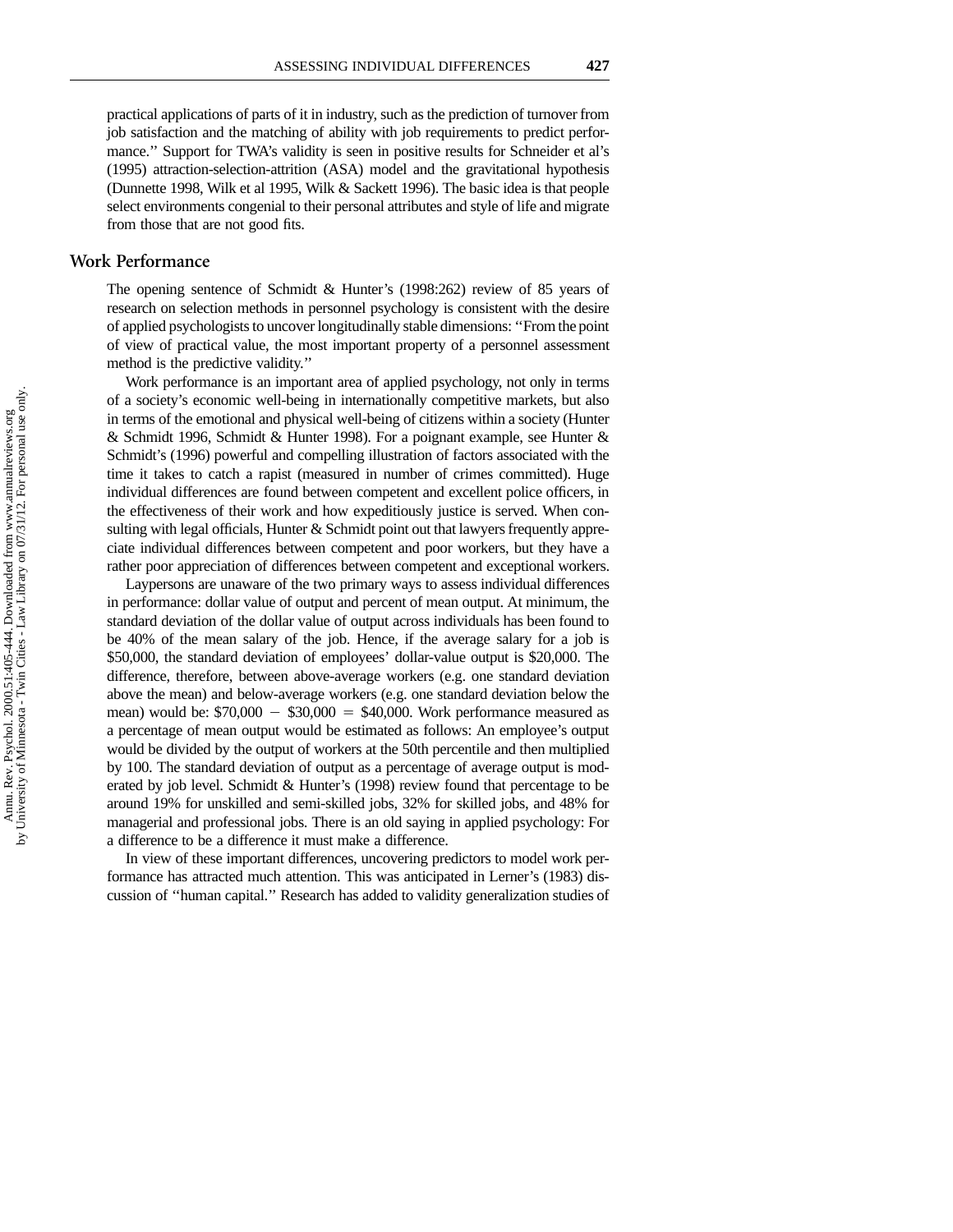the past two decades by combining personality measures with abilities. Conscientiousness, for example, adds incremental validity with probably as much breadth (but not quite as much depth) as general ability measures to predictions for many occupations. The longstanding belief that personality measures do not contribute to individual differences in work performance is not true. Increments for personality measures typically range between 0.05 and 0.15, which may seem small when contrasted with what ability constructs offer, but their economic and social gains are huge. Moreover, the troubling group differences on abilities reviewed earlier are not found on these measures, so personality measurement has the potential to minimize adverse impact. There are, however, differences in opinion on how best to carve up personality for predicting work performance (Hough 1997). Nevertheless, there is widespread agreement that increments in predicted performance beyond ability are achievable through personality assessment. These increments are especially evident when studying peak performance.

#### **Creativity and Eminence**

A number of dimensions relevant to creativity have been identified. Interestingly, they are similar to Galton's (1869) necessary ingredients for eminence. Investigators operating within frameworks distinct from differential psychology have confirmed many of these (Gardner 1993). A deeper appreciation of this area is gleaned by combining the differential psychology of Eysenck (1995) with the work of Gardner (1993) and Simonton (1990, 1994). These treatments are not incompatible and, in many respects, the latter two attach idiographic flesh to the normative skeleton outlined by Eysenck (1995). They also enlarge classics such as Roe's (1953) *The Making of a Scientist* and Zuckerman's (1977) *Scientific Elite.*

Galton defined genius (the ultimate label for one's track record of creative accomplishments leading to eminence) in terms of reputation: ''those qualities of intellect and disposition, which urge . . . acts that lead to reputation, I do not mean capacity without zeal nor zeal without capacity, nor even a combination of both of them without an adequate power of doing a great deal of very laborious work. But I mean a nature which, when left to itself, will, urged by an internal stimulus, climb the path that leads to eminence, and has the strength to reach the summit—one which, if hindered or thwarted, will fret and strive until the hindrance is overcome . . . " (1869:33).

For criterion measurement, Eysenck (1995) and Simonton (1990, 1994) have adopted Galton's view for calibrating eminence. In Simonton's (1990) investigations into the psychometric properties of reputation assessments (using informed judges), he has reported internal consistency reliability coefficients  $>0.85$  for artistic distinction, philosophical eminence, and scientific fame.

The dispositional package that Galton outlined is in agreement with modern views, although Galton went too far in attributing eminence almost exclusively to personal attributes. Today, spectacular forms of creativity, like lesser forms, are seen as con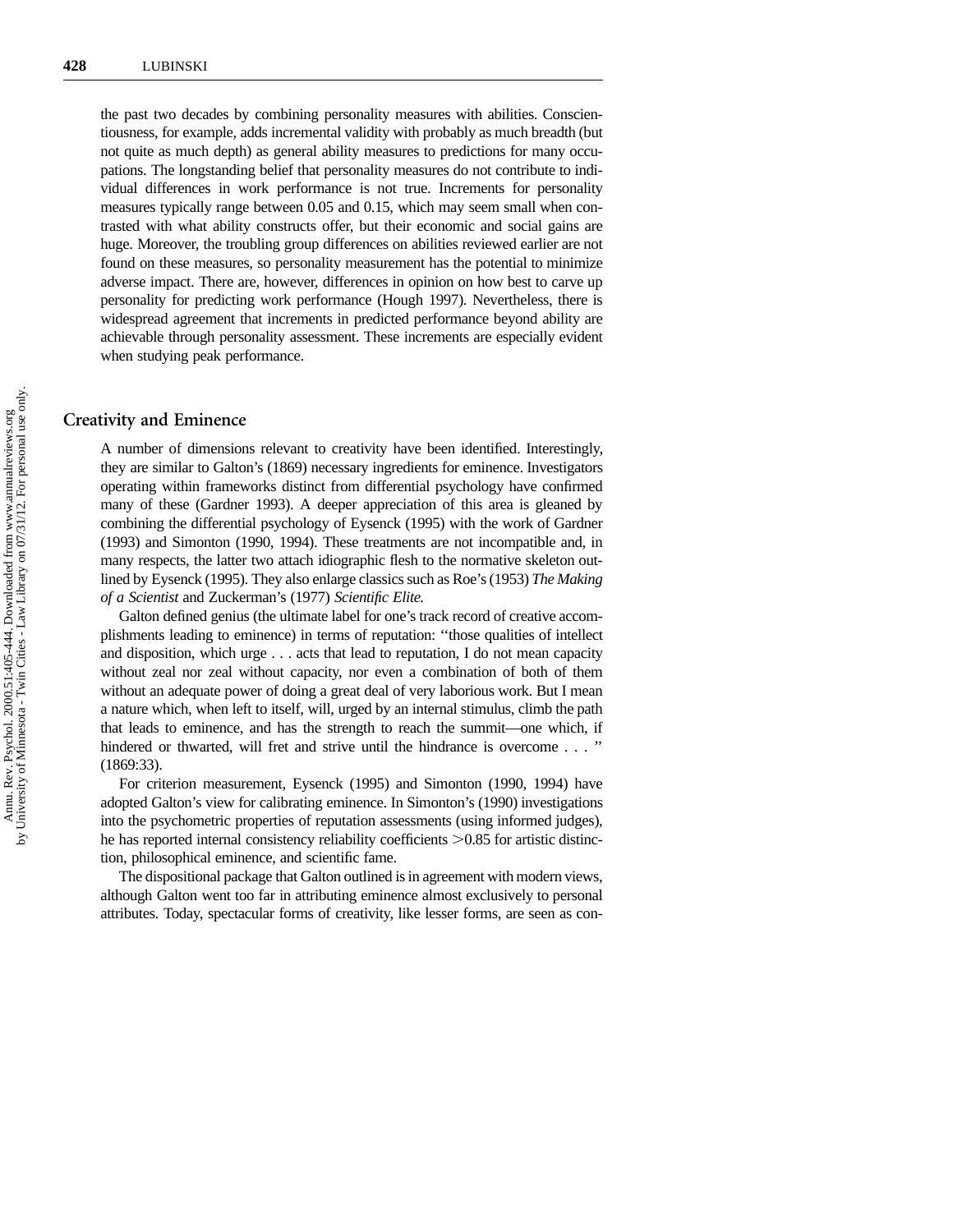fluences of endogenous and exogenous determinants, rather than primarily the former. Cultural factors and the zeitgeist play critical roles.

What attributes predict eminence? The personal attributes of individuals at the top of their respective domains include the anticipated (ability  $+$  interest) constellations (aptitude complexes, trait complexes, and taxons) that distinguish individuals in their chosen domain or profession from the general population. However, more intense abilities are characteristic (and more is better) (Benbow 1992). For example, extraordinary engineers and physical scientists possess pronounced quantitative-spatial abilities and interests in investigative and realistic pursuits, whereas humanists possess higher verbal abilities, relative to nonverbal abilities, and preferences for artistic and social arenas. Yet, what appears to move the highly creative apart from their peers is their passion for work. They are exceptional in their industriousness and perseverance; they tend to be almost myopically fixated on work. This is something wellknown among academic scientists who train academic scientists (cf Wilson 1998:56). (Edison's familiar 1% inspiration 99% perspiration also comes to mind.) The sheer amount of time devoted to their area of excellence is one of the most exceptional things about them. Zuckerman's (1977) account of the extraordinary efforts that Nobel Laureates displayed to reach the right teachers (who were almost always Laureates themselves) supports this.

On the other hand, some antecedents contributing to the enormous energy reserves of certain individuals are not necessarily positive. For example, Jamison (1993) has observed a higher incidence of manic-depressive disorders among creative writers and artists. Jensen (1996) has discussed other endogenous factors pertinent to cortical stimulation, for example, blood serum urate (a cortical stimulant) level (SUL). Interestingly, SUL covaries positively with achievement. Eysenck (1995) focuses on other neurochemical underpinnings posited to give rise to ''zeal'' (Galton 1869).

In part because of the intensity with which these individuals approach their work, the highly creative, as a group, are also known to be difficult in interpersonal relationships, socially harsh, and abrasive. Gardner (1993) has discussed the ''casualties'' surrounding these individuals as they steadfastly focus on their work to the exclusion of other aspects of life. He discusses the ''mixed blessings'' associated with being close to such individuals. This supports Eysenck's (1995) view that the highly creative are, on average, high on trait psychoticism (or conscientiousness  $+$  agreeableness in reverse). Following Eysenck, this, among other things, enables the highly creative to look at things quite differently (unconventionally).

What appears to draw individuals toward particular environments, people, and opportunities is, in part, the personal attributes that they possess; but once in these arenas, what actually happens is contingent on opportunity. It might be helpful to construe dispositional antecedents to exceptional forms of creativity as ''emergenic phenomena'' (Lykken et al 1992), namely, the proper configuration of personal attributes [including the psychological endurance necessary for developing and maintaining exceptional performance (Ericsson 1996)]. When such constellations find supportive environments, then, and only then, does Galton's depiction hold. Jensen (1996) maintains that: genius = high ability  $\times$  high productivity  $\times$  high creativity.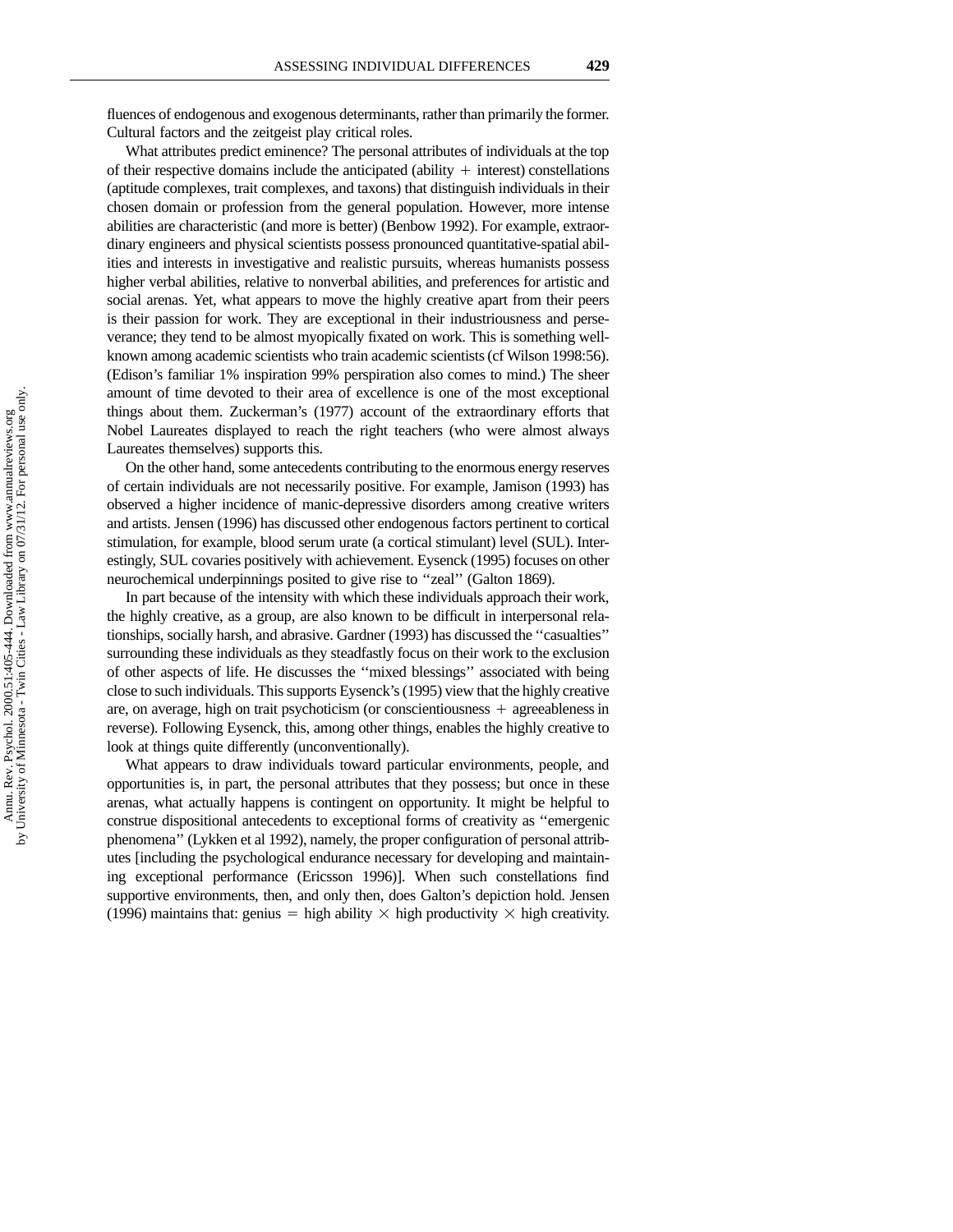Underpinning this equation, ability  $=$  information processing efficiency, productivity  $=$  endogenous cortical stimulation, and creativity  $=$  trait psychoticism (unconventional ideation). This suggests kinds of inquiry that must at least be entertained for understanding how products that change culture develop and, ultimately, how such achievements are best facilitated, as well as inadvertently suppressed.

#### **Crime**

When Cronbach & Meehl (1955) introduced construct validation, they exemplified the process by compiling a heterogeneous collection of findings all related to the psychopathic deviate (*Pd*) scale of the Minnesota Multiphasic Personality Inventory. How, they asked, could a scale developed to isolate criminals and delinquents from the general population also reveal elevated scores for: Broadway actors, high-school dropouts, deer hunters who accidentally shoot people, police officers, and nurses who were rated by their supervisors as not especially afraid of psychotic patients? (Note this was before wide use of psychoactive drugs, when patients routinely experienced frightening psychotic episodes.) *Pd* also covaries negatively with trustworthiness ratings. What underlying construct representation could possibly support this nomothetic span?

Two years later, Lykken (1957) published positive findings for what these groups have in common: Relatively speaking, they are fearless or in possession of a ''low anxiety IQ.'' Using a Pavlovian paradigm, Lykken showed that, as a group, hardened criminals, when contrasted with random samples of inmates, were ''retarded'' when it came to developing conditioned responses to neutral stimuli paired with shock. This has been replicated and studied in several laboratories, albeit with somewhat different labels and measures: ''socialization'' (reversed), ''danger seeking,'' or ''sensation seeking'' (Wilson & Herrnstein 1985, Lykken 1995).

As Lykken (1995) points out, however, being fearless does not prescribe a particular developmental path. This is the stock from which astronauts, poised law enforcement officials, firefighters on elite rescue teams, war heroes, and fighter pilots are grown. When coupled with other attributes and opportunities, being fearless can be an asset. However, it can also be a liability because it makes conventional socialization procedures difficult. For instance, when low fearfulness is combined with agreeableness  $+$  conscientiousness (reversed), a 75–90 IQ range, mesomorphic body build, and reared in an abusive crime-ridden environment, a high-risk liability emerges (Lykken 1995, Wilson & Herrnstein 1985). One of the handicaps faced by individuals within lower IQ ranges is a limited temporal horizon, a deficit in foreseeing temporally remote consequences of actions.

Fortunately, however, if Lykken (1995) is correct, a ''type like'' psychopath is relatively infrequent, relative to the proportion of individuals engaged in criminal behavior. He suggests that most criminal behavior stems from a larger group of individuals—sociopaths who, with proper parenting, could have been socialized away from a life of crime. He adds that, while the behavior genetic data are compelling (for the major individual-differences dimensions of his model), typical twin and adop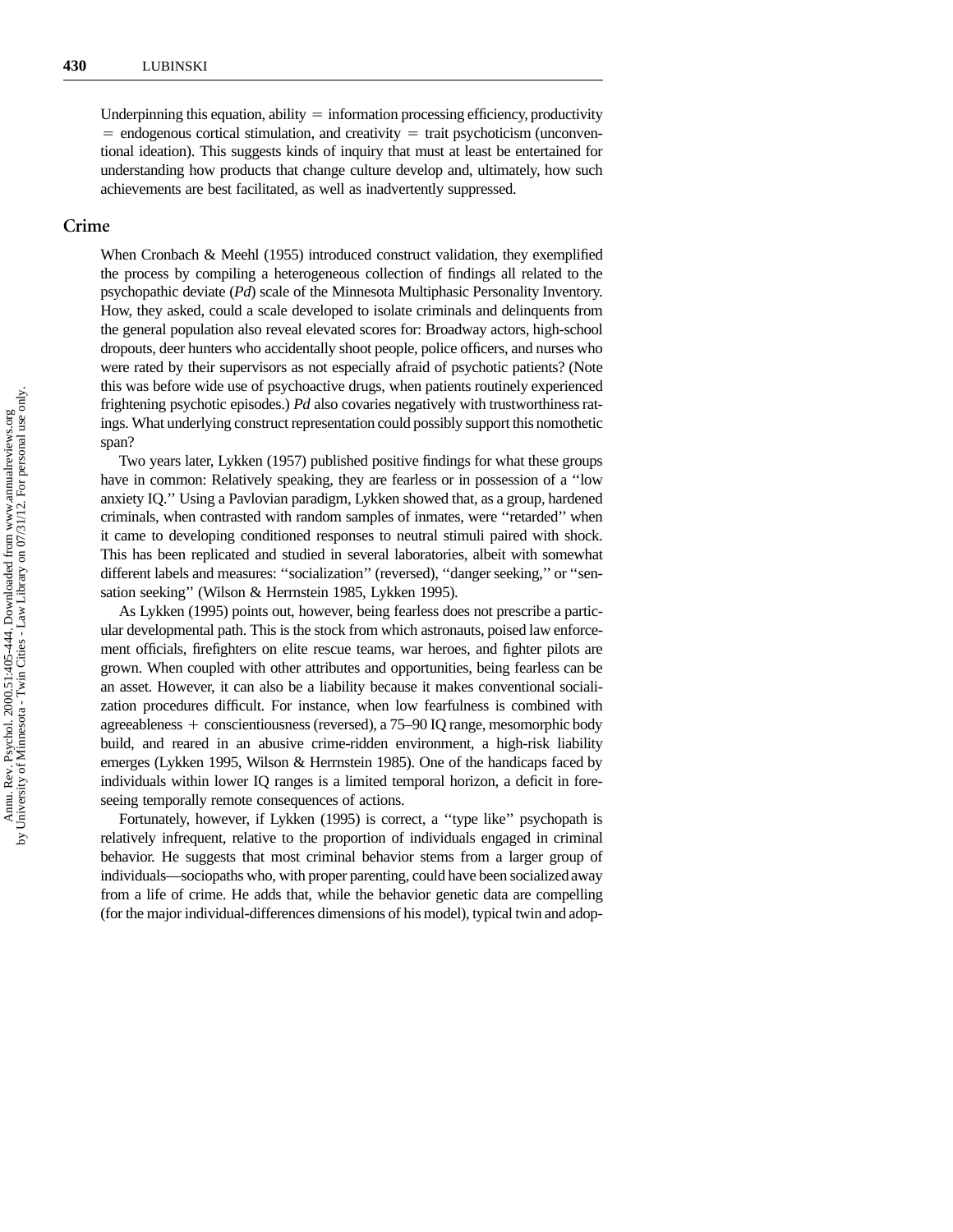tion studies do not include families deeply enmeshed in illegal activities. The behavior genetic studies are restricted to environmental ranges not abnormally deviant from the population norm. Lykken (1997) argues, however, that interventions are most likely to be effective in these maladaptive environments (but see Rowe 1997).

## **Health Risk Behavior**

''If public health officials understood the characteristic behaviors, thoughts, and feelings of those young persons who engage in health-risk behaviors, they could be in a better position to design health campaigns and educational programs that would appeal to their target audience'' (Caspi et al 1997:1053). Repeatedly, longitudinal inquiry has uncovered the significance of individual differences in channeling the development of harmful maladies not only to the individual at risk (Gordon 1997, Lubinski & Humphreys 1997, Schaie 1996) but to others occupying their purview.

Like contemporary treatments of creative achievement and crime, contemporary discussions of health risk behaviors are related to ''delay of gratification'' phenomena, which can have multiple (ability  $+$  personological) antecedents. Outcomes emanating from both wise and unwise actions, and conscientious versus risky behavior, are often not precipitous. They frequently develop slowly over time to result in a life threatening condition, an ostensibly discrete arrest, or a seemingly effortless masterpiece. Short-lived behavioral episodes are often products of years of development. Just as the development of excellence is in part traceable to comprehending the temporally remote consequences of immediate practice, aspects of maladaptive behavior are due to a limited temporal horizon.

#### **Life Span Development**

Scarr (1992, 1996; Scarr & McCartney 1983) has drawn on three kinds of genotypeenvironment (GE) correlations distinguished by behavioral geneticists—active, passive, and reactive—to build a developmental theory of individuality. Her formulation builds on what differential psychologists have uncovered about the normative dimensionality of human variation (abilities, interests, and personality) to gain a purchase on the development of the idiographic particulars of each individual. Scarr's formulation fits well with treatments of how personal-attribute constellations (aptitude complexes, trait complexes, or taxons) serve to guide behavioral development down distinctive paths (Harris 1995).

Personal dispositions interact with the environment in three ways: (*a*) Passive GE correlations are in operation, for example, when the genetic antecedents for the development of verbal reasoning ability covary with the vocabulary size of rearing environments. Above average parents, for example, provide the genetic basis for complex verbal reasoning as well as a stimulating learning environment for its development. (*b*) Reactive GE correlations come about when children, because of their genetic differences, evoke different responses from their environment (e.g. when a painfully shy child attenuates the likelihood of spontaneous social/verbal engagement). (*c*)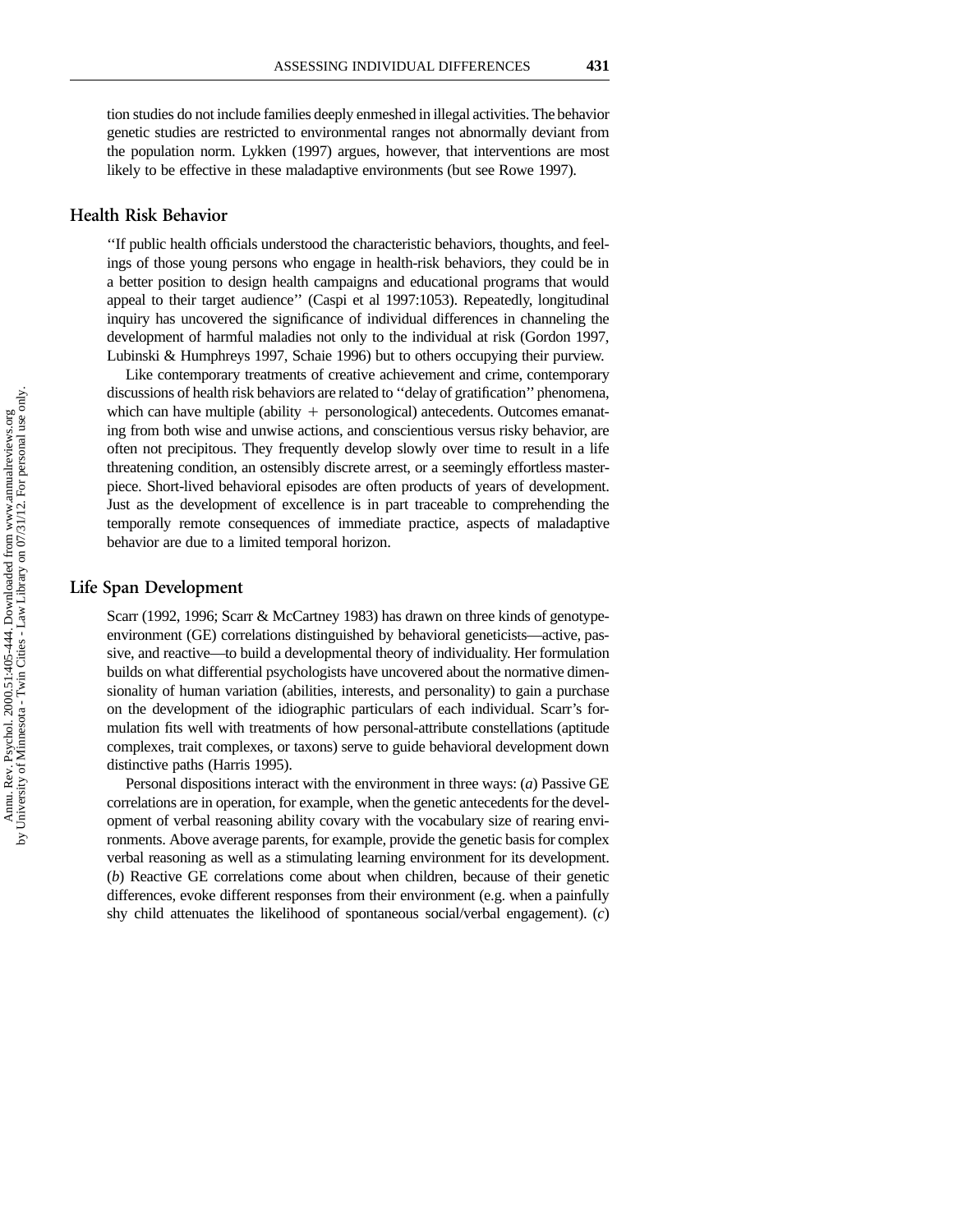Active GE correlations are produced when a person takes an active role in seeking out particular environments—for example, when children, at promise for achieving excellence in athletics or the performing arts seek out, through their own initiative, opportunities for athletic participation or musical instruction. This kind of GE interaction has been especially prominent in Scarr's recent writings, in which she has explicated how this mechanism operates in niche building.

Scarr maintains that people (especially as they mature) seek out or strive to create environments for themselves—environments that are congruent with their personal point of view and which, in large part, reflect their abilities, interests, and personality. Finding appropriate niches facilitates positive development, an idea that has been a longstanding supposition in differential psychology (Lubinski 1996). Scarr (1996) drew on this literature to offer recommendations for parenting. She suggests that children need and deserve supportive loving environments to ensure that they become happy individuals adjusted to the complexities associated with the demands of societal roles. However, she cautions parents against trying to shape children's enduring characteristics reflexively; instead, parents should tailor educational curricula and opportunities for positive development to the unique assets of each child's individuality.

#### **METHODOLOGICAL ISSUES**

# **Causal Modeling**

In structural equation modeling, designs that omit key determinants of phenomena under analysis are called mis-specified (the term used to depict errors of omission) or neglected aspects. One compelling aspect of Herrnstein & Murray (1994) worth underscoring is their simultaneous examination of two putative causal sources (viz. general intelligence and SES). Many social scientists found the concurrent competition of these two factors unfamiliar, as the social science literature is replete with causal inference stemming from correlations between SES and important outcome measures (Bouchard et al 1996), but  $g$  is seldom assessed concomitantly in such designs.

# **Causality and Confounds**

Removing (partialing out) SES from ability-performance correlations has been repeatedly criticized because general intelligence and SES share common antecedents (Bouchard 1997, Bouchard et al 1996). Meehl's (1970) ex post facto design is the general rubric for this methodological shortcoming. Yet, Murray (1998) has offered a clever methodology for untangling the causal influence of SES on ability-performance and ability-outcome functions. Using 15-year longitudinal data, Murray studied income differences between biologically related siblings (reared together) who differed in general intelligence. As ability differences between siblings increased, so did their income differences; moreover, these income differences mirrored those in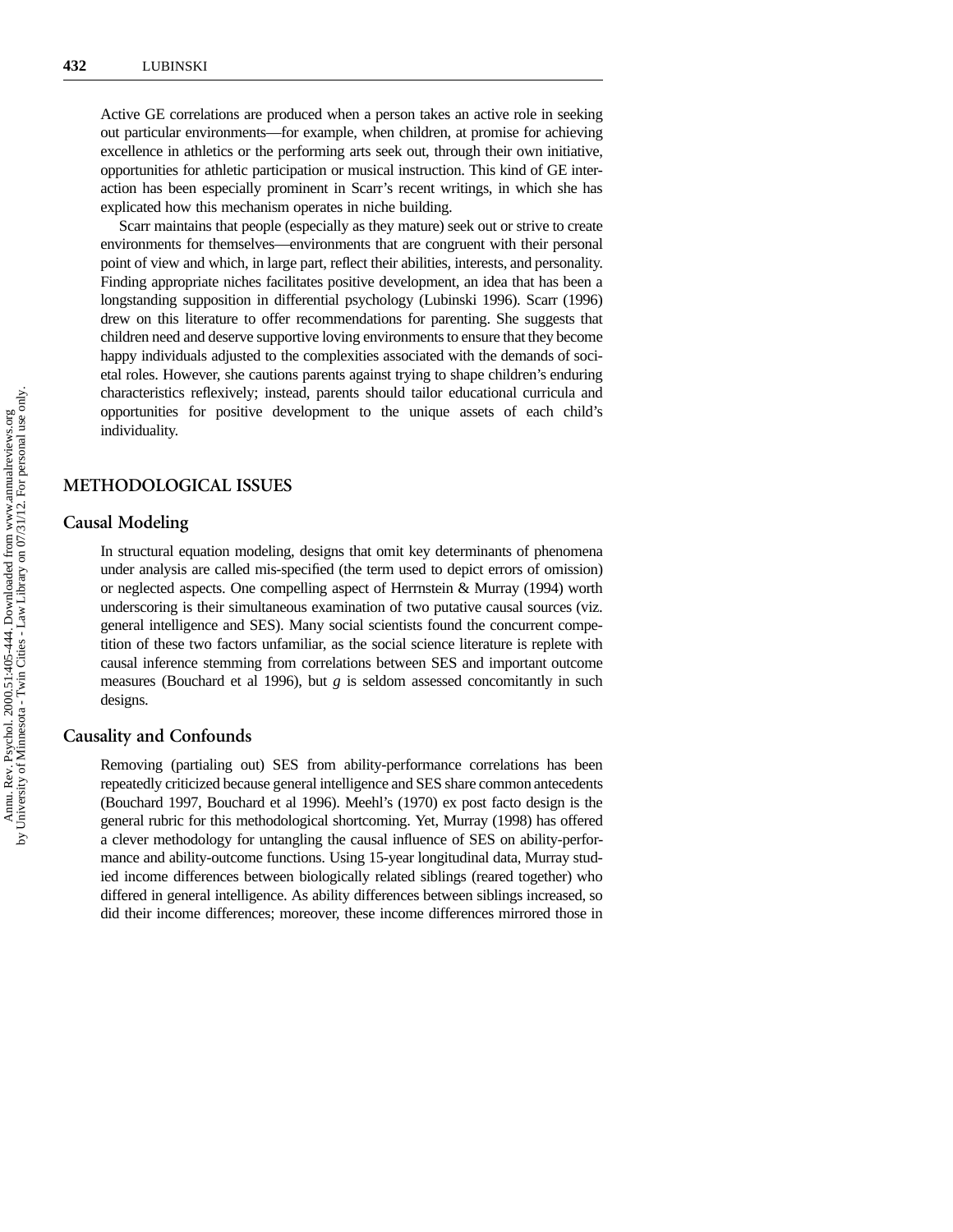the general population at similar ability ranges. This investigation corroborates a handful of studies using a similar control for family environment (Waller 1971).

#### **Total Evidence Rule**

The same year Burks (1928) published her landmark treatment on decomposing environmental and hereditary sources of variation, Ellis (1928) introduced psychologists to a more general refinement. ''The logicians point out that a cause of much incorrect thinking is what is known as the fallacy of *the neglected aspect.* Early students of certain diseases considered them to be due to hot weather or excessive rain—neglecting the activities of the fly or the mosquito in spreading the bacteria. Neglecting aspects of problems often hide variable agencies that must be understood before the problem can be solved'' (Ellis 1928:9). Subsequently, Carnap (1950) formalized this fallacy as the total evidence rule, which maintains that, when evaluating the plausibility of a particular hypothesis, it is imperative to take into account all of the relevant information (Bouchard 1997, Lubinski & Humphreys 1997). As commonsensical as this seems, it frequently is not done.

For example, investigators readily assume that the covariation between parent and child in abilities, interests, and personality is due to parent nurturing (cf Thompson's 1955 review of Hart & Risley 1994). Yet, biometric analyses reveal that covariation among broad individual differences approaches zero as adulthood is reached among biologically-unrelated siblings reared together. As unrelated individuals who were reared together grow older, they appear to ''grow apart'' (McCartney et al 1990), with respect to the attributes examined here. It appears that an inconspicuous cause, namely shared genetic make-up, is responsible for the phenotypic covariation between biologically related parents and children. Parents do, indeed, have an influence on their children with respect to the major dimensions reviewed herein; however, this influence is transmitted through a different reared-in mechanism than many presupposed. This is also supported by a variety of kinship correlates, such as finding that, on ''environmental measures'' (e.g. Home Observation for Measurement of the Environment (HOME): Plomin & Bergeman 1991), identical twins reared apart assess their reared-in home environments as similarly as fraternal twins reared together do (Scarr 1996). This is not to say that abusive environments are not detrimental to optimal development; recall Lykken's (1997) point about the kinds of families that are typically not found in biometrically informed psychological studies. What these studies do speak to, however, is that, overall, many families are functionally equivalent in terms of fostering the development of broad individual differences (Harris 1995, Hetherington et al 1994).

## **CONSILIENCE**

#### In *Consilience: The Unification of Knowledge,* Wilson writes:

Today, the greatest divide within humanity is not between races, or religions, or even, as widely believed between literate and illiterate. It is the chasm that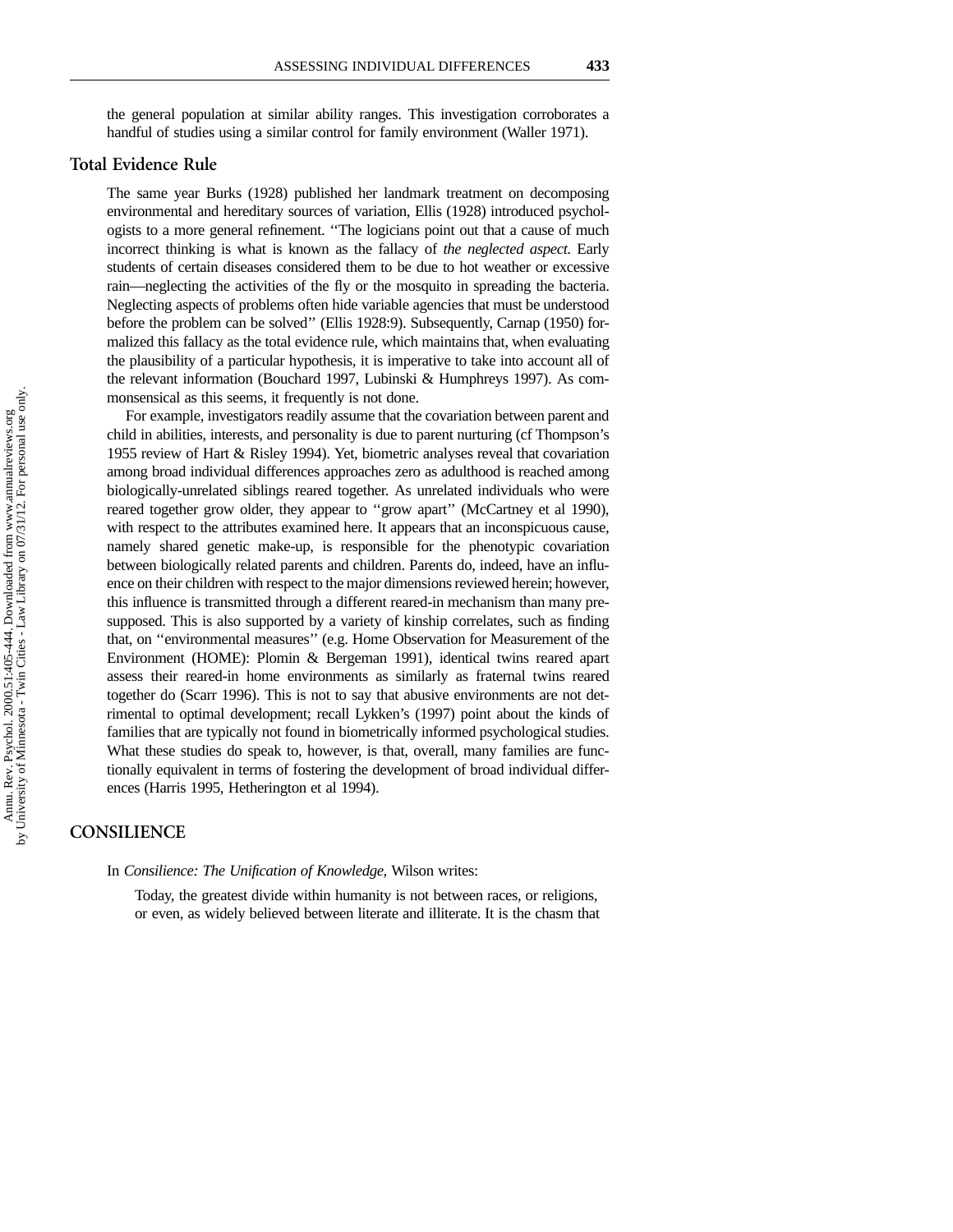separates scientific from prescientific cultures .... Without the instruments and accumulated knowledge of the natural sciences—physics, chemistry, and biology—humans are trapped in a cognitive prison. They invent ingenious speculations and myths about the origin of the confining waters, of the sun and the sky and the stars above, and the meaning of their own existence. But they are wrong, always wrong, because the world is too remote from ordinary experience to be merely imagined.'' (1998:45)

By consilience, Wilson (1998) means the joining together of ideas across disciplines in order to paint a more comprehensive picture of the nature of the universe. He bemoans how over-specialization among the educated elite makes important conceptual syntheses unlikely, and suggests that professional misunderstandings often arise from ignorance of other disciplines, ''not from a fundamental difference in mentality"(1998:126). He cites Snow's (1967) "two cultures" as a familiar example, while also noting that social scientists frequently neglect modern biological findings.

Dawis (1992) has remarked that psychometric tools for assessing the attributes reviewed here provide unparalleled windows on humanity—akin to the microscope in biology and the telescope in astronomy. Over psychology's short history much has been learned about human diversity, especially for understanding the niches people seek out, as well as those that people attempt to avoid, build, or change. This body of knowledge has interconnected beautifully with other disciplines, yet frequently, individual differences are neglected in research design and interpretation. Whereas biologists interested in protein molecules are unlikely to say: ''But I am not interested in carbon atoms. I'll leave that for others,'' many psychologists appear content in examining human behavior while neglecting relevant scientific information.

Kimble (1994) has scolded psychologists in ''Anti-Intellectualism Masquerading as Human Sensitivity,'' for their use of huge jargon-to-substance and feeling-tothinking ratios on politically correct topics. ''How you feel about a finding has no bearing on its truth'' (Kimble 1994:257). In reviewing Sternberg & Grigorenko's (1997) *Intelligence: Heredity and Environment,* Hunt (1997) sees certain chapters as excellent overviews, but others as nonscientific ''cultural perspectives.'' Is there a way to render this variance in psychological discourse more understandable?

If psychological practice is the application of scientific principles to individuals and groups, perhaps the psychology of individual differences, combined with the history of psychology, can illuminate such contrasting points of view. Here, I suggest that contrasting points of view held by certain groups of psychologists reflect the individual differences that they possess, the niches they selected for professional development, and the scientific standards (role models) found therein. With respect to selection for professional training, for example, psychology, relative to other disciplines, clearly draws on multiple attribute patterns (aptitude complexes, taxons, trait complexes). Psychologically speaking, APA is a heterogeneous lot, relative to other disciplines. Some psychologists work with people, others do not, and yet, this seems reasonable. Distinctive sets of skills and interests are needed for psychology's multifaceted roles. Boring's (1950) familiar distinction between clinical and experimental psychologists (viz the former ''like people'') comes to mind. But are some psychol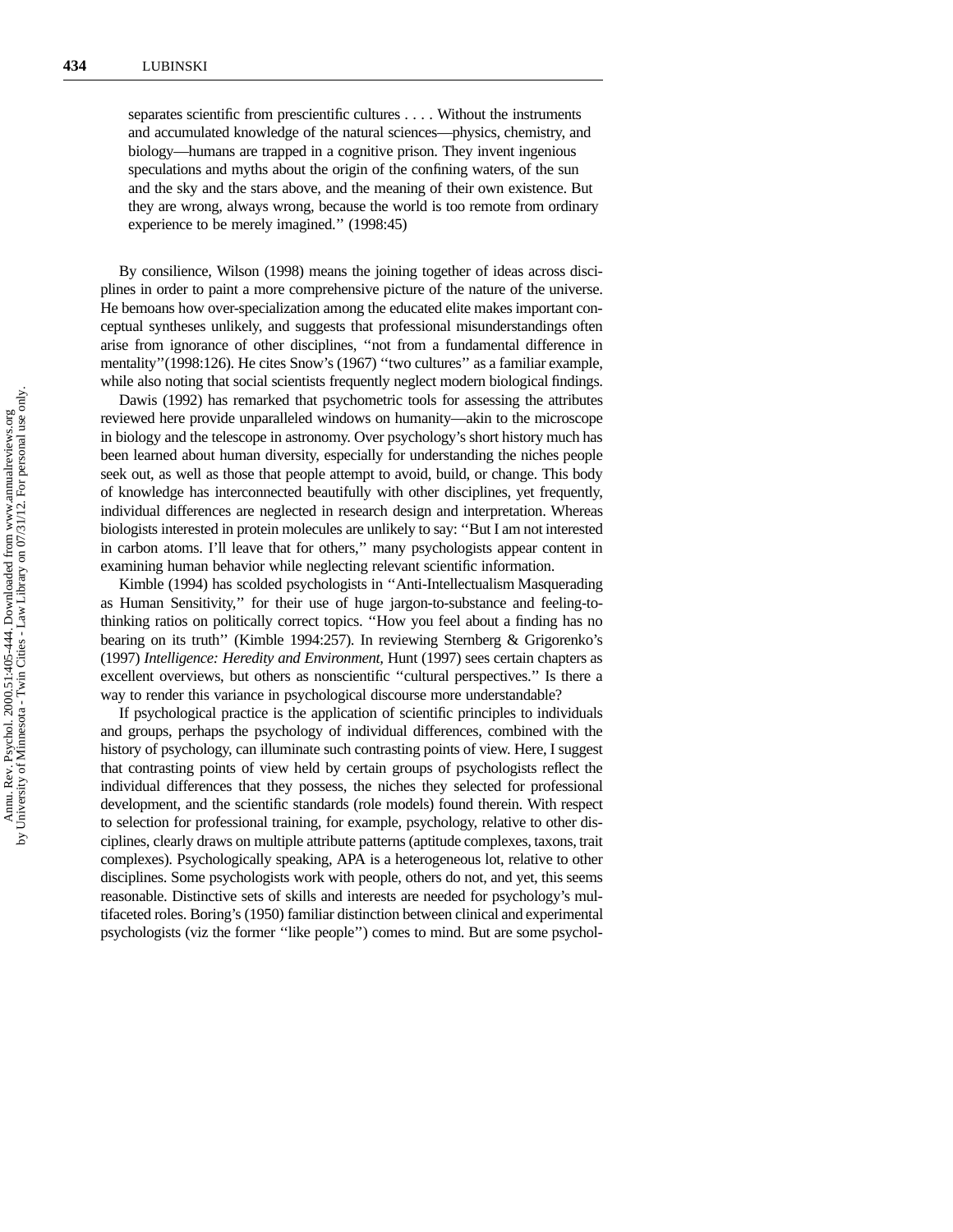ogists becoming too specialized*?* Is some practice and writing drifting away from a scientific base only to result in a *House of Cards* (Dawes 1994)?

Although marked group differences in ''people interests'' across psychological specialties are conspicuous and familiar, ability profiles often vary too, sometimes in level (in contrast to Wilson's view), but more often in pattern (something not considered by Wilson). Indeed, it appears that group differences within the main historical branches of psychology, across people and their intellectual products, become more understandable by considering individual-differences profiles. Further, it is suggested that people attracted to certain specialties tend to approach problems with different criteria for what constitutes a satisfying explanation. This has intensified to the point of becoming scientifically problematic. Consider the following.

The history of systems of psychology may be traced to England (differential), Germany (experimental), and France (clinical); the three systems differentially emphasize quantitative, spatial, and verbal reasoning, respectively. They can be seen as subtle divides across Snow's (1967) two cultures. Over time, specialization in these areas increased. Clinical psychologists slowly drifted more toward people contact and intellectual content restricted to verbal reasoning and literary skill, whereas differential psychologists and experimentalists drifted toward quantitative models and technical instrumentation. These all depict niche building (Scarr 1996), a powerful tool for conceptualizing ''climate'' and organizational change (Bouchard 1997, Dunnette 1998).

It is important to keep in mind, however, that psychological diversity is not necessarily problematic. Individual differences can be enriching. When individual differences are anchored by common ground, they routinely give rise to effective solutions through different strategies. Consider Thurstone's (1935) *Vectors of the Mind* and Burt's (1941) *Factors of the Mind.* Thurstone, a former engineer, chose to highlight concepts with line drawings (spatial configurations: ''vectors''), whereas Burt, a brilliant algebraist, used copious formulas ("factors") but few diagrams. Factor analysis can be presented either algebraically or geometrically, so both approaches are complementary (and one may serve some students better than others). Either is fine. But when disciplines become more complex and critical tools are difficult to master, psychological diversity can be problematic. Sometimes migration is necessary. As Terman (1954:222) noted: ''Thorndike confessed to me once that his lack of mechanical skill was partly responsible for turning him to mental tests and to the kinds of experiments on learning that required no apparatus.'' Whereas of BF Skinner, it was said that all he needed to build an apparatus was cardboard, string, and a piece of chewing gum. Clearly Freud and William James were primarily literary in their approach (Freud's literary skills earned him the Goethe Prize, and James was arguably a better writer than his brother Henry). All were excellent psychologists, yet most certainly they possessed different individualdifferences profiles. Nevertheless, along with their uniqueness, they were all highly scientific (investigative) in orientation. Has this latter interest changed in some modern psychological specialties? Have certain segments of the psychological community become scientifically problematic?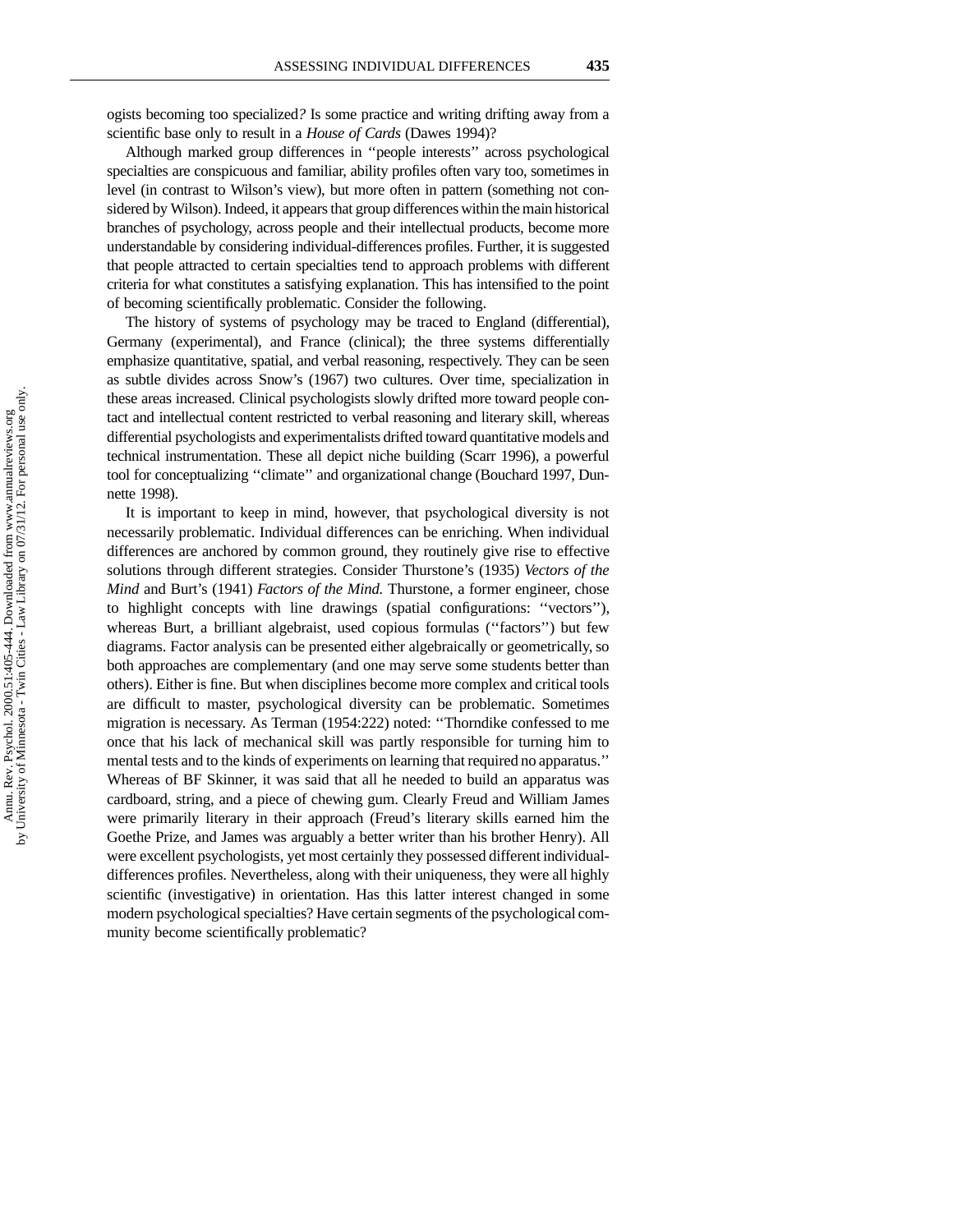These considerations may shed light on contentious debate beyond the biological bases of human behavior. If this analysis has verisimilitude, marked group (individual-differences) profiles should be observed among individuals with contrasting views on facilitated communication, recovered memory, qualitative (versus quantitative) methods, clinical (versus statistical) prediction, and numerous alternative formulations of human intelligence (emotional, multiple, etc.). Perhaps one group places a premium on characterizing unique nuances attendant with all psychological phenomena (measured against criteria of eloquence and verbal cohesiveness), while another emphasizes the communality cutting across scientifically significant dimensions of human behavior and their external linkages (graphed or measured quantitatively). If so, the seeds for communicating at crosspurposes are planted and germinate from deep differences in fundamental qualities—nurtured and supported by distinct niches.

Differential psychology not only fosters consilience, it offers understanding for some of the most critical social issues of our time. A coherent picture of the human condition is incomprehensible without individual differences concepts and methods. Finally, and perhaps most profoundly, differential psychology might point to ways to enhance the scientific integrity of psychology, and the social sciences more generally, by revealing (through multidimensional models) ways to develop, select, and train students for coming to terms with human behavior from a scientific point of view.

#### **ACKNOWLEDGMENTS**

I am grateful to several colleagues and friends for providing me with invaluable discussions and feedback on this chapter: Britt Anderson, Camilla P Benbow, Thomas J Bouchard Jr, John B Carroll, Rene V Dawis, Lewis Goldberg, Robert A Gordon, Linda S Gottfredson, Robert Hogan, Lloyd G Humphreys, Douglas N Jackson, Arthur R Jensen, David T Lykken, Paul E Meehl, Martha Morelock, Robert Plomin, James Rounds, Frank L Schmidt, Lynne Schoenauer, Daniel L Shea, Julian C Stanley, Auke Tellegen, Mary L Tenopyr, Niels G Waller, and Rose Mary Webb.

#### **Visit the Annual Reviews home page at www.AnnualReviews.org.**

#### **LITERATURE CITED**

- Achter JA, Lubinski D, Benbow CP. 1996. Multipotentiality among intellectually gifted: ''It was never there and already it's vanishing.'' *J. Couns. Psychol.* 43:65–76
- Achter JA, Lubinski D, Benbow CP, Eftekhari-Sanjani H. 1999. Assessing vocational preferences among gifted adolescents adds incremental validity to abilities. *J. Educ. Psychol.* 91:777–86
- Ackerman PL. 1988. A review of Linda S Gottfredson ed. The g factor in employment. Journal of Vocational Behavior. *Educ. Psychol. Meas.* 48:553–58. Special issue
- Ackerman PL. 1996. A theory of adult intellectual development: process, personality, interests, and knowledge. *Intelligence* 22: 227–57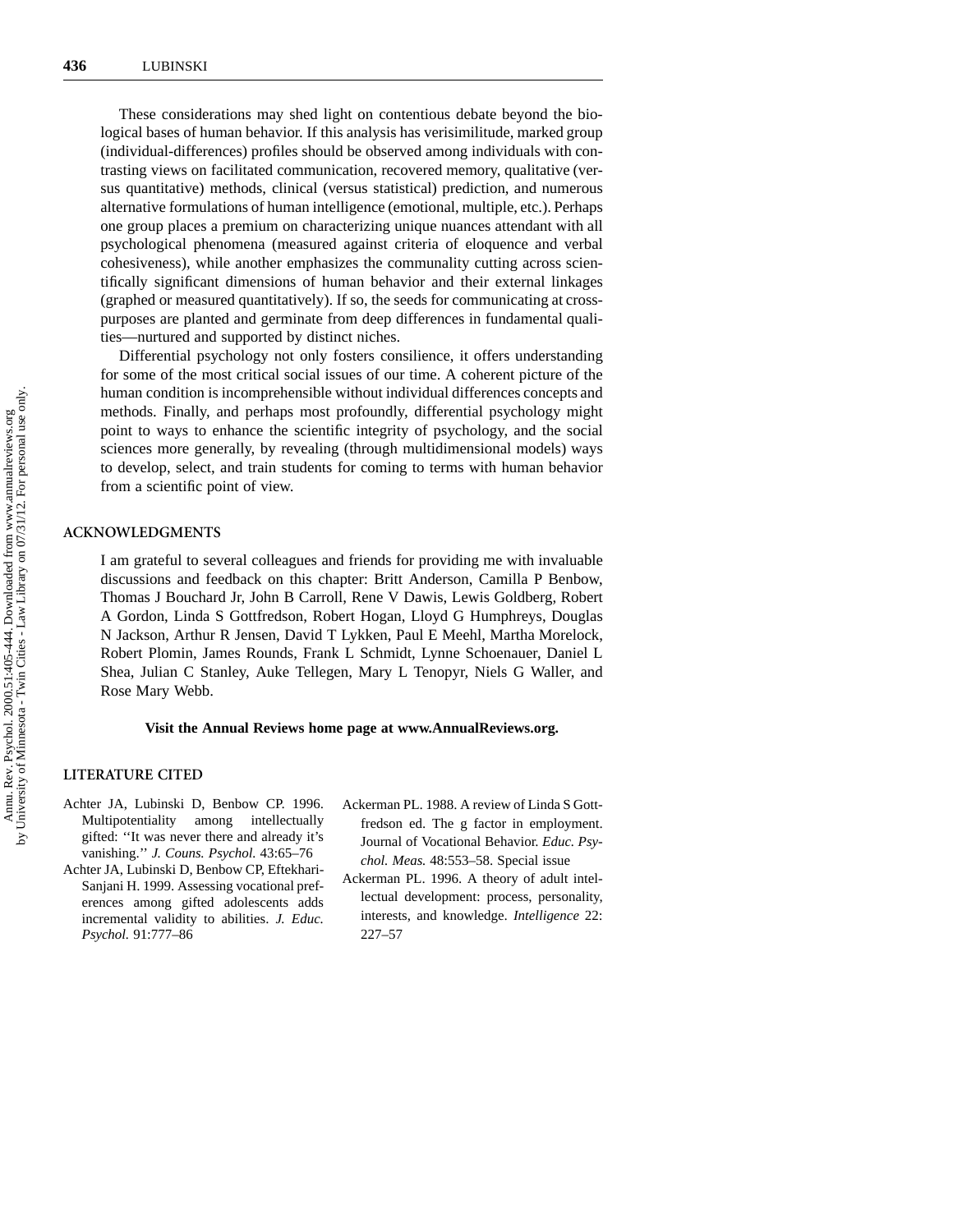- Ackerman PL, Heggestad ED. 1997. Intelligence, personality, and interests: evidence for overlapping traits. *Psychol. Bull.* 121:218–45
- Allport GW, Odbert HS. 1936. Trait names: a psycho-lexical study. *Psychol. Monogr: Gen. Appl.* 47 (whole No. 211: 1–171)
- Almagor M, Tellegen A, Waller NG. 1995. The big seven model: a cross-cultural replication. *J. Pers. Soc. Psychol.* 69:300–7
- *Amer. Psychol.* 1965 Testing and public policy. 20:859–993

*Am. Psychol.* 1998. Comments. 53:566–77

- Anastasi A. 1937. *Differential Psychology.* NY: Macmillan
- Anderson B. 1993. Evidence from the rat for a general factor that underlies cognitive performance that relates to brain size: intelligence? *Neurosci. Lett.* 153:98–102
- Anderson B. 1994a. Role of animal research in the investigation of human mental retardation. *Am. J. Ment. Retard.* 99:50–59
- Anderson B. 1994b. The volume of the cerebellar molecular layer predicts attention to novelty in rats. *Brain Res.* 641:160–62
- Anderson B. 1995. G explained. *Med. Hypotheses.* 45:602–4
- Anderson B, Harvey T. 1996. Alterations in cortical thickness and neuronal density in the frontal cortex of Albert Einstein. *Neurosci. Lett.* 210:161–64
- Austin JT, Hanisch KA. 1990. Occupational attainment as a function of abilities and interests. *J. Appl. Psychol.* 75:77–86
- Barrett GV, Depinet RL. 1991. A reconsideration for competence rather than for intelligence. *Am. Psychol.* 46:1012–24
- Benbow CP. 1988. Sex differences in mathematical reasoning ability among the intellectually talented. *Behav. Brain Sci.* 11:169–232
- Benbow CP. 1992. Academic achievement in mathematics and science of students between ages 13 and 23: Are there differences among students in the top one percent of mathematical ability? *J. Educ. Psychol.* 84:51–61
- Benbow CP, Lubinski D, eds. 1996. *Intellectual Talent.* Baltimore: Johns Hopkins Univ. Press. 428 pp.
- Benbow CP, Stanley JC. 1996. Inequity in equity: how ''equity'' can lead to inequity for high-potential students. *Psychol. Public Policy. Law* 2:249–92
- Benet V, Waller NG. 1995. The big seven factor model of personality description: evidence for its cross-cultural generality in a Spanish sample. *J. Pers. Soc. Psychol.* 69:701–18
- Berliner DC, Calfee RC, eds. 1996. *Handbook of Educational Psychology.* New York: Macmillan. 1071 pp.
- Block J. 1995a. A contrarian view of the five factor approach to personality description. *Psychol. Bull.* 117:187–215
- Block J. 1995b. Going beyond the five factors given: rejoinder to Costa and McCrae (1995) and Goldberg and Saucier (1995). *Psychol. Bull.* 117:226–29
- Bouchard TJ. 1997. Genetic influence on mental abilities, personality, vocational interests, and work attitudes. *Int. Rev. Indus. Organ. Psychol.* 12:373–95
- Bouchard TJ. 1999. The definitive case for g. *Contemp. Psychol.* 44:133–35
- Bouchard TJ, Lykken DT, Tellegen A, McGue M. 1996. Genes, drives, environment, and experience: EPD theory revisited. See Benbow & Lubinski 1996, pp. 5–43
- Brand C. 1987. The importance of general intelligence. In *Arthur Jensen: Consensus and Controversy,* ed. S Magil, C Magil, pp. 251–65. NY: Falmer. 420 pp.
- Brody N. 1992. *Intelligence.* San Diego: Academic. 395 pp.
- Brody N. 1996. Intelligence and public policy. *Psychol. Public Policy Law* 3/4:473–85
- Boring EG. 1950. *A History of Experimental Psychology.* NY: Appleton-Century-Crofts. 777 pp.
- Burks BS. 1928. The relative influence of nature and nurture upon mental development. *27th Yearbook of the National Society for Education,* pp. 219–316. Bloomington, IN: Public School
- Burt C. 1941. *The Factors of the Mind.* NY: Macmillan
- Campbell DT, Fiske DW. 1959. Convergent and discriminant validation by the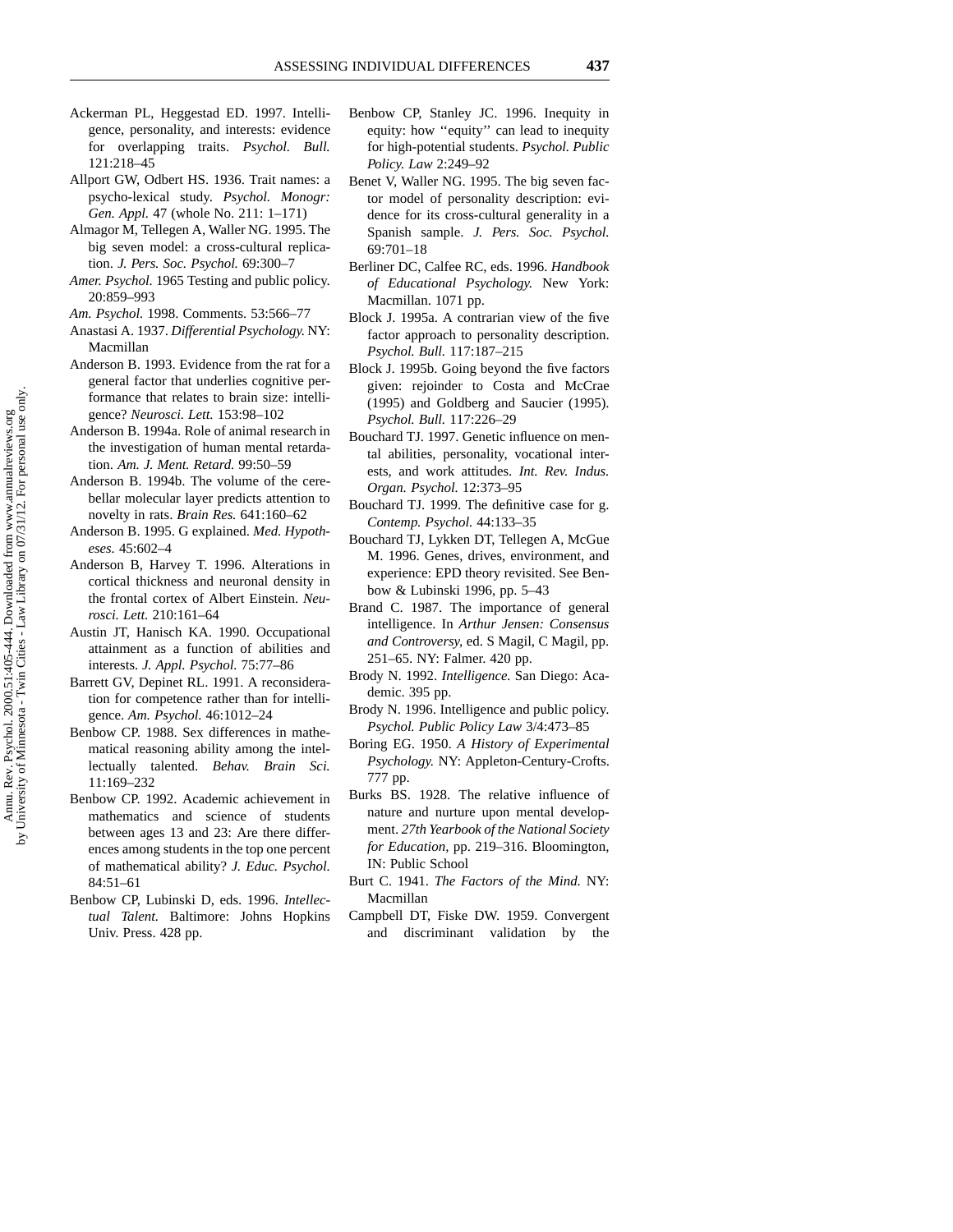multitrait-multimethod matrix. *Psychol. Bull.* 93:81–105

- Campbell JP. 1990. The role of theory in industrial and organizational psychology. In *Handbook of I/O Psychology,* ed. MD Dunnette, LM Hough, pp. 39–74. Palo Alto, CA: Consulting Psychologists. 755 pp.
- Campbell JP. 1996. Group differences and personnel decisions: validity, fairness, and affirmative action. *J. Vocat. Behav.* 49:122– 58
- Carpenter PA, Just MA, Shell P. 1990. What one intelligence test measures: a theoretical account. *Psychol. Rev.* 97:404–31
- Carnap R. 1950. *Logical Foundations of Probability.* Chicago: Univ. Chicago Press
- Carroll JB. 1993. *Human Cognitive Abilities.* Cambridge: Cambridge Univ. Press. 819 pp.
- Carroll JB. 1994. An alternative Thurstonian view of intelligence. *Psychol. Inq.* 5: 195–97
- Carroll JB. 1997. Psychometrics, intelligence, and public perception. *Intelligence* 24: 25–52
- Caspi A, Begg D, Dickson N, Harrington H, Langley J, et al. 1997. Personality differences predict health-risk behaviors in young adulthood. *J. Pers. Soc. Psychol.* 73:1052–63
- Caspi A, Moffitt TE. 1993. When do individual differences matter? A paradoxical theory of personality coherence. *Psychol. Inq.* 4:247– 321
- Cattell JM. 1890. Mental tests and measurements. *Mind* 15:373–80
- Cattell RB. 1971. *Abilities: Their Structure and Growth.* Boston: Houghton Mifflin
- Ceci SJ. 1996. IQ in society. *Psychol. Public Policy Law* 3/4:403–645. Special issue
- Chapman PD. 1988. *School as Sorters.* NY: New York Univ. Press
- Chorney MJ, Chorney K, Seese N, Owen MJ, McGuffin P, et al. 1998. A quantitative trait locus (QTL) associated with cognitive ability in children. *Psychol. Sci.* 9:159–66
- Cleary TA, Humphreys LG, Kendrick SA, Wesman A. 1975. Educational uses of tests with disadvantaged students. *Am. Psychol.* 30:15–41
- Coleman JS. 1990–1991. The Sidney Hook Memorial Award Address: on the selfsuppression of academic freedom. *Acad. Q.* 4:17–22
- Cook TD, Campbell DT. 1979. *Quasi-Experimentation.* Chicago: Rand McNally. 405 pp.
- Costa PT, McCrae RR. 1995. Solid ground in the wetlands of personality: a reply to Block. *Psychol. Bull.* 117:216–20
- Cronbach LJ. 1970. *Essentials of Psychological Testing.* NY: Harper & Row. 752 pp. 3rd ed.
- Cronbach LJ. 1975. Five decades of public controversy over mental testing. *Am. Psychol.* 30:1–14
- Cronbach LJ, Meehl PE. 1955. Construct validity in psychological tests. *Psychol. Bull.* 52:281–302
- Dawes RM. 1994. *House of Cards.* NY: Free. 338 pp.
- Dawis RV. 1991. Vocational interests, values, and preferences. In *Handbook of I/O Psychology,* Vol. 2, ed. MD Dunnette, LM Hough, pp. 833–71. Palo Alto, CA: Consulting Psychologists. 957 pp.
- Dawis RV. 1992. The individual differences tradition in counseling psychology. *J. Couns. Psychol.* 39:7–19
- Dawis RV, Lofquist LH. 1984. *A Psychological Theory of Work Adjustment.* Minneapolis: Univ. Minn. Press. 245 pp.
- Day SX, Rounds J. 1998. The universality of vocational interest structure among racial/ ethnic minorities. *Am. Psychol.* 53:728–36
- Deary IJ. 1996. Intelligence and inspection time. *Am. Psychol.* 51:599–608
- Diamond MC, Scheibel AB, Murphy GM, Harvey T. 1985. The brain of a scientist: Albert Einstein. *Exp. Neurol.* 88:198–204
- Dunnette MD. 1998. Emerging trends and vexing issues in I/O psychology. *Appl. Psychol: Int. Rev.* 47:129–53
- Ellis RS. 1928. *The Psychology of Individual Differences.* NY: Appleton. 533 pp.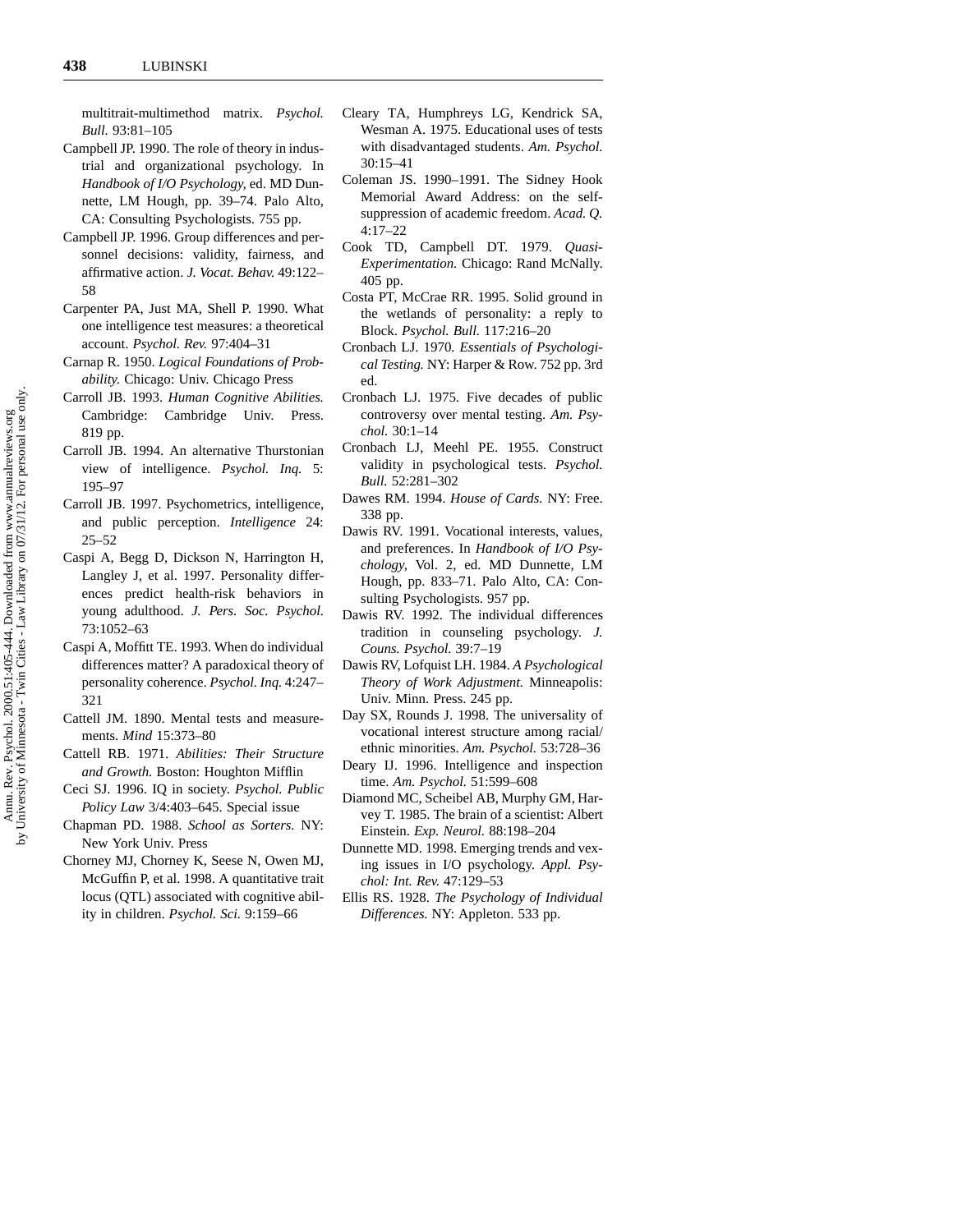- Embretson S. 1983. Construct validity: construct representation versus nomothetic span. *Psychol. Bull.* 93:179–97
- Ericsson KA. 1996. *The Road to Excellence.* Mahwah, NJ: Erlbaum. 369 pp.
- Eysenck HJ. 1995. *Genius.* Cambridge: Cambridge Univ. Press. 344 pp.
- Feingold A. 1995. The additive effects of differences in central tendency and variability are important in comparisons between groups. *Am. Psychol.* 50:5–13
- Fiske DW. 1949. Consistency of the factorial structures of personality ratings from different sources. *J. Abnorm. Soc. Psychol.* 44:329–44
- Flynn JR. 1999. Searching for justice. *Am. Psychol.* 54:5–20
- Galton F. 1869. *Hereditary Genius.* London: Macmillian. 379 pp.
- Galton F. 1884. Measurement of character. *Fortn. Rev.* 36:179–85
- Galton F. 1890. Remarks. *Mind* 15:380–81
- Gardner H. 1993. *Creating Minds.* NY: Basic. 464 pp.
- Gati L. 1991. The structure of vocational interests. *Psychol. Bull.* 109:209–24
- Geary DC. 1998. *Male, Female: The Evolution of Human Sex Differences.* Washington, DC: Am. Psychol. Assoc. 397 pp.
- Ghiselli EE. 1972. Comment on the use of moderator variables. *J. Appl. Psychol.* 56:270
- Goldberg LR, Saucier G. 1995. So what do you propose we use instead? A reply to Block. *Psychol. Bull.* 117:221–25
- Gordon RA. 1997. Everyday life as intelligence test. *Intelligence* 24:203–320
- Gottfredson LS. 1997. Intelligence and social policy. *Intelligence* 24:L-320. Special issue
- Gottfredson LS, Sharf JC. 1988. Fairness in employment testing. *J. Vocat. Behav.* 33:225–477. Special issue
- Grove WM, Meehl PE. 1996. Comparative efficiency of informal (subjective, impressionistic) and formal (mechanical, algorithmic) prediction procedures: the clinical-statistical controversy. *Psychol. Public Policy Law* 2:293–323
- Guilford JP, et al. 1954. A factor analytic study of human interests. *Psychol. Monogr.* 68(4, whole No. 375)
- Gustafsson J, Undheim JO. 1996. Individual differences in cognitive functions. See Berliner & Calfee 1996, pp. 186–242
- Haier RJ. 1993. Cerebral glucose metabolism and intelligence. See Vernon 1993, pp. 317–73
- Haier RJ, Benbow CP. 1995. Sex differences in lateralization in temporal lobe glucose metabolism during mathematical reasoning. *Dev. Neurobiol.* 11:405–14
- Halpern DF. 1992. *Sex Differences in Cognitive Abilities.* Hillsdale, NJ: Erlbaum. 308 pp.
- Halpern DF. 1996. Public policy implications of sex differences in cognitive abilities. *Psychol. Public Policy Law* 3/4:561–74
- Harmon LW, Hansen JC, Borgen FH, Hammer AL. 1994. *Applications and Technical Guide for the Strong Interest Inventory.* Palo Alto, CA: Consult. Psychol. 392 pp.
- Harris J. 1995. Where is the child's environment?: a group socialization theory of development. *Psychol. Rev.* 102:458–89
- Hart B, Risley TR. 1995. *Meaningful Differences.* Baltimore: Brookes. 268 pp.
- Hartigan JA, Wigdor AK. 1989. *Fairness in Employment Testing.* Washington, DC: Natl. Acad. 354 pp.
- Hayes KJ. 1962. Genes, drives, and intellect. *Psychol. Rep.* 10:299–342
- Hedges LV, Nowell A. 1995. Sex differences in mental test scores, variability, and numbers of high scoring individuals. *Science* 269:41–45
- Herrnstein RJ, Murray C. 1994. *The Bell Curve.* NY: Free. 845 pp.
- Hetherington EM, Reiss D, Plomin R. 1994. *Separate Worlds of Siblings.* Hillsdale, NJ: Earlbaum. 232 pp.
- Hogan J, Hogan R. 2000. Theoretical frameworks for assessment. In *Individual Assessment,* ed. PR Jeanneret, R Silzer. San Francisco: Jossey Bass. In press
- Hogan R, Hogan J, Roberts BW. 1996. Personality measurement and employment decisions. *Am. Psychol.* 51:469–77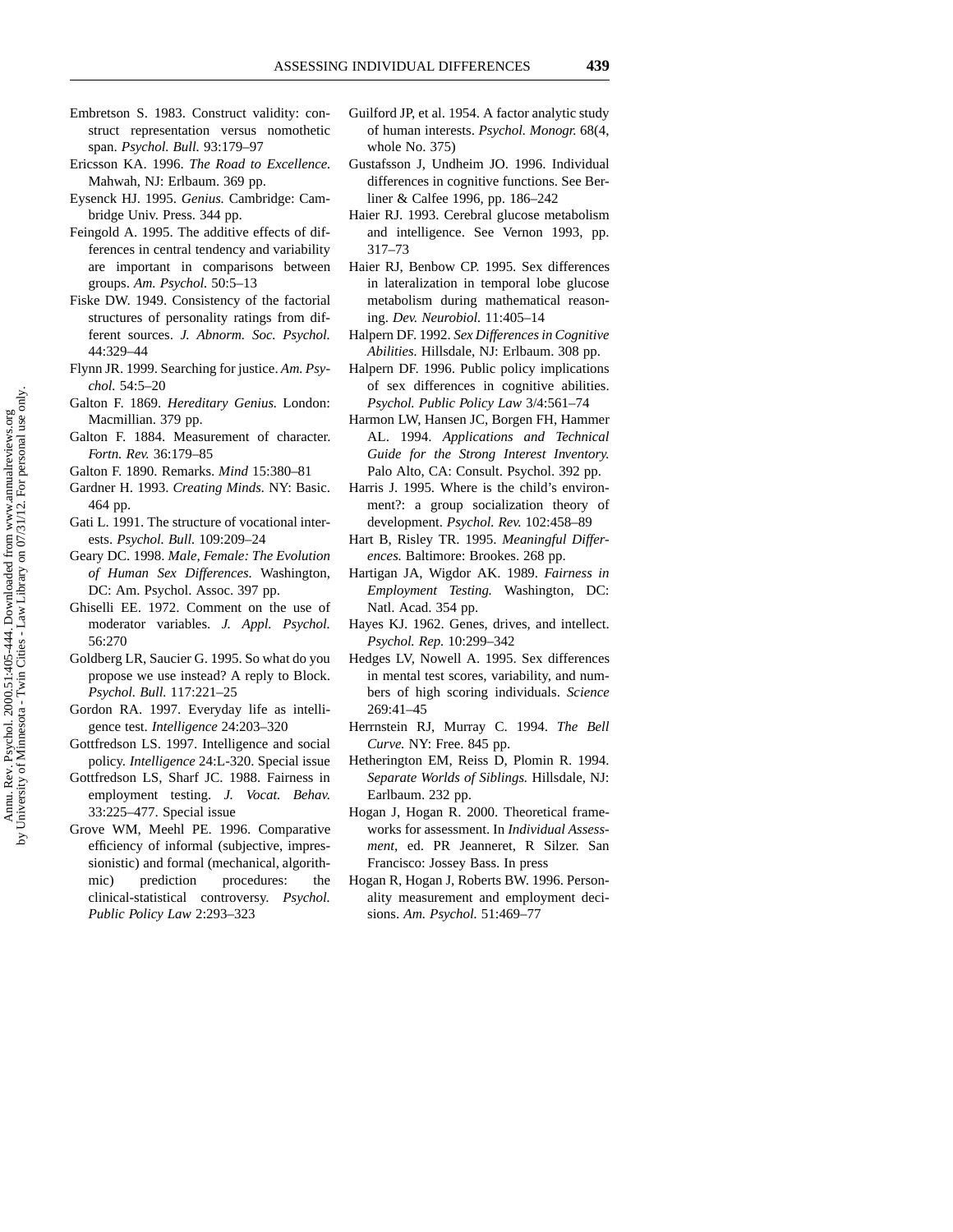- Holahan CK, Sears RR. 1995. *The Gifted Group in Later Maturity.* Stanford, CA: Stanford Univ. Press. 363 pp.
- Holland JL. 1996. Exploring careers with a typology. *Am. Psychol.* 51:397–406
- Hough LM. 1997. The millennium for personality psychology: new horizons or good old daze. *Appl. Psychol.: Int. Rev.* 47:233–61
- Humphreys LG. 1962. The organization of human abilities. *Am. Psychol.* 17:475–83
- Humphreys LG. 1988. Trends in levels of academic achievement of blacks and other minorities. *Intelligence* 12:231–60
- Humphreys LG. 1990. View of a supportive empiricist. *Psychol. Inq.* 1:153–55
- Humphreys LG. 1991. Limited vision in the social sciences. *Am. J. Psychol.* 104:333– 53
- Humphreys LG. 1994. Intelligence from the standpoint of a (pragmatic) behaviorist *Psychol. Inq.* 5:179–92
- Humphreys LG. 1995. Foreword. In *Assessing Individual Differences in Human Behavior,* ed. D Lubinski, RV Dawis, p. v. Palo Alto, CA: Consulting Psychologists. 386 pp.
- Humphreys LG, Lubinski D, Yao G. 1993. Utility of predicting group membership and the role of spatial visualization in becoming an engineer, physical scientist, or artist. *J. Appl. Psychol.* 78:250–61
- Hunt E. 1995. *Will We Be Smart Enough?* NY: Russell Sage Found. 332 pp.
- Hunt E. 1996. When should we shoot the messenger?: issues involving cognitive testing, public policy, and law. *Psychol. Public Policy Law* 3/4:486–505
- Hunt E. 1997. Nature versus nurture: The feeling of vuja de. In *Intelligence: Heredity and Environment,* JR Sternberg and E Grigorenko ed. pp. 531–51. NY: Cambridge Univ. Press. 608 pp.
- Hunter JE, Schmidt FL. 1996. Intelligence and job performance: economic and social implications. *Psychol. Public Policy Law* 3/ 4:447–72
- Jamison KR. 1993. *Touched With Fire.* NY: Free. 370 pp.
- Jenkins JJ, Paterson DG. 1961. *Studies in Individual Differences: The Search for Intelli-*

*gence.* NY: Appleton-Century-Crofts. 774 pp.

- Jensen AR. 1980. *Bias in Mental Testing.* NY: Free. 786 pp.
- Jensen AR. 1996. Giftedness and genius. See Benbow & Lubinski 1996, pp. 393–411
- Jensen AR. 1998. *The g Factor.* Westport, CT: Praeger. 648 pp.
- *J. Vocat. Behav.,* ed. HEA Tinsley. 1993. Special issue on the Theory of Work Adjustment. 43(1 ):1–132 (whole issue)
- Katzell RA. 1994. Contemporary meta-trends in industrial and organizational psychology. In *Handbook of I/O Psychology,* vol. 4, ed. HC Triandis, MD Dunnette, LM Hough, pp. 1–89. Palo Alto, CA: Consulting Psychologists. 869 pp.
- Kimble GA. 1994. A new formula for behaviorism. *Psychol. Rev.* 101:254–58
- Kyllonen PC, Christal RE. 1990. Reasoning ability is (little more than) working memory capacity?! *Intelligence* 14:389–433
- Lerner B. 1983. Test scores as measures of human capital and forecasting tools. In *Intelligence and National Achievement,* ed. RB Cattell, pp. 70–99. Washington DC: Cliveden
- Lippa R. 1998. Gender-related individual differences and the structure of vocational interests. *J. Pers. Soc. Psychol.* 74:996– 1009
- Loehlin JC. 1997. Dysgenesis and IQ. *Am. Psychol.* 52:1236–39
- Loevinger J. 1954. Effect of distortion on item selection. *Educ. Psychol. Meas.* 14:441–48
- Lofquist LH, Dawis RV. 1991. *Essentials of Person Environment Correspondence Counseling.* Minneapolis: Univ. Minn. Press. 171 pp.
- Lubinski D. 1996. Applied individual differences research and its quantitative methods. *Psychol. Public. Policy. Law* 2:187–203
- Lubinski D, Benbow CP. 2000. States of excellence. *Am. Psychol.* 54: In press
- Lubinski D, Dawis RV. 1992. Aptitudes, skills, and proficiencies. In *Handbook of I/O Psychology,* Vol. 3, ed. MD Dunnette, LM Hough, pp. 1–59. Palo Alto, CA: Consulting Psychologists. 1095 pp.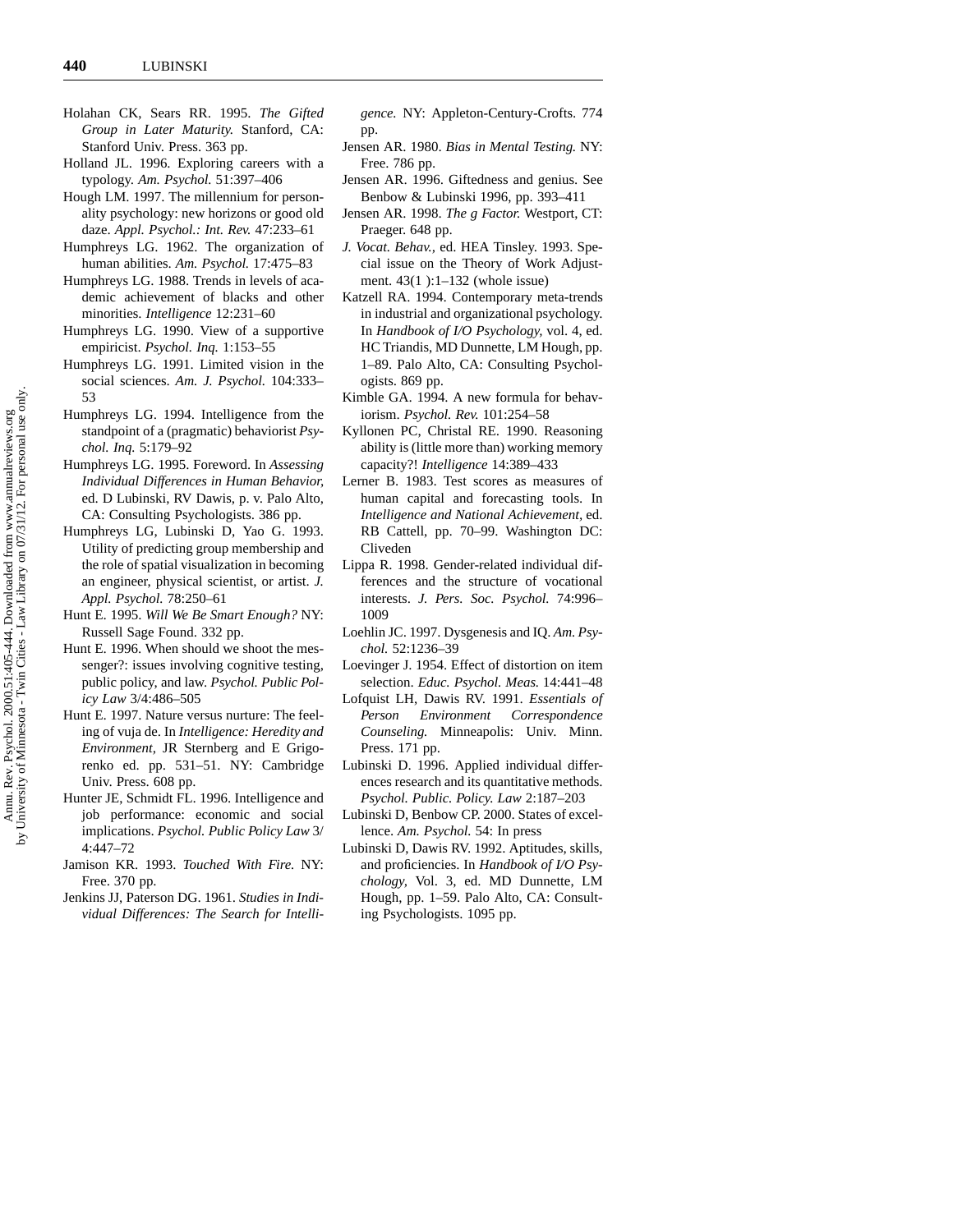- Lubinski D, Humphreys LG. 1997. Incorporating general intelligence into epidemiology and the social sciences. *Intelligence* 24:159–201
- Lubinski D, Thompson T. 1993. Species and individual differences in communication based on private states. *Behav. Brain Sci.* 16:627–80
- Lutzenberg W, Burbaumer N, Flor H, Rockstroh B, Elbert T. 1992. Dimensional analysis of the human EEG and intelligence. *Neurosci. Lett.* 143:10–14
- Lykken DT. 1957. A study of anxiety in the sociopathic personality. *J. Abnorm. Soc. Psychol.* 55:6–10
- Lykken DT. 1991. What's wrong with psychology anyway? In *Thinking Clearly About Psychology,* ed. D Chiccetti, W Grove, pp. 3–39. Minneapolis: Univ. Minn. Press. 277 pp.
- Lykken DT. 1995. *The Antisocial Personalities.* Hillsdale, NJ: Erlbaum. 259 pp.
- Lykken DT. 1997. The American crime factory. *Psychol. Inq.* 8:261–70
- Lykken DT, McGue M, Tellegen A, Bouchard TJ. 1992. Emergenesis. *Am. Psychol.* 47:1565–77
- Lynn R. 1996. *Dysgenics.* Westport, CT: Praeger. 237 pp.
- MacCorquodale K, Meehl PE. 1948. On a distinction between hypothetical constructs and intervening variables. *Psychol. Rev.* 55:95–107
- Macklin ML, Metzger LJ, Litz BT, McNally RJ, Lasko NB, et al. 1998. Lower precombat intelligence is a risk factor for posttraumatic stress disorder. *J. Consult. Clin. Psychol.* 66:323–26
- Maxwell G. 1961. Meaning postulates in scientific theory. In *Current Issues in Philosophy of Science,* ed. H Feigl, G Maxwell, pp. 169–95. NY: Holt, Rinehart, & Winston. 484 pp.
- McCartney K, Harris MJ, Bernieri F. 1990. Growing up and growing apart: a developmental meta-analysis of twin studies. *Psychol. Bull.* 107:226–37
- McCrae RR, Costa PT. 1997. Personality structure as a human universal. *Am. Psychol.* 52:509–16
- McGue M, Bouchard TJ. 1998. Genetic and environmental influences on human behavioral differences. *Annu. Rev. Neurosci.* 21:1–24
- McNemar Q. 1964. Lost: our intelligence? Why? *Am. Psychol.* 19:871–82
- Meehl PE. 1970. Nuisance variables and the ex post facto design. In *Minnesota Studies in the Philosophy of Science IV* ed. M Radner, S Winokur. Minneapolis: Univ. Minn. Press. 441 pp.
- Meehl PE. 1990. Appraising and amending theories. *Psychol. Inq.* 1:108–41
- Meehl PE. 1998. *The Power of Quantitative Thinking.* Washington, DC: American Psychological Society Cattell Award Address.
- Messick S. 1992. Multiple intelligences or multilevel intelligence? *Psychol. Inq.* 3:365–84
- Miller EM. 1994. Intelligence and brain myelination: a hypothesis. *Pers. Individ. Differ.* 17:803–32
- Moffitt TE, Caspi A, Harkness AR, Silva PA. 1993. The natural history of change in intellectual performance. *J. Child. Psychol. Psychiatry* 34:455–506
- Murray C. 1998. *Income, Inequality, and IQ.* Washington, DC: Am. Enterprise Inst. 47 pp.
- Neisser U. 1998. *The Rising Curve.* Washington, DC: Am. Psychol. Assoc. 415 pp.
- Neisser U. 1999. The great g mystery. *Contemp. Psychol.* 44:131–33
- Neisser U, Boodoo G, Bouchard TJ, Boykin AW, Brody N, et al. 1996. Intelligence: knowns and unknowns. *Am. Psychol.* 51:77–101
- Norman WT. 1963. Toward a taxonomy of personality attributes. *J. Abnorm. Soc. Psychol.* 66:574–83
- O'Boyle MW, Benbow CP, Alexander JE. 1995. Sex differences, hemispheric laterality, and brain activity in the intellectually gifted. *Dev. Neurobiol.* 11:415–44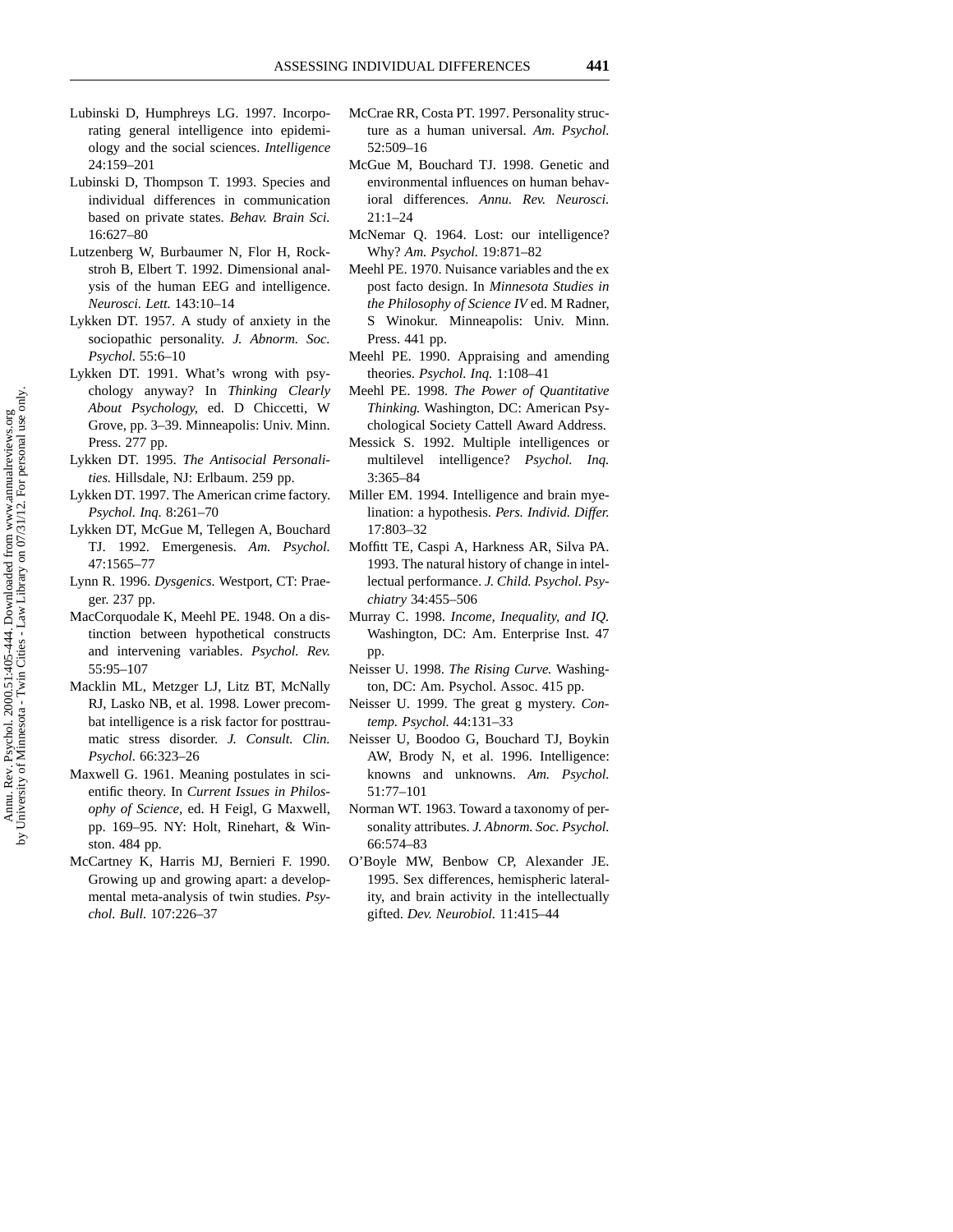- O'Toole BJ. 1990. Intelligence and behavior and motor vehicle accident mortality. *Accid. Anal. Prev.* 22:211–21
- Plomin R, Bergeman CS. 1991. The nature of nuture: genetic influence on ''environmental'' measures. *Behav. Brain Sci.* 14:373– 427
- Prediger DJ. 1982. Dimensions underlying Holland's hexagon: missing link between interests and occupations? *J. Vocat. Behav.* 21:259–87
- Premack D. 1983. The codes of man and beasts. *Behav. Brain Sci.* 6:125–67
- Roe A. 1953. *The Making of a Scientist.* NY: Dodd, Mead. 244 pp.
- Roe A. 1956. *The Psychology of Occupations.* NY: Wiley. 340 pp.
- Rolfhus EL, Ackerman PL. 1996. Self-report knowledge: at the crossroads of ability, interests, & personality. *J. Educ. Psychol.* 88:174–88
- Rounds JB, Tracey TJ. 1993. Prediger's dimensional representation of Holland's RIASEC circumplex. *J. Appl. Psychol.* 78:875–90
- Rowe DC. 1994. *The Limits of Family Influence.* NY: Guilford. 232 pp.
- Rowe DC. 1997. Are parents to blame? A look at the antisocial personalities. *Psychol. Inq.* 8:251–60
- Rowe DC, Vazsonyi AT, Flannery DJ. 1994. No more than skin deep: ethnic and racial similarity in developmental process. *Psychol. Rev.* 101:396–413
- Rowe DC, Vazsonyi AT, Flannery DJ. 1995. Ethnic and racial similarity in developmental process. *Psychol. Sci.* 6:33–38
- Roznowski M. 1987. Use of tests manifesting sex differences as measures of intelligence. *J. Appl. Psychol.* 72:480–83
- Sanders CE, Lubinski D, Benbow CP. 1995. Does the Defining Issues Test measure psychological phenomena distinct from verbal ability?: an examination of Lykken's query. *J. Pers. Soc. Psychol.* 69:498–504
- Savage-Rumbaugh S, Lewin R. 1994. *Kanzi: The Ape at the Brink of the Human Mind.* NY: Wiley. 299 pp.
- Savage-Rumbaugh S, Murphy J, Sevcik RA, Brakke KE, et al. 1993. Language compre-

hension in ape and child. *Monogr. Soc. Res. Child. Dev.* 58:1–256

- Savickas ML, Spokane AR. 2000. *Vocational Interests.* Palo Alto, CA: Davies-Black. In press
- Scarr S. 1992. Developmental theories for the 1990s: development and individual differences. *Child Dev.* 63:1–19
- Scarr S. 1996. How people make their own environments: implications for parents and policy makers. *Psychol. Public Policy Law* 2:204–28
- Scarr S, McCartney K. 1983. How people make their own environments: a theory of genotype → environment effects. *Child Dev.* 54:424–35
- Schaie KW. 1996. *Intellectual Development in Adulthood.* NY: Cambridge Univ. Press. 396 pp.
- Schmidt DB, Lubinski D, Benbow CP. 1998. Validity of assessing educational-vocational preference dimensions among intellectually talented 13-year olds. *J. Couns. Psychol.* 45:436–53
- Schmidt FL, Hunter JE. 1998. The validity and utility of selection methods in personnel psychology: practical and theoretical implications of 85 years of research findings. *Psychol. Bull.* 124:262–74
- Schneider BS, Goldstein AW, Smith DB. 1995. The ASA framework: an update. *Personnel Psychol.* 48:747–73
- Scott WD. 1920. Changes in some of our conceptions and practices of personnel. *Psychol. Rev.* 27:81–94
- Sidman M. 1986. Functional analysis of emergent verbal classes. In *Analysis and Integration of Behavioral Units,* ed. T Thompson, MD Zeiler, pp. 213–45. Hillsdale, NJ: Erlbaum. 367 pp.
- Simonton DK. 1990. *Psychology, Science, and History.* New Haven, CT: Yale Univ. Press. 291 pp.
- Simonton DK. 1994. *Greatness.* NY: Guilford. 502 pp.
- Snow CP. 1967. *The Two Cultures and a Second Look.* London: Cambridge Univ. Press. 107 pp.
- Snow RE. 1989. Aptitude-treatment interaction as a framework for research on indi-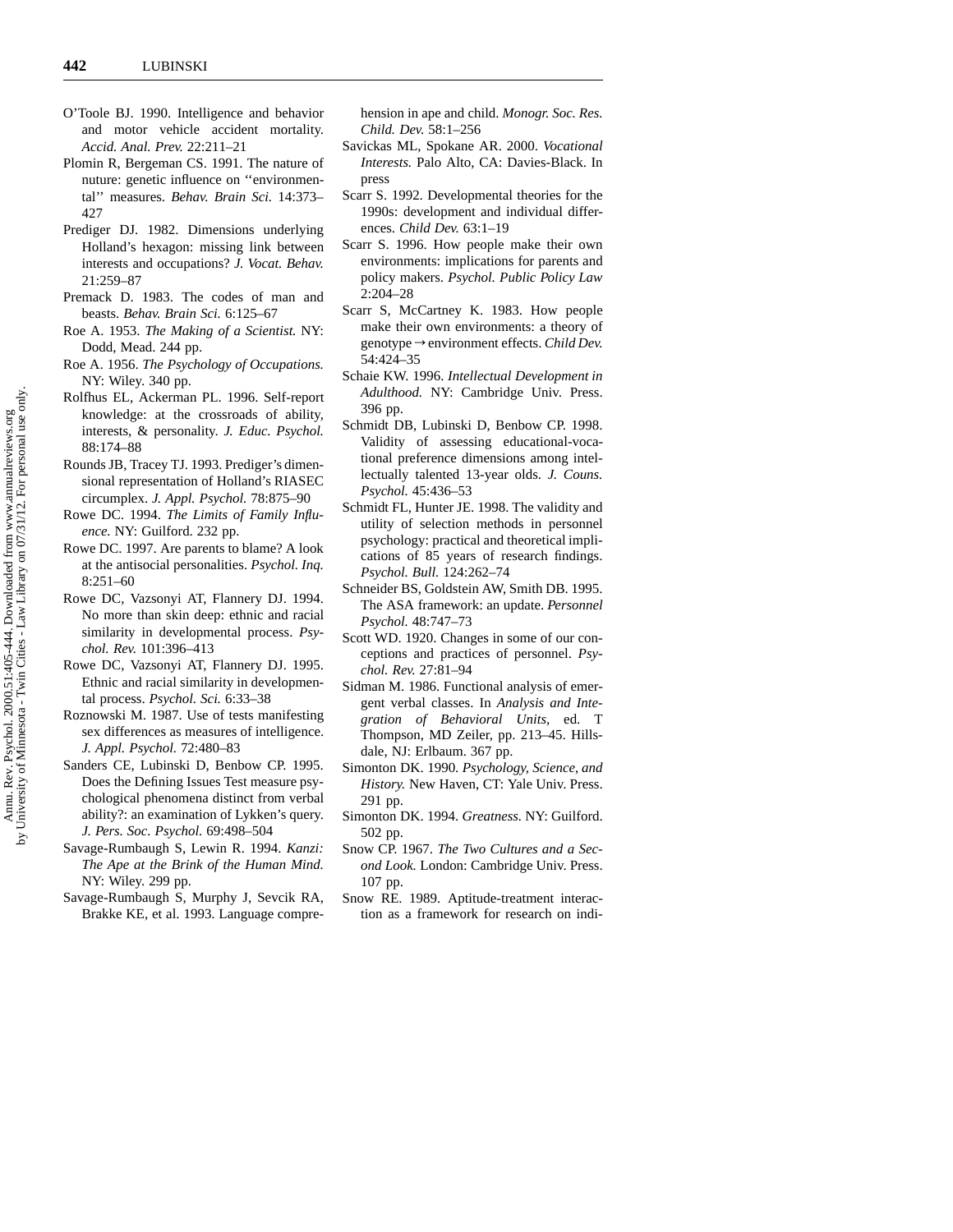vidual differences in learning. In *Learning and Individual Differences,* ed. PL Ackerman, RJ Sternberg, RG Glasser, pp. 13–59. NY: Freedman. 107 pp.

- Snow RE. 1991. The concept of aptitude. In *Improving Inquiry in the Social Sciences,* ed. RE Snow, DE Wiley, pp. 249–84. Hillsdale, NJ: Earlbaum. 343 pp.
- Snow RE. 1996. Aptitude development and education. *Psychol. Public Policy Law* 3/ 4:536–60
- Snow RE, Corno L, Jackson D III. 1996. Individual differences in affective and conative functions. See Berliner & Calfee 1996, pp. 243–310
- Snow RE, Lohman DF. 1989. Implications of cognitive psychology for educational measurement. In *Educational Measurement,* ed. R Linn, pp. 263–331. NY: Collier. 610 pp.
- Snyderman M, Rothman S. 1987. Survey of expert opinion on intelligence and aptitude testing. *Am. Psychol. 42:*137–44
- Spearman C. 1904. ''General intelligence,'' objectively determined and measured. *Am. J. Psychol.* 15:201–92
- Spearman C. 1927. *The Abilities of Man.* NY: Macmillan. 415 pp.
- Stanley JC, Benbow CP, Brody LE, Dauber S, Lupkowski A. 1992. Gender differences on eighty-six nationally standardized tests. In *Talent Development,* ed. N Colangelo, SG Assouline, DL Ambroson, pp. 42–65. NY: Trillium. 432 pp.
- Sternberg RJ. 1997. Intelligence and life long learning. *Am. Psychol.* 51:77–101
- Sternberg RJ, Detterman DK. 1986. *What is Intelligence?* Norwood, NJ: Ablex. 173 pp.
- Sternberg RJ, Grigorenko EL. 1997. *Intelligence: Heredity and Environment.* NY: Cambridge Univ. Press. 608 pp.
- Tanner JM. 1965. Physique and athletic performance: a study of Olympic athletes. In *Penguin Science Survey 1965 B,* ed. SA Barnett, A McLaren. Baltimore: Penguin
- Tellegen A. 1993. Folk concepts and psychological concepts in personality and personality disorder. *Psychol. Inq.* 4:122–30
- Tellegen A, Grove W, Waller NG. 1991. *Inventory of Personal Characteristics #7 (IPC7).*

Unpublished materials, Dept. Psychology, Univ. Minnesota, Minneapolis

- Tellegen A, Waller NG. 2000. Exploring personality through test construction: development of the Multidimensional Personality Questionnaire. In *Personality Measures: Development and Evaluation*, ed. SR Briggs, JM Cheek. Greenwich, CT: JAI. In press
- Terman L. 1954. The discovery and encouragement of exceptional talent. *Am. Psychol.* 9:221–30
- Thompson T. 1995. Children have more need of models than critics: early language experience and brain development. *J. Early Interv.* 19:264–72
- Thorndike R, Lohman DF. 1990. *A Century of Ability Testing.* Chicago: Riverside. 163 pp.
- Thorndike RL. 1985. The central role of general ability in prediction. *Multivar. Behav. Res.* 20:241–54
- Thorndike RL. 1994. *g* (Editorial). *Intelligence* 19:145–55
- Thurstone LL. 1935. *Vectors of the Mind.* Chicago: Univ. Chicago Press. 266 pp.
- Thurstone LL. 1940. Issues in factor analysis. *Psychol. Bull.* 37:189–235
- Tracey TJ, Rounds J. 1993. Evaluating Holland's and Gati's vocational-interest models: a structural meta-analysis. *Psychol. Bull.* 113:229–46
- Tupes EC, Christal RE. 1992. Recurrent personality factors based on trait ratings. *J. Pers.* 60:225–51. (Reprinted from USAF ASD Tech. Rep. No. 61–97, 1961, Lackland Air Force Base, TX: US Air Force.)
- Tyler LE. 1965. *The Psychology of Human Differences.* NY: Appleton-Century-Crofts. 572 pp.
- Vernon PA. 1993. *Biological Approaches to the Study of Human Intelligence.* Norwood, NJ: Ablex
- Vernon PE. 1961. *The Structure of Human Abilities.* London: Methuen. 208 pp. 2nd ed.
- Waller JH. 1971. Achievement and social mobility: relationships among IQ score, education, and occupation in two generations. *Soc. Biol.* 18:252–59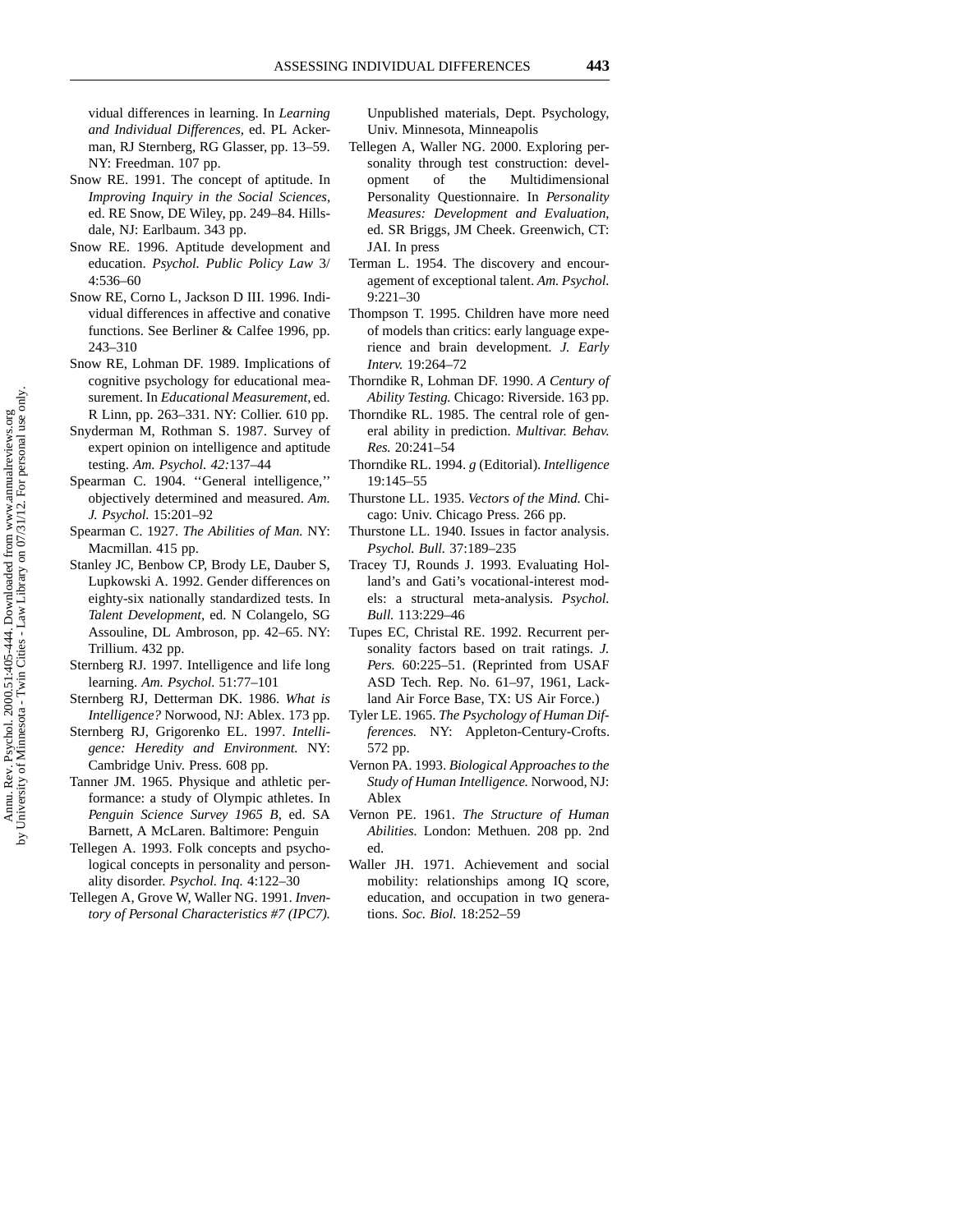- Waller NG. 1999. Evaluating the structure of personality. In *Personality and Psychopathology,* ed. CR Cloninger. pp. 155–97. Washington, DC: Am. Psychiatric Assoc. 524 pp.
- Waller NG, Kojetin BA, Bouchard TJ, Lykken DT, Tellegen A. 1990. Genetic and environmental influences on religious interests, attitudes, and values. *Psychol. Sci.* 2:138– 42
- Washburn DA, Rumbaugh D. 1997. Faster is smarter so why are we slower? *Am. Psychol.* 52:1147–48
- Wasserman EA. 1993. Comparative cognition. *Psychol. Bull.* 113:211–28
- Wiegman O, Kuttschreuter M, Baarda B. 1992. A longitudinal study of the effects of television viewing on aggressive and prosocial behavior. *Br. J. Soc. Psychol.* 31:147–64
- Wigdor AK, Garner WR. 1982. *Ability Testing.* Washington, DC: National Academy
- Wilk SL, Desmarais LB, Sackett PR. 1995. Gravitation to jobs commensurate with ability: longitudinal and cross-sectional tests. *J. Appl. Psychol.* 80:79–85
- Wilk SL, Sackett PR. 1996. Longitudinal analysis of ability-job complexity fit and job change. *Personnel Psychol.* 49:937–67
- Willerman L. 1979. *The Psychology of Individual and Group Differences.* San Francisco: Freedman. 531 pp.
- Willerman L, Rutledge JN, Bigler ED. 1991. *In vivo* brain size and intelligence. *Intelligence* 15:223–28
- Williams WM, Ceci SJ. 1997. Are Americans becoming more or less alike?: trends in race, class, and ability differences in intelligence. *Am. Psychol.* 52:1226–35
- Willis SL, Schaie KW. 1986. Practical intelligence in later adulthood. In *Practical Intelligence,* ed. RJ Sternberg, RK Wagner, pp. 236–68. Cambridge: Cambridge Univ. Press. 386 pp.
- Wilson EO. 1998. *Consilience: The Unity of Knowledge.* NY: Knopf. 332 pp.
- Wilson JQ, Herrnstein RJ. 1985. *Crime and Human Nature.* NY: Simon & Schuster. 639 pp.
- Zuckerman H. 1977. *Scientific Elite.* NY: Free. 235 pp.